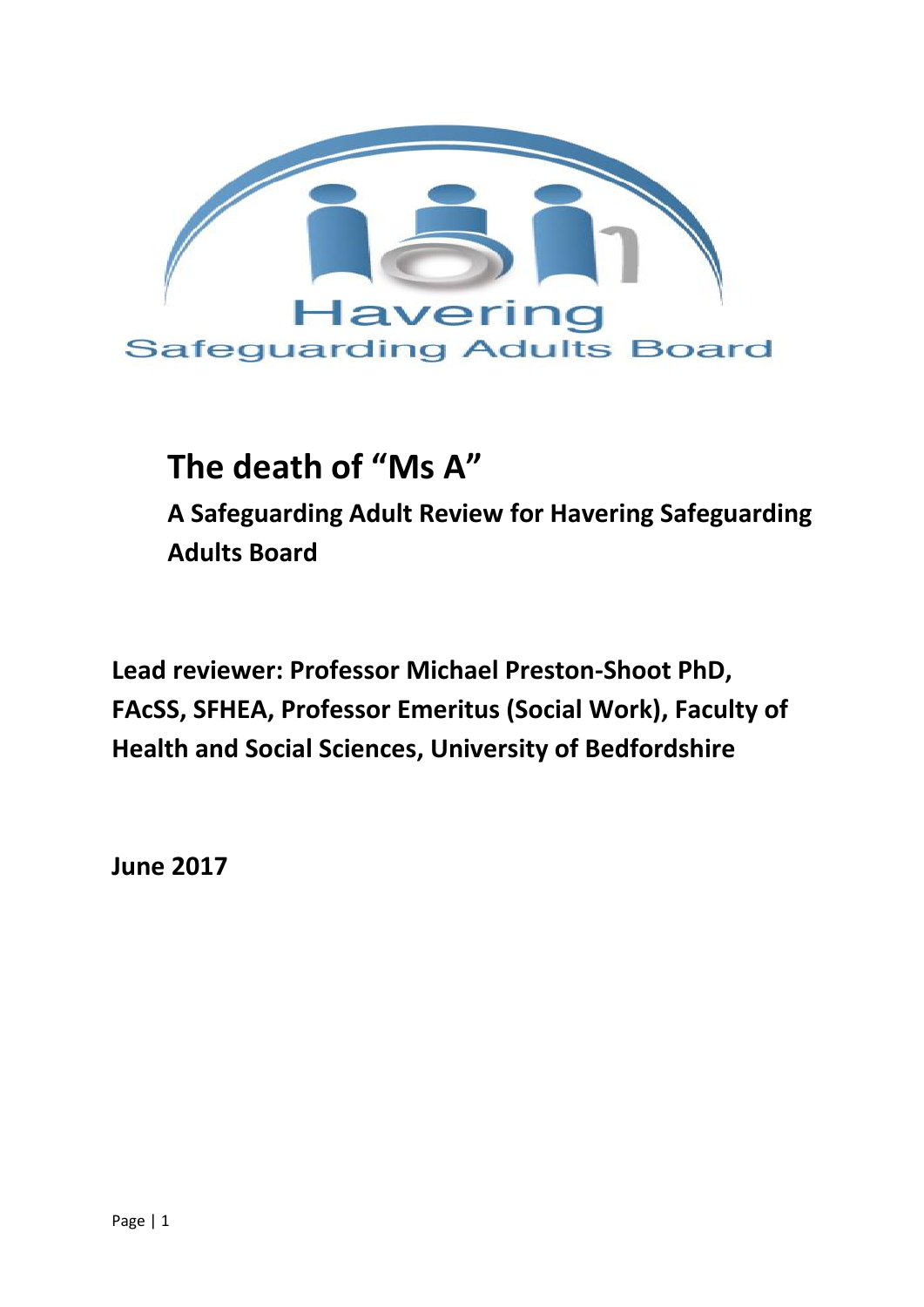#### **Contents**

- **1. Introduction**
- **2. Introduction to the case – the trigger event**
- **3. Terms of reference**
- **4. Historical case background and pen picture**
- **5. The review process**
- **6. Family involvement**
- **7. Thematic findings and analysis**
- **8. Additional observations from an analysis of the chronology**
- **9. Wider available learning**
- **10. Looking forward in Havering**
- **11. Examples of good practice**
- **12. Conclusions**
- **13. Recommendations**
- **14. References**
- **15. List of abbreviations**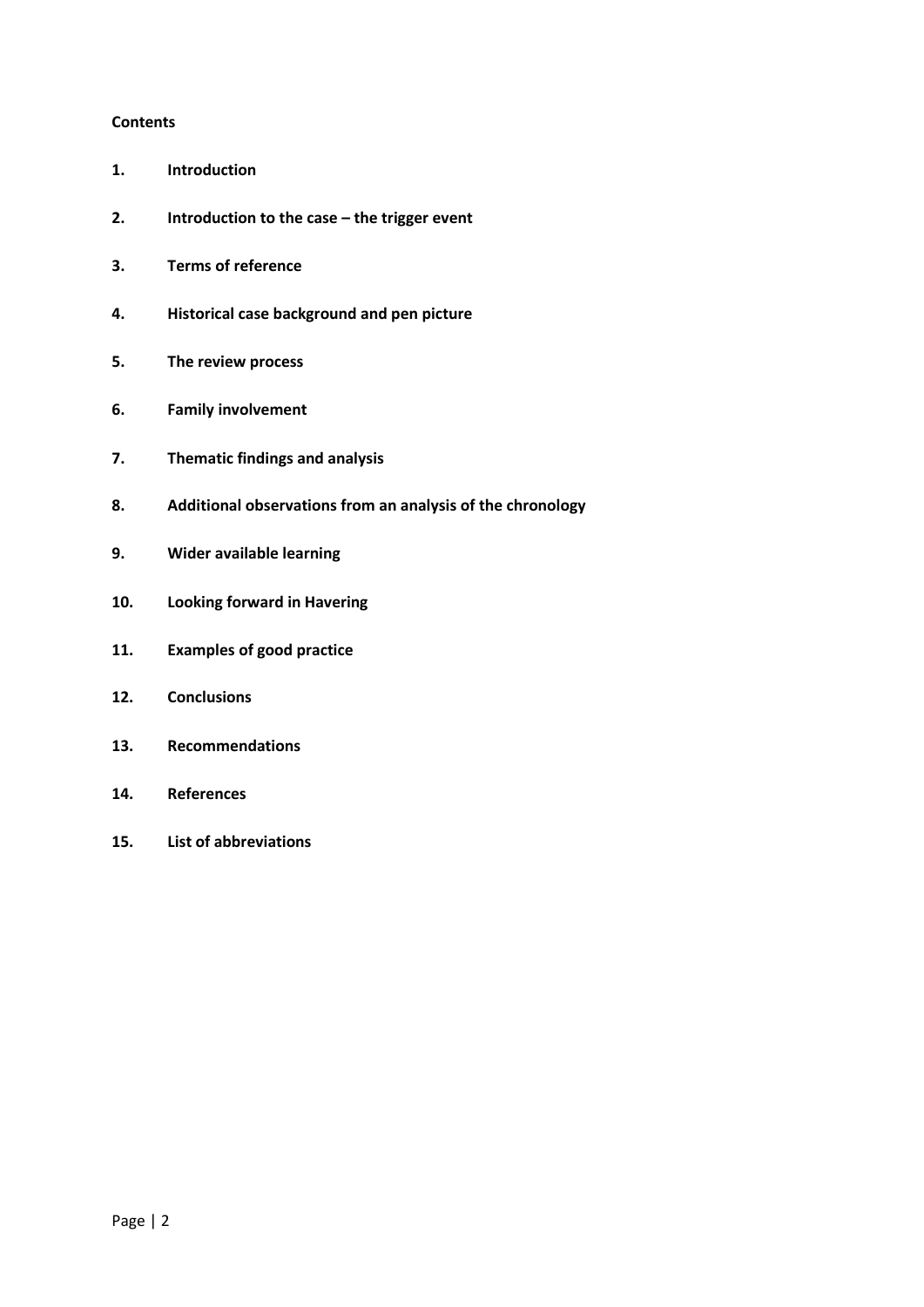## **1. INTRODUCTION**

- 1.1 Havering Safeguarding Adults Board commissioned a safeguarding adult review relating to Ms A in May 2016. The terms of reference refer to Ms A's transition to adulthood and to how agencies worked together to meet her needs.
- 1.2 Safeguarding Adult Reviews (SARs) are commissioned where an adult dies as a result of abuse or neglect, whether known or suspected, and there is concern that partner agencies could have worked more effectively to protect the adult. They must be commissioned also where an adult has experienced or is suspected of having experienced serious abuse or neglect. Safeguarding Adults Boards (SABs) may arrange a SAR in any other situation involving an adult with needs for care and support. SARs may cover all types of safeguarding financial abuse, and sexual and physical abuse. SARs may also explore good practice outcomes (Department of Health, 2016).
- 1.3 The review should explore what happened and why, namely the underlying reasons that led individuals and agencies to act as they did, in order to achieve understanding of a case and embed the findings in a multi-agency organisational culture of continuous learning and improvement. It should seek to understand practice from the viewpoint of those involved at the time rather than use hindsight, recognising the complex circumstances in which professionals work together to safeguard adults. Reviews should draw on relevant research to inform the findings and recommendations, and promote good practice. Practitioners and managers should be fully involved in reviews in order to contribute their perspectives. Families should be invited to contribute to the process. SARs should therefore be transparent in the process of collecting and analysing the data (Department of Health, 2016). These principles were followed in this review.
- 1.4 Agencies participating in the review were:
	- Barking, Havering and Redbridge University Hospitals NHS Trust
	- Clinical Commissioning Group
	- Havering Council, Adult Services
	- Havering Council, Children's Services, including Transition to Adulthood and Care Resources and Leaving Care Team
	- Havering Council, Education Services
	- Havering Council, Housing Services, including Anti-Social Behaviour Reduction Team
	- London Ambulance Service NHS Trust
	- Metropolitan Police Service
	- North East London Foundation Trust
	- WPD Havering, Service for People with Drug and Alcohol Problems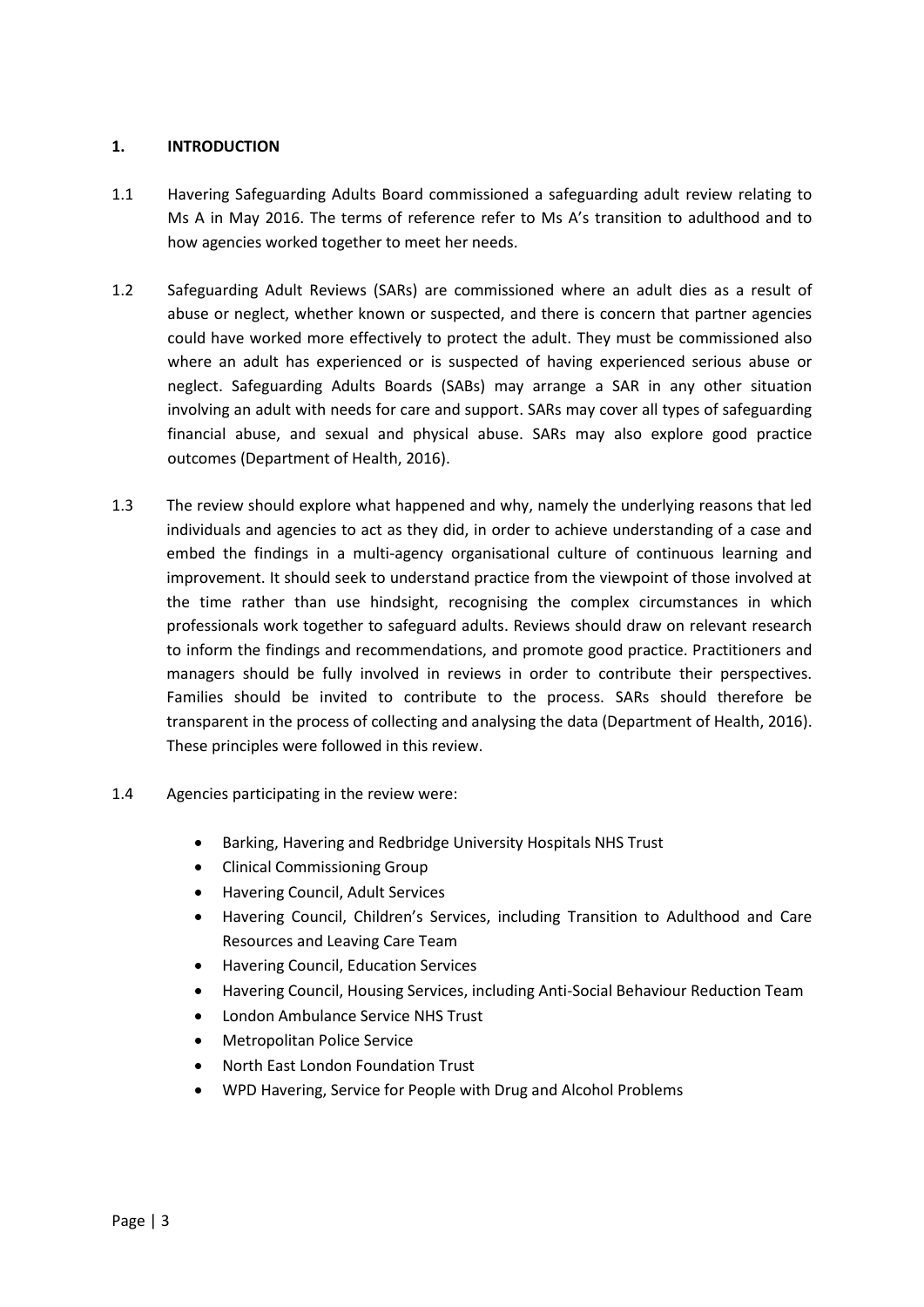## **2.0** Introduction to the case – the trigger event

- 2.1 Ms A took her own life on 27<sup>th</sup> December 2015 by jumping from a window of her flat. She was aged 20. She had been a looked-after child and was known additionally to the police, Community MARAC, NHS Trusts providing mental health and physical health treatment, and to the adult social care safeguarding team. At the time of her death she had a Young Person's Adviser (YPA). She had a boyfriend and had experienced the loss of a baby through miscarriage<sup>1</sup>. The chronology from the Metropolitan Police records that shortly before she jumped her boyfriend had received a text in which Ms A expressed her desire to end her life.
- 2.2 The Coroner reached a narrative verdict in this case, concluding that Ms A had been under the influence of alcohol at the time of her death and that there was insufficient evidence to determine that she had intended to take her own life.
- 2.3 The request for a SAR was made by the adult social care safeguarding team, recommending a multi-disciplinary learning review to establish if a more robust safeguarding plan, drawing on multi-agency co-operation, would have reduced the likelihood of Ms A's death. The Havering SAB Case Review panel agreed that the circumstances met the criteria in the statutory guidance (Department of Health, 2016) whereby a SAB may commission a SAR involving an adult with care and support needs.
- 2.4 In this case, the Case Review panel identified that the focus of the review should be on transition processes from children's services to adult services when there are complex needs and vulnerabilities that will impact on stability and security in adulthood; eligibility criteria for services; and how to co-ordinate a service for vulnerable adults. The focus of the review would be to learn and understand how things can be delivered differently in the future to improve outcomes for vulnerable adults.
- 2.5 Available methodologies for reviews were considered and the panel concluded that the most appropriate type of review would draw on the significant incident learning process, which can focus on significant incidents and support the development a better way of working (Clawson and Kitson, 2013). This approach enables a systemic review of practice, with the process focusing on practitioner events where a thorough understanding of the systems within Havering can be explored.

# **3.0 Terms of reference**

3.1 Transition

There was evidence that the assessment process was not sufficiently co-ordinated to support Ms A's transition to adulthood, namely her needs were not grasped or fully understood.

**.** 

 $1$  The loss of Ms A's child is referred to as both stillbirth and miscarriage by those involved at the time and both terms are used to describe the event in this report.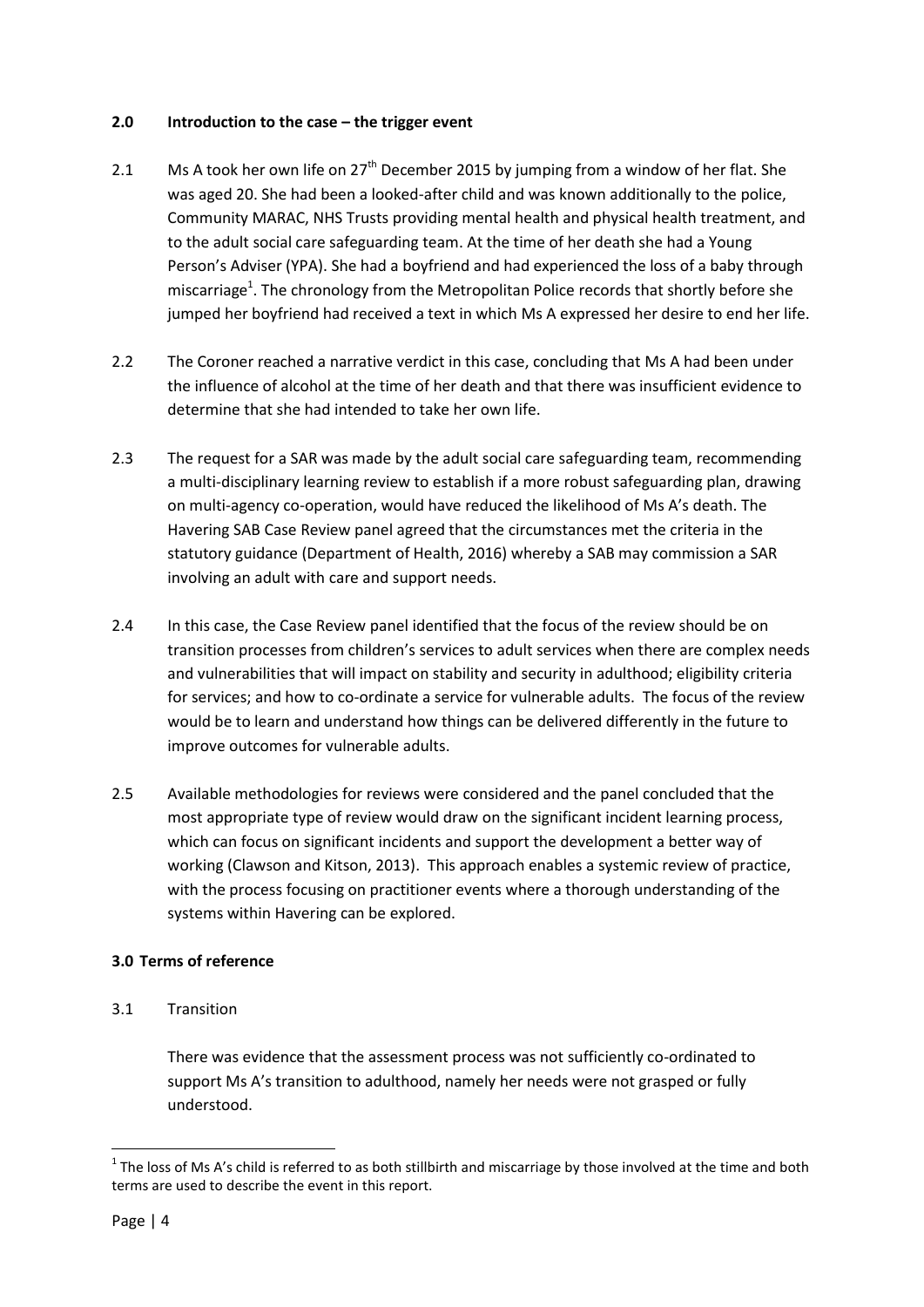- a. How does the multi-agency system in Havering support young people, including those identified to have chaotic lifestyles, to engage with services so that an assessment of need is undertaken and transitions effective? Where are the gaps and how can these be mitigated?
- b. Ms. A was noted to have capacity to consent to services or reject services. How was this assessed? Did professionals fully understand capacity and consent and was it applied correctly? How can we strengthen practice within this area?
- c. Did a focus on process, eligibility, governance and referral pathways stop practitioners implementing a person centred approach when assessing Ms A's needs, inhibiting the partnership's ability to develop a bespoke package of care?

Why did Ms A not meet a threshold for adult social care (including adult mental health) at the point of transition and how flexible is the partnership when considering agency thresholds? How effective were communication pathways and when information was shared, was it understood?

- d. How is the multi-agency partnership supported to work collaboratively when managing transitions in Havering?
- e. What is the eligibility process for services and how can this be co-ordinated across the range of services to meet a person's needs?
- f. What inhibits effective working and where are the strengths within the system?

# 3.2 Adulthood

- 1. How did the partnership work together to think about realistic ways to meet Ms A's needs and mitigate risk? Were complex and compounding vulnerabilities considered when determining threshold, need and risk?
- 2. How would the network decide the best person to build a relationship and bring processes together to make a difference when delivering services?
- 3. When is a pre-birth assessment undertaken in Havering and how does the system identify the vulnerability of the parent in order to offer a proactive and supportive response at the earliest opportunity? What is best practice and how can this be implemented within Havering?
- 4. How effectively do children services work with adult services to ensure continuation of care/ attention?
- 5. What are the best practice models nationally for working effectively across service boundaries, sharing a common language / common approach, and what actions must be undertaken in Havering to develop a framework to implement best practice locally?

# **4.0 Historical case background and pen picture**

4.1 The following case background is taken from local authority records. It should be noted that Ms A and her family may have a different perspective from that which was recorded at the time.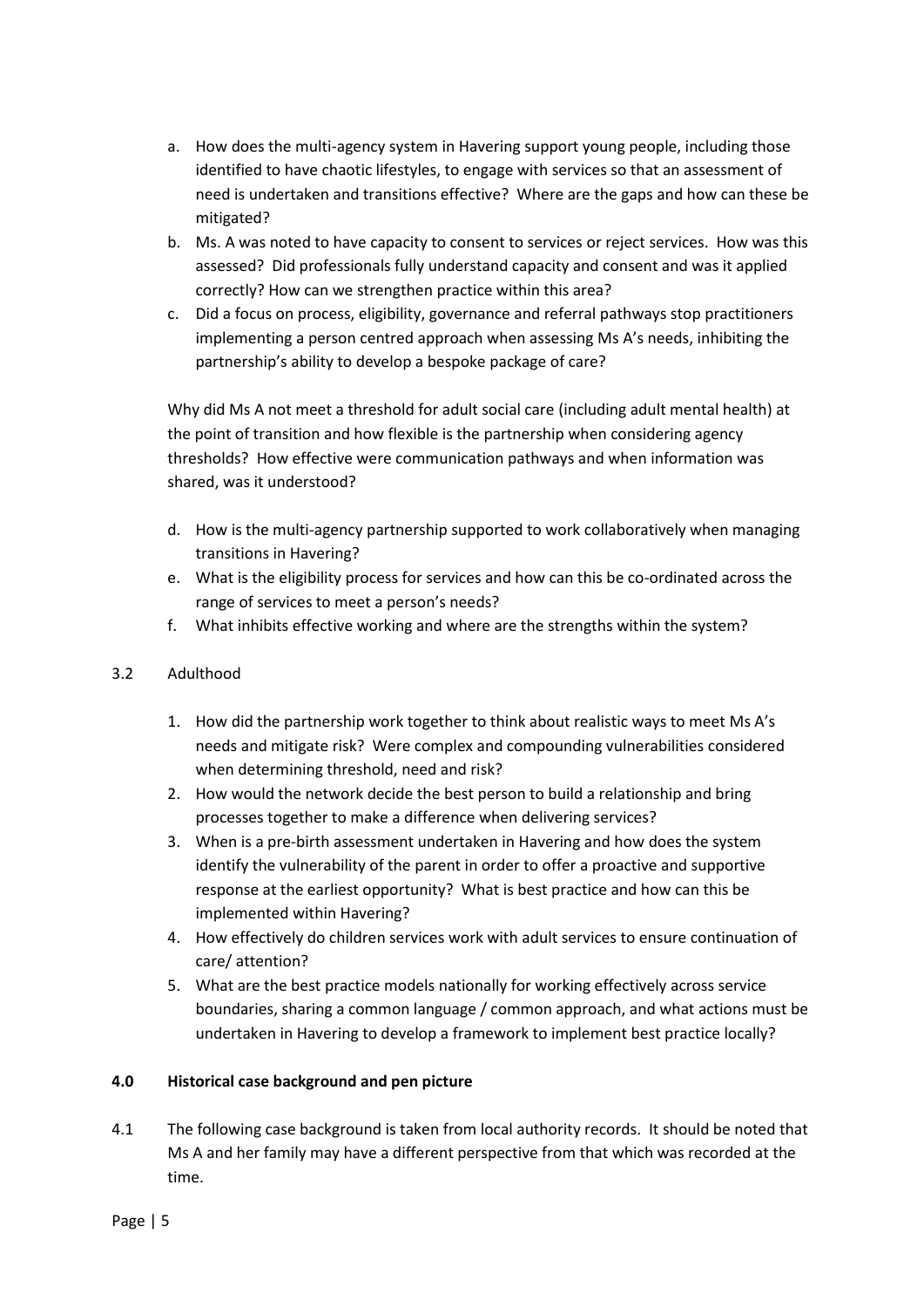- 4.2 Ms A and her family were known to children's social care services, initially in the London Borough of Newham (1992) and then the London Borough of Havering (from 1994). Ms A's parents were unable to appropriately parent Ms A and her siblings, with referrals regarding her welfare from January 1996. The children suffered physical and emotional abuse along with severe neglect. The house was filthy. At this time the children were placed on the child protection register under the category of physical abuse and neglect. Charges of cruelty against Ms A's mother were pursued but later (January 2000) dropped as the Crown offered no evidence.
- 4.3 Ms A was removed from her family with her siblings in 1998 by the London Borough of Havering and became a looked-after child (section 20, Children Act 1989). However, the removal was challenged and Ms A was returned home. Concerns for the care of Ms A and her siblings re-emerged because of chronic neglect and physical abuse, and Ms A and her siblings were received back into care. An Interim Care Order was made in June 1999 and a section 31 Care Order in February 2000. The plan was for Ms A to remain with her siblings but this was not successful, due to her behaviour, and Ms A experienced a number of placement breakdowns, one of which was a failed adoption placement. At this time, Ms A's siblings moved into a successful placement whilst Ms A was returned to her mother's care around November 2001 after a family assessment. Children's Social Care noted that the foster carer responsible for Ms A's siblings continued to be a significant person for Ms A despite the breakdown. From February 2002 there were on-going concerns at school and about the home conditions, including physical abuse and neglect. In June 2002, a recommendation was made for psychotherapy for Ms A's mother and therapy for Ms A. A Supervision Order was made in November 2002. Ms A was admitted to a pupil referral unit in January 2003 and had play therapy sessions in May 2003. She had contact with her siblings six times a year. An application to extend the Supervision Order was made in September 2003 and she remained on the child protection register for neglect. A core assessment and section 47 (Children Act 1989) investigations were completed in November 2003, noting that Ms A was unkempt and living in unhygienic conditions, with a poor diet. There were concerns of physical abuse. In December 2003, the Supervision Order was extended to November 2005. During 2004, there are multiple referrals about Ms A's welfare and Ms A was removed again in January 2005 and made subject to a Care Order (section 31, Children Act 1989) in November 2005.
- 4.4 Ms A disclosed physical abuse at home and also drug abuse in the family. No further action was taken after police investigation. Ms A had some play therapy in February 2006. Numerous placements followed, with foster carers struggling to maintain a safe environment for Ms A in the context of aggressive outbursts at home and at school. Ms A eventually enjoyed a period of relative stability in foster care between July 2011 and November 2012. When that placement broke down, a series of placements followed, including foster care, semi-independent and independent living arrangements, supported by the leaving care team and a wide professional network.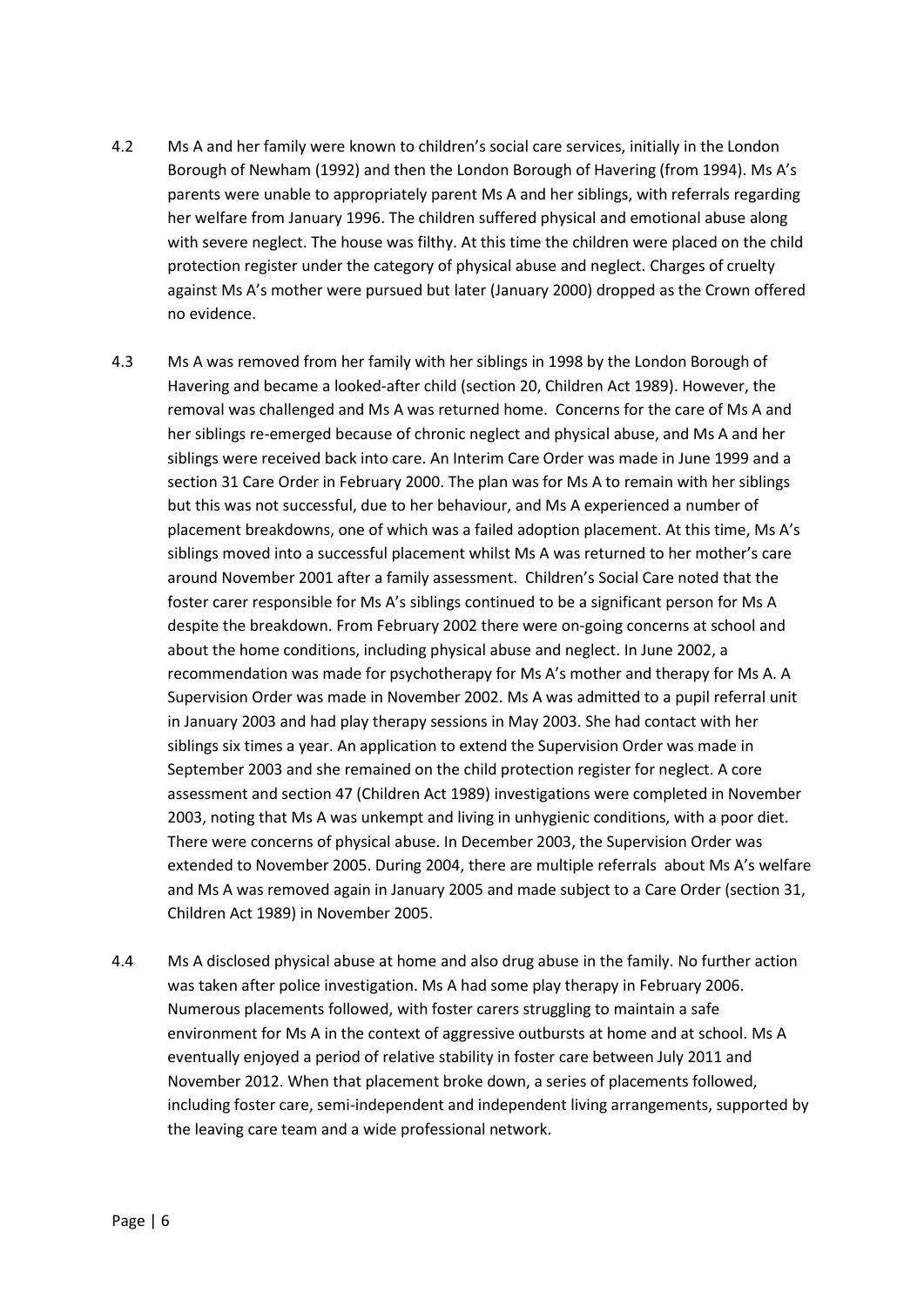- 4.5 Ms A had additional educational needs, with a statement for speech and language. In October 2010 she is noted in education records as attending alternative provision to challenge her negative behaviour to build her confidence. She was recorded as having serious attachment issues and as struggling to learn due to her emotional state. She was also noted in PEP meetings as having poor peer relationships, especially when in contact with her siblings. *Observation: was any work attempted with Ms A about her contact with and views of her family*? She attended college erratically and was excluded on three occasions for physical assaults, racial abuse and drugs. Her behaviour was a barrier to learning. *Question: what follow-up was attempted when her attendance or behaviour at college was an issue*?
- 4.6 Ms A was described as exhibiting challenging and difficult behaviours and assessed to have ADHD in February 2008 and Disorganised Attachment Behaviour (DAB) at the age of seventeen. This followed several previous mental health assessments which had reached divergent diagnostic conclusions. Ms A was offered services from CAMHS, for example in April 2009 to work on peer relationships and conflictual relationships with her siblings, but her attendance was sporadic. Children with DAB will most likely have experienced maltreatment from a close attachment figure; the carer that is supposed to be in place to protect is also a source of fear. These children have experienced 'fear without solution' (Shemmings and Shemmings, 2011). When a child is exhibiting DAB and is placed with an alternative carer, the primary role of the caregiver is to help the child manage their arousal and distress. They should be helping the child to manage anxiety, as opposed to the child being overwhelmed by it (Howe, 2010).
- 4.7 Ms A did have support from multi-agency partners but was described to be resistant to services and likely to split professionals. These types of behaviour can be correlated to DAB, which has a causal link to loss and trauma in childhood. People presenting with DAB will likely be more at risk of suffering mental health disorders and drug and alcohol problems, and be more likely to engage in unhealthy/harmful relationships in adulthood. DAB can be resolved if a child/young person/adult has the opportunity to develop a secure attachment with a caregiver/significant other (Howe, 2010); from the available chronologies it appears that Ms A did not have this opportunity because her placements were not successful. Although the foster carer for Ms A's siblings has been noted to be 'significant', it is unclear whether the significant person was someone that Ms A had developed a healthy attachment to; the behaviour exhibited may suggest that this was not the case.
- 4.8 Research has identified that 80% of looked-after children have DAB; children with DAB will likely present with challenging and difficult behaviours, which is correlated to placement instability. Howe (2010) stated that these children expend significant amounts of energy trying to obtain a sense control, security and safety. Their internal model of self and others is skewed and these children find self-regulation difficult (Shemmings and Shemmings, 2011). They believe that they have the power to generate anger, fear, distress or panic in others; they also feel frightened and alone, and crave a sense of belonging and safety (Howe, 2010). A child in these circumstances is self-reliant because their internal model anticipates that a carer will not respond to need. The child expects rejection and is likely to exhibit behaviours that create situations that may cause them to be rejected. Rejection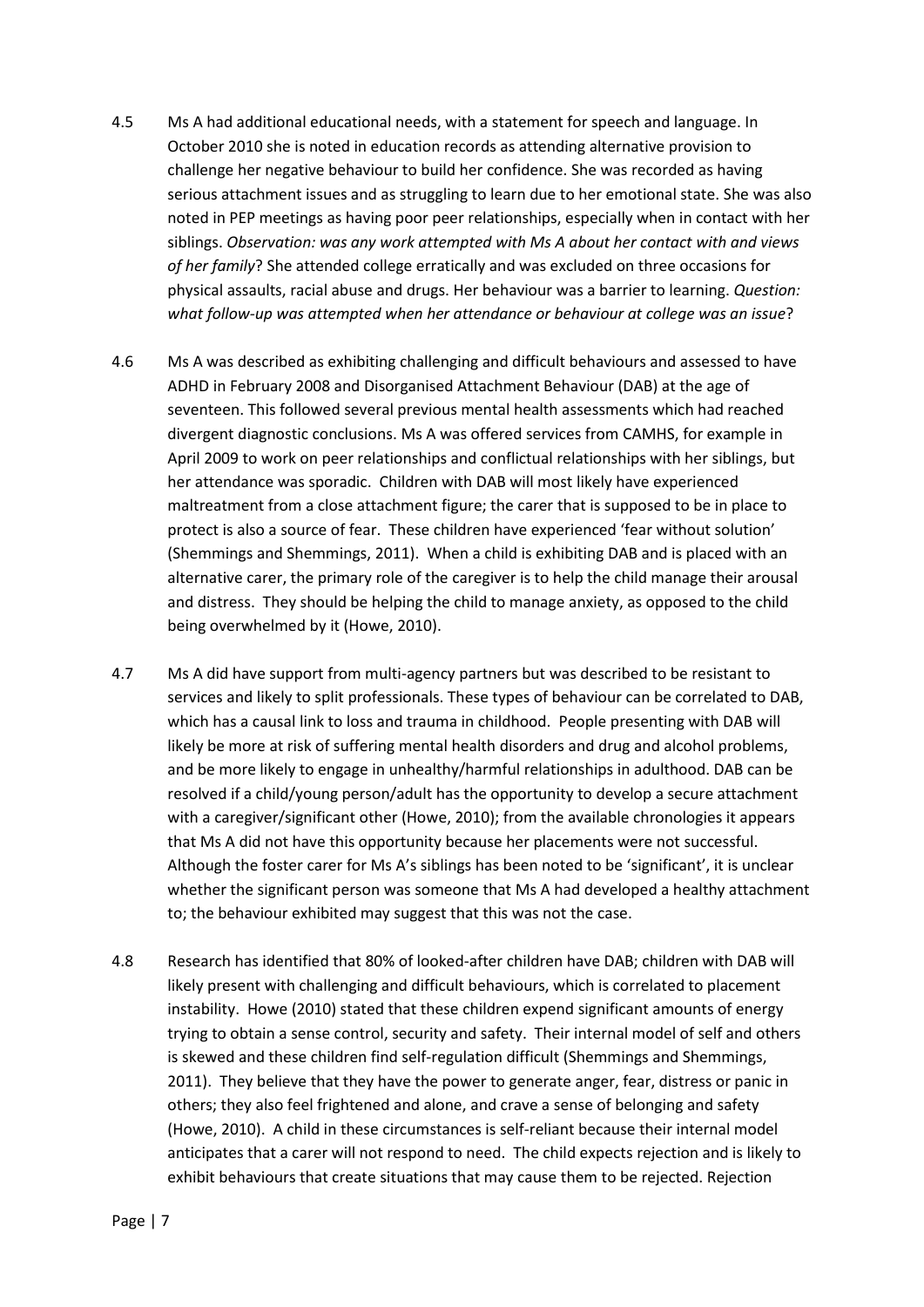reaffirms the internal working model that the child is unlovable (Shemmings and Shemmings, 2011; Howe, 2010).

- 4.9 It is this cycle of negative belief that must be rewired for the child to begin to resolve past negative attachment experiences (Howe, 2010), for example through foster placements that provide positive attachment experiences and allow the child to develop resilience and new behavioural patterns. Ms A experienced significant instability within her early years with her birth family and then as a looked-after child. The damage caused from early experiences would be less likely to be resolved because Ms A was not provided with a carer who was able to meet her needs and provide her with a secure base to support her to develop secure attachment behaviour. *Observation: participants at the first learning event recognised that children and young people in Havering still experience placement disruptions. This raises the question as to whether more could have been done to sustain Ms A's placements and those of other young people with complex needs.*
- 4.9.1 Recommendation: As part of the transformation of children's services in Havering, a review is considered of how children and young people with complex needs, and their carers, are supported in order to prevent where possible placement disruptions.
- 4.10 As a young adult, Ms A presented with some unusual behaviour and some complex health and mental health needs. She was known to have impersonated a nurse and had attended hospitals allegedly with the intention of stealing insulin. She claimed to have been injected with crack cocaine by a friend, had been admitted to hospital with suspected overdoses and was suspected of fabricating illness. She was suspected of injecting herself with insulin to bring about a termination of pregnancy. She was perceived as being very needy and as seeking attention. It appeared that agencies struggled to fully understand and respond to her situation. *Observation: participants in the learning events agreed that Ms A's case is not unique, with other care leavers also presenting with a variety of complex and fluctuating needs. This underscores the importance of learning from this case and therefore informs the recommendations in this review which are designed to enable the agencies involved to offer effective care, support and protection for young people at risk.*
- 4.11 Children's Services had significant concerns regarding Ms A as she approached adulthood in respect of her ability to safeguard herself and lack of proven ability to make informed choices. She did not look after herself, mirroring in terms of her presentation and hygiene what she had experienced as a child. Supported lodging placements were provided. From the age of 16 years old, referrals and requests for intervention were made by Children's Services to adult/mental health/learning disability services highlighting concerns about her lack of ability to live safely, independently in the community. She did not meet the threshold for their intervention. *Observation: this is perhaps surprising given the history. The review has learned that a recent change in mental health provision means that adult and adolescent mental health services are now within one directorate, with integrated safeguarding meetings which in the future will include LAS. Joint supervision will be offered for practitioners who are working with complex cases.*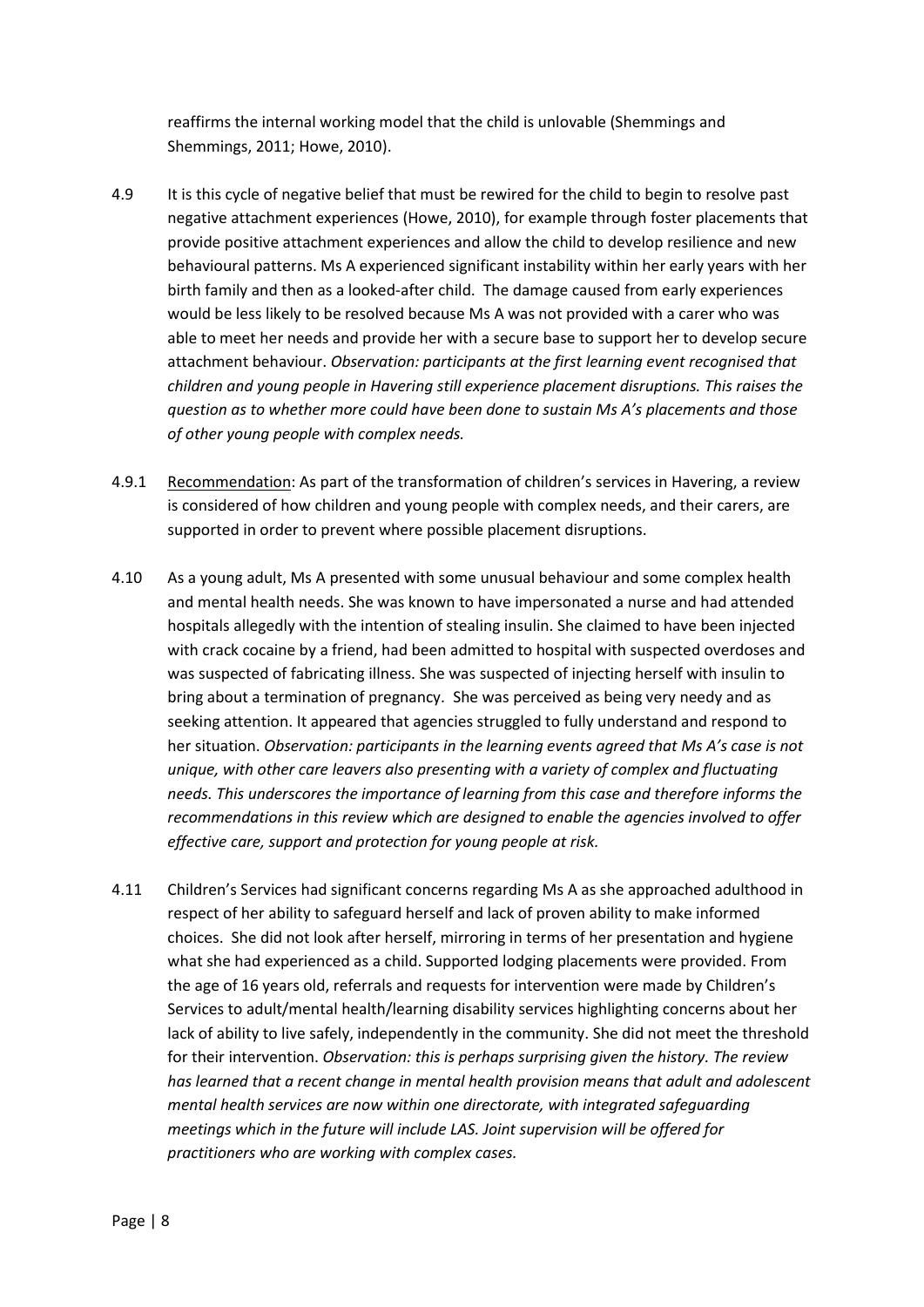- 4.11.1 Recommendation: Following the integration of adolescent and adult mental health provision, audits are considered to identify good practice in co-ordinating mental health support for young people at risk.
- 4.12 The first learning event noted that young people's needs do not change significantly or automatically when a young person becomes 18. Services, however, appear to move immediately to a more contractual approach. Practitioners and managers at the event recognised that procedures and processes must be more flexible and responsive to young people's needs, and that their chronological age is only one determinant of how agencies attempt to engage. *Observation: this reflection from the first learning event informs recommendations which follow in the review concerned with strengthening the formal linkages between children's services and adult services, and with introducing flexibility into the use of thresholds and eligibility criteria*.
- 4.13 Those professionals attending the first learning event also recognised that the historical background could generate a negative picture of Ms A. At the second learning event, therefore, time was taken to develop a more rounded picture of Ms A, drawing from the knowledge of those who worked with her. Ms A loved music and was interested in the medical profession. She appeared to have enjoyed riding horses. She had an ability to read situations and knew what she wanted to say. She was bright and intelligent, with an ability to seek and act on information.
- 4.14 As her mother and step-father would also confirm (section 6), Ms A would also build identities and take on different aliases and personas, leading those who knew her to question whether she experienced reality differently or was able to show the needs of her true self. Ms A had experienced many rejections herself and was jealous of her siblings who were settled but she was not able to confide this.

#### **5.0 The review process**

- 5.1 Once terms of reference had been agreed for the SAR, those agencies who had worked with Ms A completed chronologies of their involvement.
- 5.2 From a reading of the chronologies of work with Ms A, there did not appear to be specific key episodes around which a review could focus. Rather, the chronologies traced a tragic life journey where there appeared to be repeating patterns of behaviour and interactions with services. By contrast there did appear to be a number of key themes, corresponding to the terms of reference, which a review could explore through learning events. These themes are both discrete but they also overlap. In addition some cross-cutting lines for enquiry emerged which appeared relevant to each of the discrete themes, and these included informationsharing, recognition of Ms A's needs and vulnerabilities, and multi-agency working. Accordingly, questions which addressed these cross-cutting lines of enquiry appeared in every one of the key themes below. Agencies were asked to conduct and report back upon reflective conversations with those involved with Ms A. The learning seminars then drew on these individual agency reports that critically reflected on the work that was done and on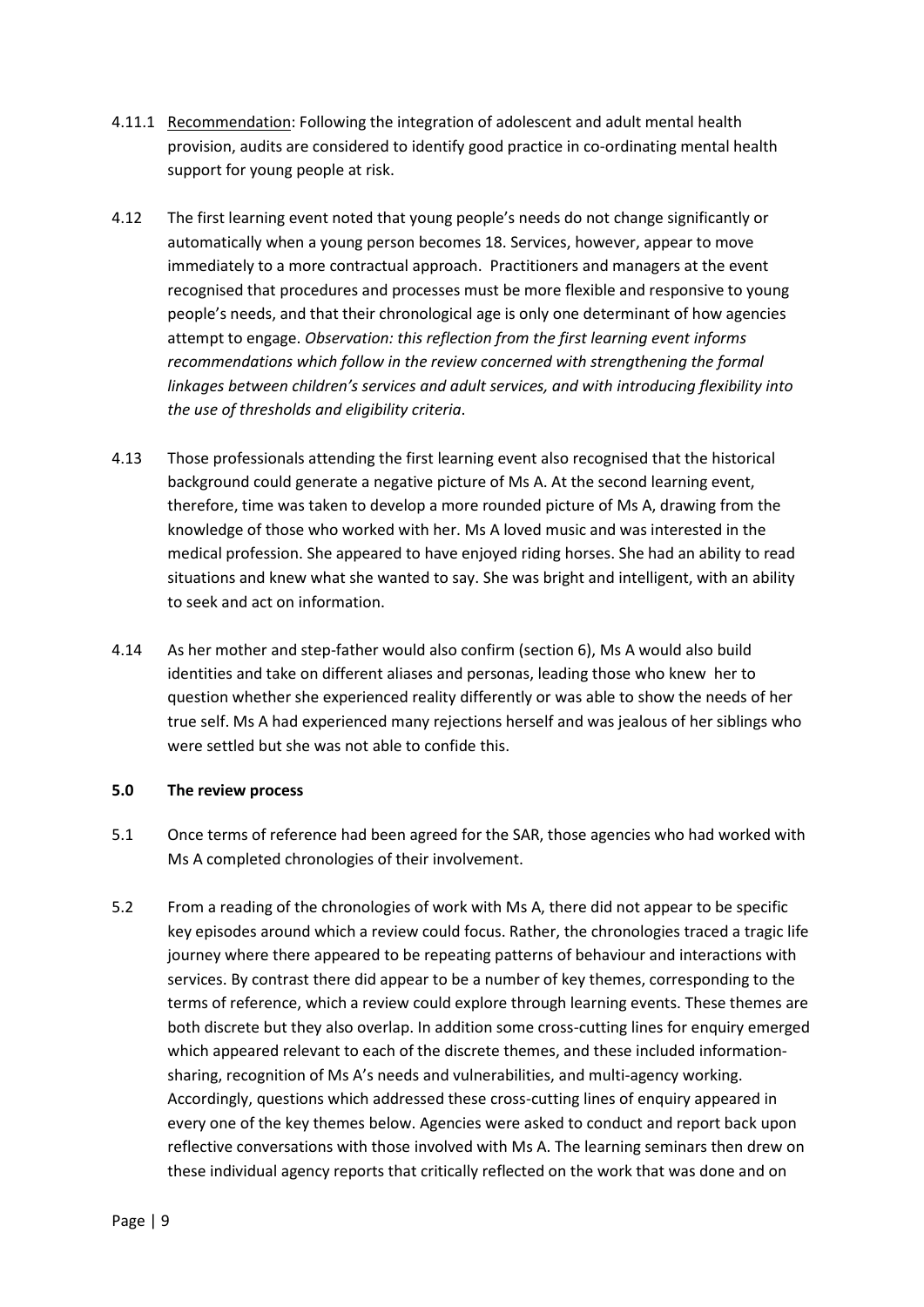the perspectives of the practitioners, managers and carers who worked directly with Ms A. In this way, the intention was that Ms A's own voice would find expression through those who knew her best.

- 5.3 The reflective conversations and the learning events were designed to gather perspectives from those who worked with Ms A on what occurred and what was happening at the time – organisational, political, service and personal influences that may have impacted on practice and its management. It is helpful to capture these influences as they potentially shed light on contextual and contributory factors that affected outcomes in this case. The starting point was the questions that agencies were asked to consider through the reflective conversations, identified below. The learning from these conversations was combined into findings that were then discussed and refined at the first learning event, to capture not just what occurred but as importantly why and with what implications for future service design and practice.
- 5.4 Key theme one: This theme relates to Ms A's mental health and how agencies might work effectively with young people and young adults with complex mental health needs. Questions which occur to me about work with Ms A include:
	- What assessments were undertaken of Ms A's mental well-being and what treatment or intervention options were considered?
	- How were her mental health needs understood?
	- What stories were told about her mental health?
	- How was the difficulty in engaging with Ms A understood and what would Ms A want us to learn from how services and individual practitioners engaged with her?
	- When it was difficult to engage with her, what risk assessments were undertaken?
	- How well was information shared between the agencies involved in respect of her mental wellbeing?
	- How well were her needs and vulnerabilities recognised, included in assessments, and communicated between agencies?
	- What lessons for the future can agencies learn from how they worked together in this case?
- 5.5 Key theme two: This theme relates to Ms A's mental capacity. From the age of sixteen the Mental Capacity Act 2005 applies. Given the decisions that Ms A made and the risks that were apparent in relation to her mental wellbeing, housing, possible substance misuse, domestic violence and relationships, what consideration was given to her decision-making capacity? Questions which arise here include:
	- To what degree were the legislative requirements relating to transition understood and met in this case?
	- What mental capacity assessments were undertaken and with what outcome?
	- What impact did knowledge of her background have on professional on decision-making?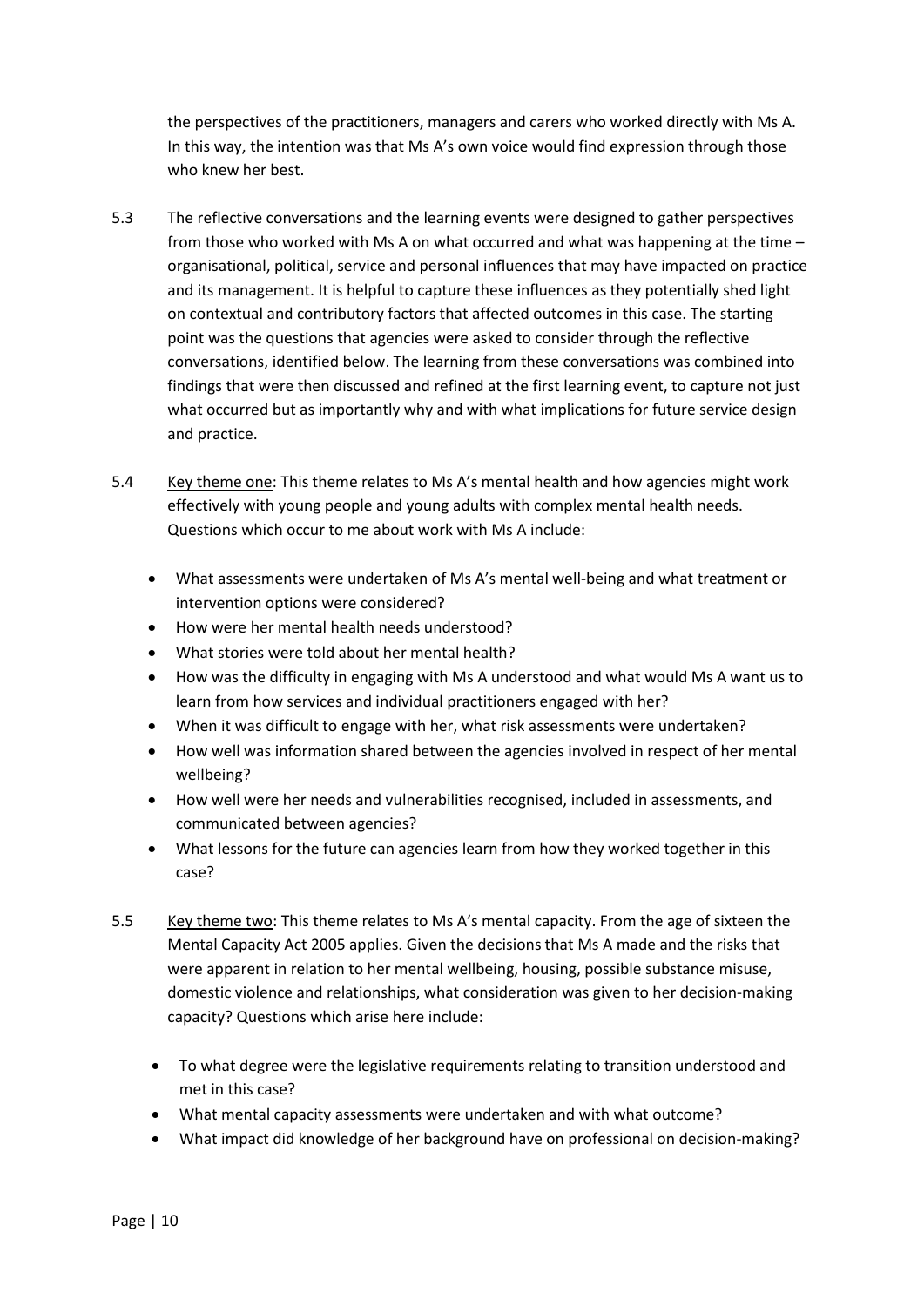- What would Ms A want us to learn from her experience of decision-making in the context of fractured relationships and disrupted life events?
- How well was information shared between the agencies involved in respect of her mental capacity and decision-making?
- How well were her needs and vulnerabilities recognised, included in assessments, and communicated between agencies?
- What lessons can be learned from how agencies worked together in this case?
- 5.6 Key theme three: This theme relates to transition. Legislation requires that children's services, adult social care and education liaise closely with respect to transition for young people leaving care. Questions which arise here include:
	- To what degree were the legislative requirements relating to transition understood and met in this case?
	- What leaving care arrangements were put in place and how effective were they?
	- What would Ms A want us to learn from outcomes in this case for young people approaching transition in the future?
	- What attempts were made to engage with Ms A and what can be learned from what appears to have been effective engagement by some practitioners and agencies?
	- What options in this case were perceived and what stories influenced practice with Ms A?
	- How well was information shared between the agencies involved in respect of transition planning?
	- How well were her needs and vulnerabilities recognised, included in assessments, and communicated between agencies?
	- What lessons for the future can agencies learn from how they worked together in this case?
- 5.7 Key theme four: This theme relates to young people who are hard to engage, whose needs are complex and where the experience of working in such a context can leave practitioners and managers feeling powerless and helpless in terms of effecting beneficial change. Practice in relation to Ms A often centred on crises of different types. In such circumstances it can be challenging to attempt to work proactively and to get beyond the immediate presenting issues. Caseloads may also prevent a more person-centred approach. Questions which arise here include:
	- What risk, child protection, mental capacity and mental health assessments were completed?
	- How aware were those involved at this point of the historical background of this case?
	- What stories were influencing practice in this case about young people of Ms A's age and presentation?
	- Was practice sufficiently person-centred and co-ordinated in this case?
	- Were there sufficient opportunities for practitioners, managers and agencies together to hypothesise about what might be happening in this case, to consider and then to follow through action plans with Ms A?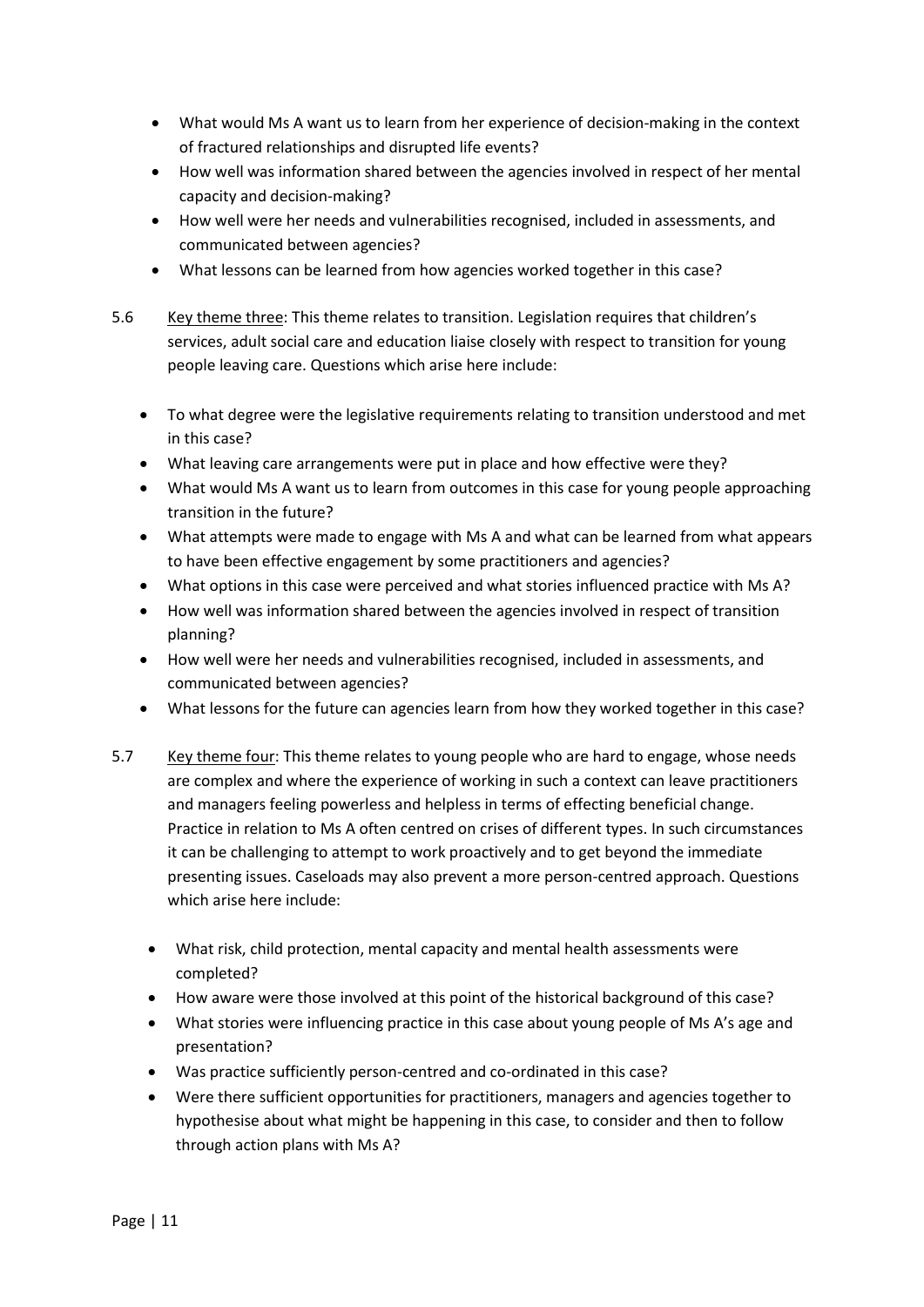- What would Ms A want us to learn about working with young people and young adults in her position?
- What can be learned in terms of Ms A's different levels of engagement with different agencies and practitioners?
- How effective was intra-agency supervision in this case?
- How effective were complex case procedures in this case?
- How well was information shared between the agencies involved?
- How well were her needs and vulnerabilities recognised, included in assessments, and communicated between agencies?
- What lessons for the future can agencies learn from how they worked together in this case?
- How well were the causes of hard to reach behaviour understood and managed?
- What more can be done to support professionals who lack confidence in challenging young people and their parents?
- 5.8 A second learning event considered the emerging findings and refined the analysis, leading to recommendations for Havering Safeguarding Adults Board and Havering Local Safeguarding Children Board.

## **6.0 Family involvement**

- 6.1 Contact was made with Ms A's siblings and their carers. They decided not to participate in this review.
- 6.2 Contact was made with Ms A's mother and step-father and the reviewer met them together with a staff member who knew them and who had supported YPAs working with Ms A. They understood fully the challenges that Ms A's behaviour had presented to those attempting to work with her. Much of what they said resonated with the picture offered by those who worked with Ms A. For example, they recognised that Ms A had a strong tendency to push people away and to reject the care and support they were offering.
- 6.3 They described some of her risk-taking behaviours as if she was oblivious to the consequences. They recalled the aliases that she had adopted, including with her boyfriend, and thought that this was at least partly because she was jealous of what her siblings had. They thought that she had been good at manipulating people, convincing professionals to prescribe methadone and insulin when she was not taking heroin and was not diabetic. They noted that she often had food for her pets but not for herself and that they had tried to help her keep her flat clean and tidy, a reference to self-neglect that professionals working with Ms A also noted (section 7).
- 6.4 They wondered whether opportunities to support Ms A more effectively had been missed, such as when she missed mental health appointments and her case had been closed or when she had been discharged after having been sectioned under the Mental Health Act 1983 without any apparent plan. They were also critical of the number of changes of social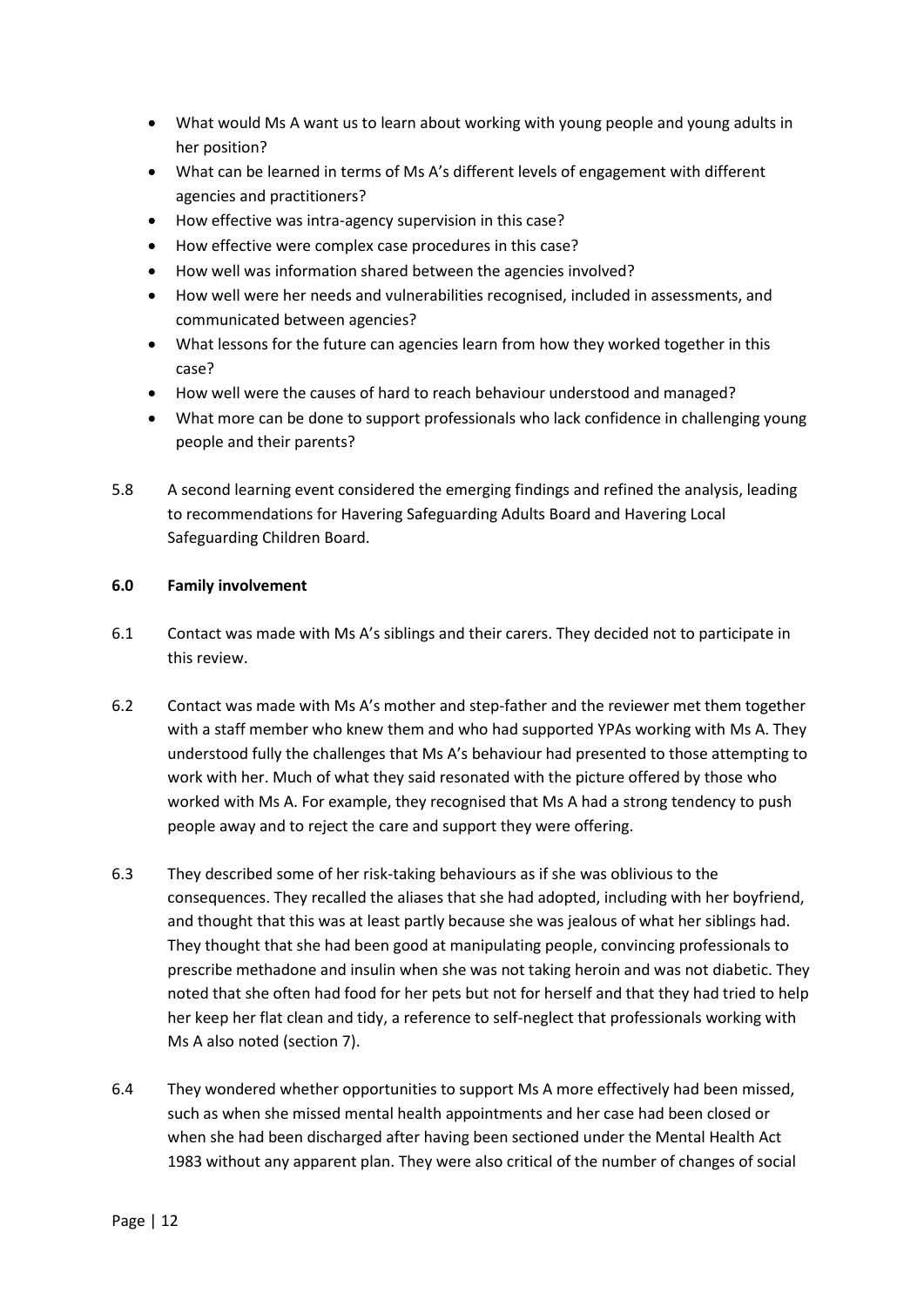worker she had experienced and of having been kept on a labour ward with her stillborn baby.

6.5 In summary they were doubtful whether there was a key that might have unlocked the complexities that their daughter presented. They remarked that, when they were working with a family assessment centre when Ms A was aged around 6, she had been described as high risk, that she had absconded from school and really tested their boundary setting and that of her teachers. Whilst they appreciated the terms of reference set for this review, their contribution reminded us all of the importance of placing the "here and now" in the context of the "there and then."

## **7.0 Thematic findings and analysis**

- 7.1 **Key Theme 1** covered Ms A's mental health and how agencies might work effectively with young people and young adults with complex mental health needs. When working with young people and young adults, practitioners and managers require an understanding of mental health legislation. Drug and alcohol workers, midwives, housing officers, police officers, social workers and young people's advisers believed that they had a level of understanding of mental health law commensurate with their roles and responsibilities, such as when a person's confidentiality may be breached. However, not everyone felt sufficiently trained and equipped to manage the level of complexity in Ms A's case, complicated further by conflicting mental health diagnoses and the lack of sustained involvement from community and/or hospital specialist mental health services.
- 7.1.1 Recommendation: Since it is important that practitioners and managers are confident in their legal knowledge, training provision should be reviewed in relation to the law relating to young people and young adults, specifically mental health, mental capacity, leaving care and transition, and information-sharing.
- 7.2 Undoubtedly, Ms A had complex mental health needs. It is therefore pertinent to explore what mental health assessments were undertaken and what treatment and intervention options were considered. In November 2004, a systemic psychotherapist stated that Ms A met the criteria for Oppositional Defiant Disorder (ODD) and she was referred to Havering CAMHS. In February 2008 Ms A was diagnosed with ADHD by Kent CAMHS. She was prescribed Ritalin medication. Ms A's mental health was then regularly monitored by Havering CAMHS.
- 7.3 Early in 2012 Ms A began receiving specialist psychological support sessions through the 'Treasure Keepers' project (commissioned by Havering's Children in Care and Support Services), involving regular sessions (once every 3 weeks) with a Counselling Psychologist to reflect on psychological issues and strategies to help maintain and/or manage Ms A in a foster placement. She appears to have engaged positively with this work and an assessment (completed in April 2012) by a psychologist was commissioned by Children's Services to assist with the care planning and transitional arrangements for Ms A. Recommendations from this assessment focussed upon maintaining Ms A's then foster placement as a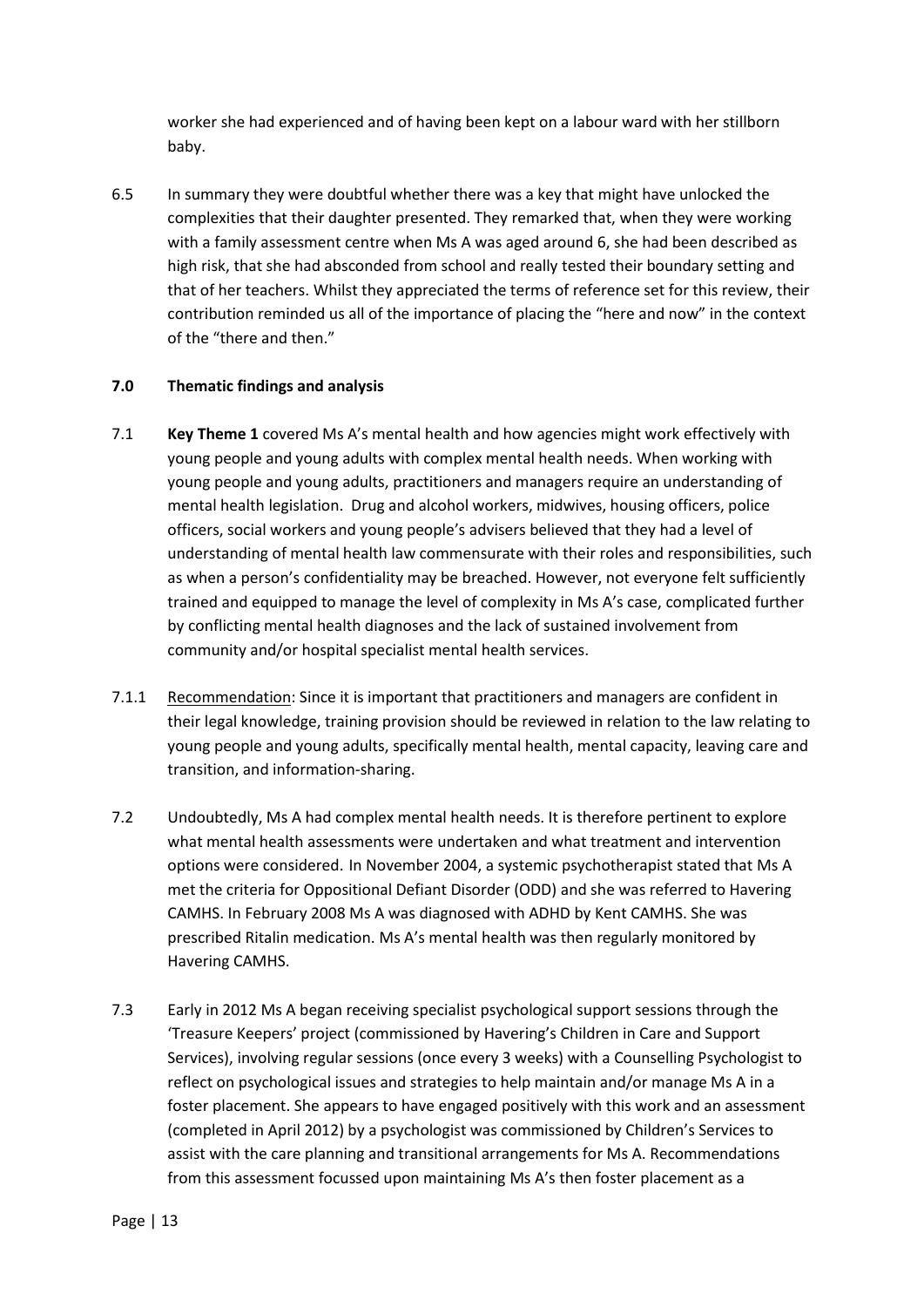protected single placement until Ms A was at least 18 (with no other young people being placed within the home) and that consideration be given for the placement to be extended for an additional year after she turned 18 if the placement continued to progress well. However, the placement subsequently ended suddenly and work focussed upon using a "reparenting" approach to develop Ms A's developmental gaps and create a 'secure base' could not be pursued further. From this point onwards, the mental assessments and interventions offered to Ms A were unable to obtain any consistent "grip" in addressing her mental health needs as a result of the absence of any perceived alternative, the chaotic pattern of Ms A's lifestyle and the lack of any sustained engagement.

*Observation: momentum from children's social care commissioned specialist services "Treasure Keepers" was lost when ultimately the plan based on recommendations from this specialist service could not be implemented. For this reason, recommendations appear throughout this review on systems for managing complex cases and the risks therein.*

- 7.3.1 Recommendation: arrangements for managing complex cases concerning young people and young adults could be reviewed to ensure that active consideration is routinely given to situations where services are struggling to meet an individual's needs.
- 7.4 Several referrals for mental health assessments and treatment were made in relation to Ms A as a vulnerable adult but these did not proceed due to Ms A not making appointments. Ms A was referred for and attended a psychiatric assessment at Queens Hospital in June 2012, which recommended 12 sessions of therapy to address an "emotional dis-regulation", but these appointments were not attended and then the case closed. This lack of engagement and Ms A's frequent lack of availability meant that the YPA's were constantly in a position of tracing Ms A's whereabouts which usually concluded in addressing a crisis of some nature when she was located. *Observation: Ms A was sometimes accompanied to appointments and doing so more routinely might have been advisable if the pattern of non-attendance had been recognised. If she felt disinclined to attend, perhaps because of a fear of being labelled "crazy", this could have been worked with.*
- 7.5 Ms A was admitted to Goodmayes Hospital between the 08/05/2013 and 13/05/2013 and a referral made to Queen's Hospital Psychiatric Unit, where she was diagnosed with an emotionally unstable personality disorder and referred onto Havering's IMPART personality disorder service. This followed an allegation of rape (which was later closed by police due to lack of evidence). Ms A went to Whitechapel Haven with a support worker for her third check-up and was referred to Queens Hospital psychiatric unit for an assessment as she was deemed unsafe due to telling staff she had a knife hidden in her room. She was later transferred and admitted to Goodmayes Hospital, Hepworth Ward. However, a further assessment by a senior psychologist at IMPART disputed this diagnosis and the resulting report advised that her needs could not be met under their service. The recommendations of this report were based solely on Ms A's voiced view on her own needs and history during a one off 2 hour assessment in clinic. A view was expressed that Ms A could "perform" in assessment and was able to present well to professionals (including mental health services) for pre-arranged appointments. *Observation: this reflection underscores the importance of*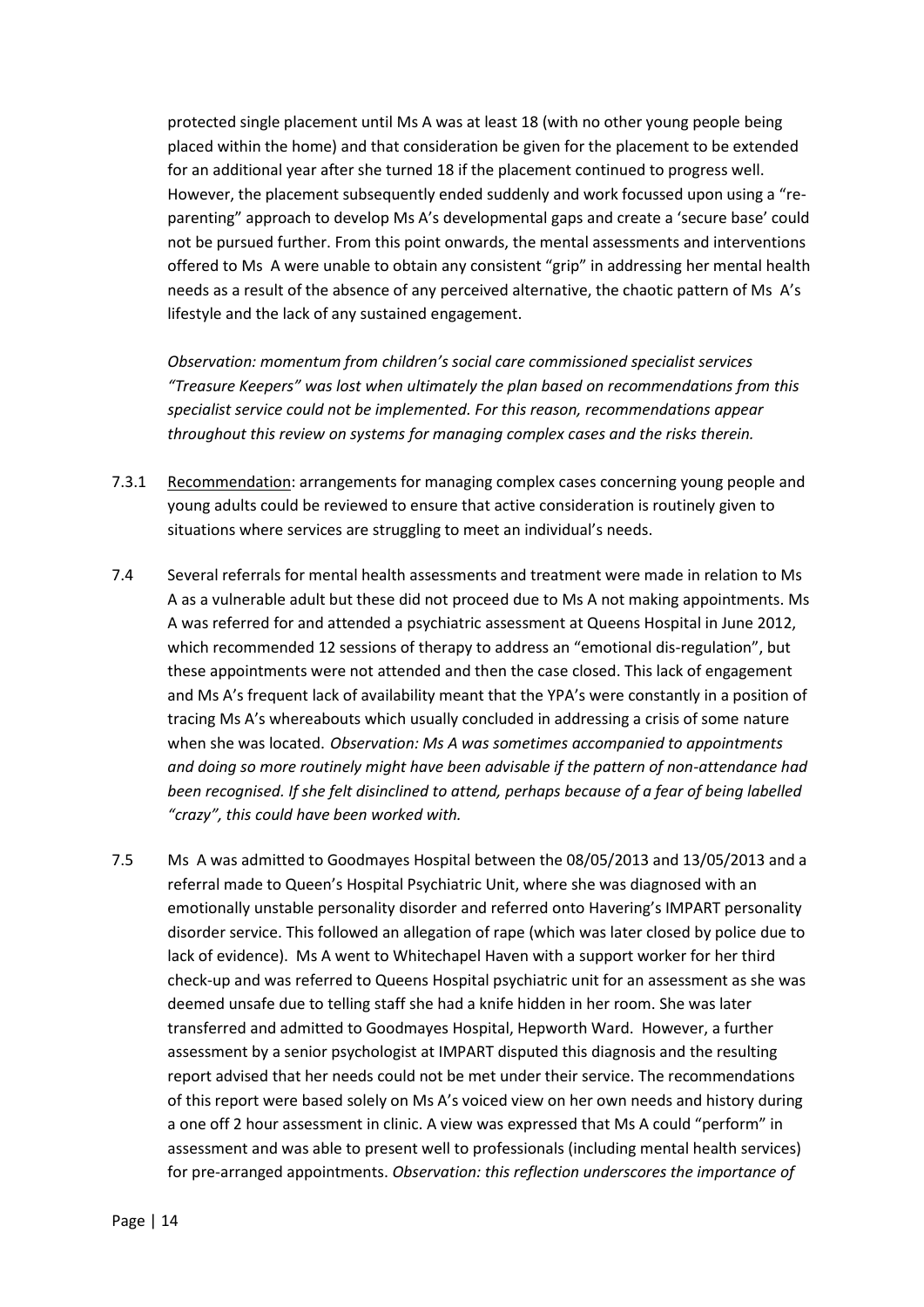*information from one source being triangulated with that from others. Is this now done?* The GP practice where Ms A was registered between January and September 2013 saw her regularly and reflected that communication channels and procedures did enable review of her mental health needs. However, Ms A's changes of address also meant that some GPs may have been unsighted on her history and needs given delays in the transfer of medical records.

7.5.1 Recommendation: information-sharing in complex cases involving young people and young adults could be the focus of an audit.

Recommendation: the transfer of medical records between GPs should be reviewed.

- 7.6 Havering Children's Services records show that 5 referrals were made to IMPART and other mental health services, and regular professional meetings took place. When referrals were made the response appears to have been that Ms A did not meet the necessary criteria. Ms A knew what questions would be asked and was able to perform in assessments. YPAs were not able to offer their views and assessment. Mental health assessments were carried out in isolation with Ms A. Equally, assessments did not appear to identify clear approaches as to how services could have effectively supported Ms A. Case management was not helped by the lack of a consistent mental health designated link with whom YPAs could liaise. YPAs felt that they were being "batted back and forth;" Ms A was stated not to meet the threshold for mental health services. YPAs "felt drained and powerless" and responding to crisis rather than completing any planned work. *Observation: once again, this highlights the importance of having in place a system for managing complex cases to which any practitioner or manager can escalate concerns.*
- 7.7 A psychiatric assessment, undertaken at Queen's Hospital on the 07/10/2013 following another crisis incident, appears to have ruled out any formal mental illness. Ms A was then discharged from Queen's on the 09/10/2013. *Observation: once again, with a pattern of disagreement about Ms A's mental health profile, an opportunity appears to have been missed for a case conference to share information and, with mental health specialists, to discuss how to respond to her mental health needs.*
- 7.8 In April 2014 following an ante-natal appointment the GP was contacted regarding a mental health assessment. A referral was made but Ms A did not attend her appointment. *Question: what do the LSCB and SAB expect as good practice when someone at risk does not attend for appointments?* A joint mental health assessment was undertaken on the 9/6/2014 by the Perinatal Mental Health Team, a Midwife and Home Treatment Team. Ms A was considered high risk of self-harm and the interventions included 1:1 nursing care with Registered Mental Health Nurse until a Section 2 assessment by an Approved Mental Health Professional and Section 12 Doctor was completed. *Observation: it is possible to see a start, stop, start, stop pattern with respect to Ms A's mental health needs and presentation. A case conference, as observed in the previous paragraph, might have been helpful.*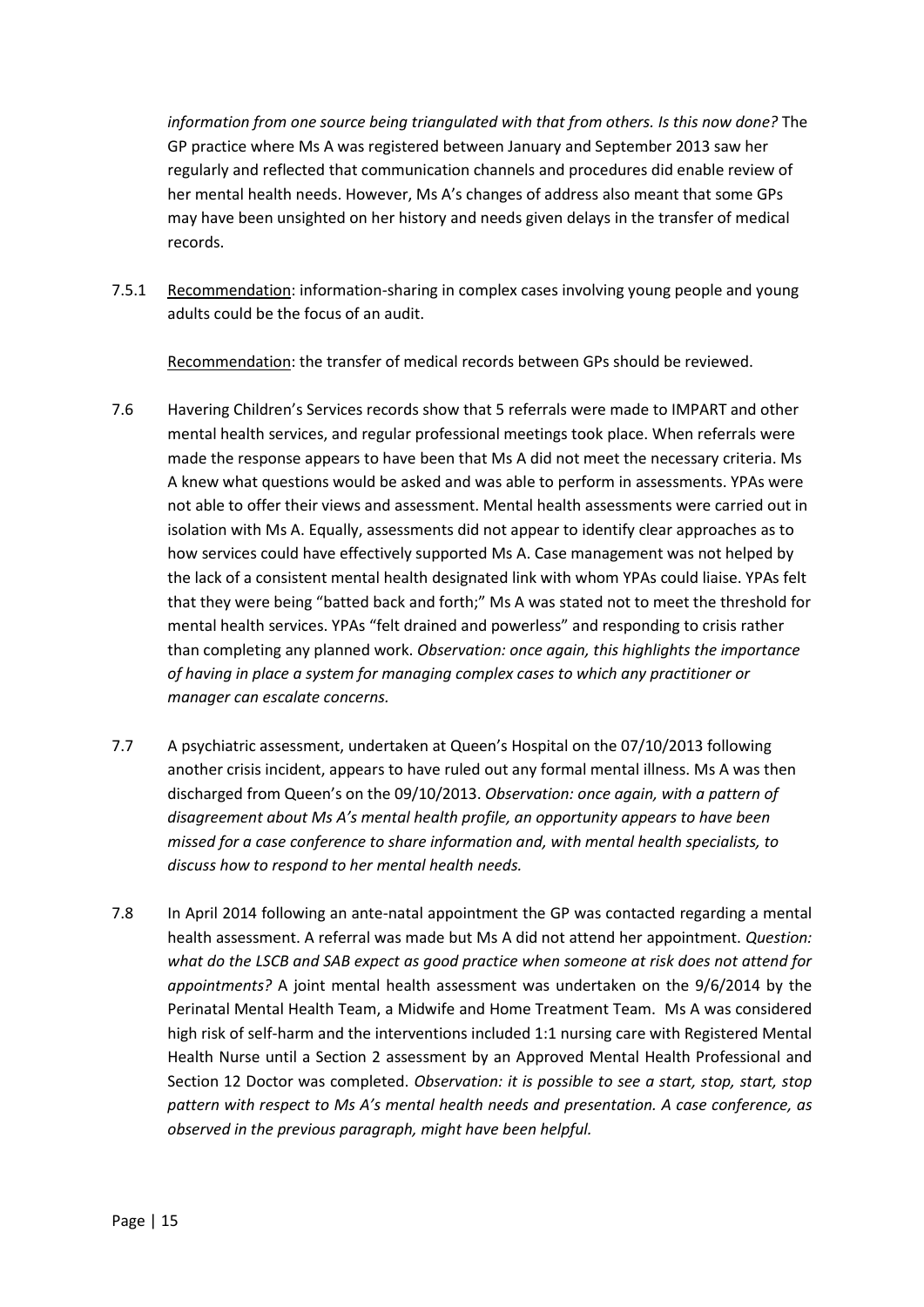- 7.9 On the 10/06/2014, Ms A was discharged from hospital following the miscarriage of her daughter, after having received counselling from the bereavement team, specialist midwife and chaplain services. According to Children's Services records, a mental health assessment had initially recommended that Ms A should be hospitalised under Section 2 of the Mental Health Act but this decision was reviewed and Ms A was discharged to Havering's Mental Health Home Treatment Team where again Ms A's engagement was inconsistent and the professional response continued to be driven by responses to crisis. The plan had been for the Home Treatment Team to continue involvement for up to one month and a forensic psychiatric assessment with formal handover to the Community Mental Health Team. An initial forensic psychiatric assessment appointment was given to Ms A on the 08/07/2014, but the assessment did not proceed as she did not have identification with her despite the YPA's attendance. Ms A's referral was then closed after 2 subsequent failed appointments. A further mental health assessment was carried out in Harold Hill on the 16/12/2014. Ms A was supported to attend by a drug worker but no clear details of the outcome appear available. Ms A did not want to take any medication, and she seemed reluctant for a diagnosis and would say 'I'm not crazy'. Staff tried to frame it as 'having had the experiences you've had, that could be called trauma'. *Question: how common is this kind of scenario?* Community MARAC records note that mental health referrals were made in February and March 2015.
- 7.10 Approaching adulthood, Ms A's case was sent to the learning disability team via transition. On receipt of all the documents and reports they were reviewed by the psychologist who ascertained that Ms A did not meet the criteria for the team. A recommendation was made to CYPS that they should contact "adult social care" so they could undertake an assessment. CYPS say that they did this; however the database does not show evidence of a referral. Subsequently, safeguarding triaged the case but did not do any assessments, leaving the leaving care team to support Ms A or to pass onto mental health services for follow up. It is unclear how her mental health, care and support needs, and adult safeguarding risks were considered within the numerous safeguarding alerts, for example from the police and ambulance service. *Observation: perhaps this was an example of Ms A becoming someone else's problem, concerns being passed around the agencies. Was there also a failure to follow through on referrals? Might this have been one occasion when a network meeting might have been able to construct a whole-system way forward?*
- 7.10.1 Recommendation: with the implementation of the Care Act 2014, a review could be considered of the management of thresholds for a section 42 enquiry and a section 9 care and support assessment.
- 7.11 Those involved with Ms A generally felt that information was shared and discussed well regarding her mental well-being. The Community MARAC appears to have had a good understanding of Ms A's background and mental health issues. However, this was increasingly in response to crises or singular incidents, which often resulted in new referrals for mental health and/or adult services input, thresholds for which Ms A did not apparently meet. Unfortunately, it may also be that due to the complexity of the case, informationsharing had a negative impact on staff wanting to take on the case as they could envisage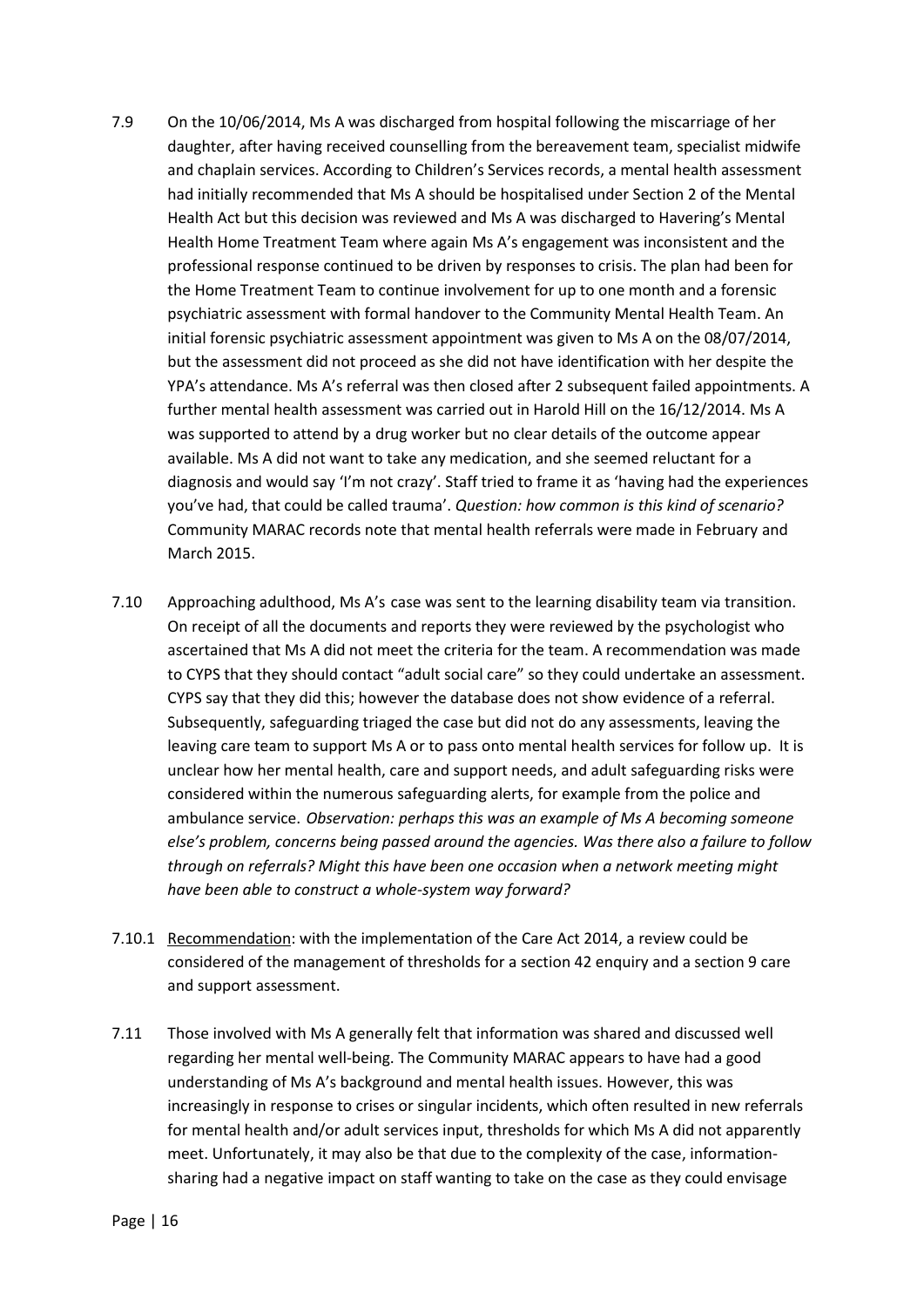how difficult and time consuming this could be. *Observation: information-sharing was good but did not appear to prompt network discussion of the underlying patterns in Ms A's behaviour. It did not translate into an action plan to seek to minimise the risks, which was then actively monitored; rather, individual agencies agreed to take forward specific actions, which were then reviewed.*

- 7.12 If information-sharing was generally effective, some agencies were perhaps unsighted on the history of the case. Housing staff were unaware of the assessments that had been completed prior to their involvement with Ms A. Ms A's personal educational plan does not name a social worker and from the documentation it is unclear what information was shared and how aware other professionals might have been about issues arising in Ms A's educational setting.
- 7.13 Information-sharing is more effective if it facilitates understanding of a person's mental health needs. There is evidence that children's services held and shared a good narrative chronology which highlighted early attachment issues and trauma. There is also evidence of practitioners speaking with Ms A openly about her behaviours relating to claiming to have diabetes, a brain tumour and allergies. The collaboration between the ante-natal/mental health clinic and perinatal mental health team and Home Treatment Team demonstrated effective working together. Knowledge of her emotional state shaped the personal educational plan in an effort to overcome her barriers to learning. 1:1 educational support was put in place for Ms A. However, understanding was made more complicated by several factors, namely:
	- Disagreement amongst mental health professionals regarding diagnosis and treatment.
	- The narrative surrounding Ms A one of being "so damaged", "broken", "very manipulative", "attention-seeking" and "in her own world" – that may have raised anxieties.
	- Lack of experience in dealing with, and lack of availability of expertise surrounding "fabricated illness syndrome" and her complex needs more generally.
	- Ms A's resistance to what may have been seen as traumatic, and her sporadic engagement.
	- Ms A's changes of address which disrupted continuity and meant the potential to lose information, despite for example hospital discharge letters being sent to GPs and one MARAC beginning a process of sending information to another MARAC.
	- Insufficient support and interventions to work with Ms A on her emotional and behavioural issues. Mental health assessments reached divergent diagnoses, including an emotionally unstable personality disorder. No recommendations appear to have followed about what mental health services Ms A required.
	- The leaving care practitioners held a strong view that assessments and recommendations overly reflected Ms A's voice and opinions and did not sufficiently factor in the considered opinions and experiences of the wider professional network, which was particularly apparent once Ms A reached adulthood.
- 7.14 So, how effective did agencies work together in understanding, assessing and meeting Ms A's mental health needs? The "Treasure Keepers" psychological assessment in April 2012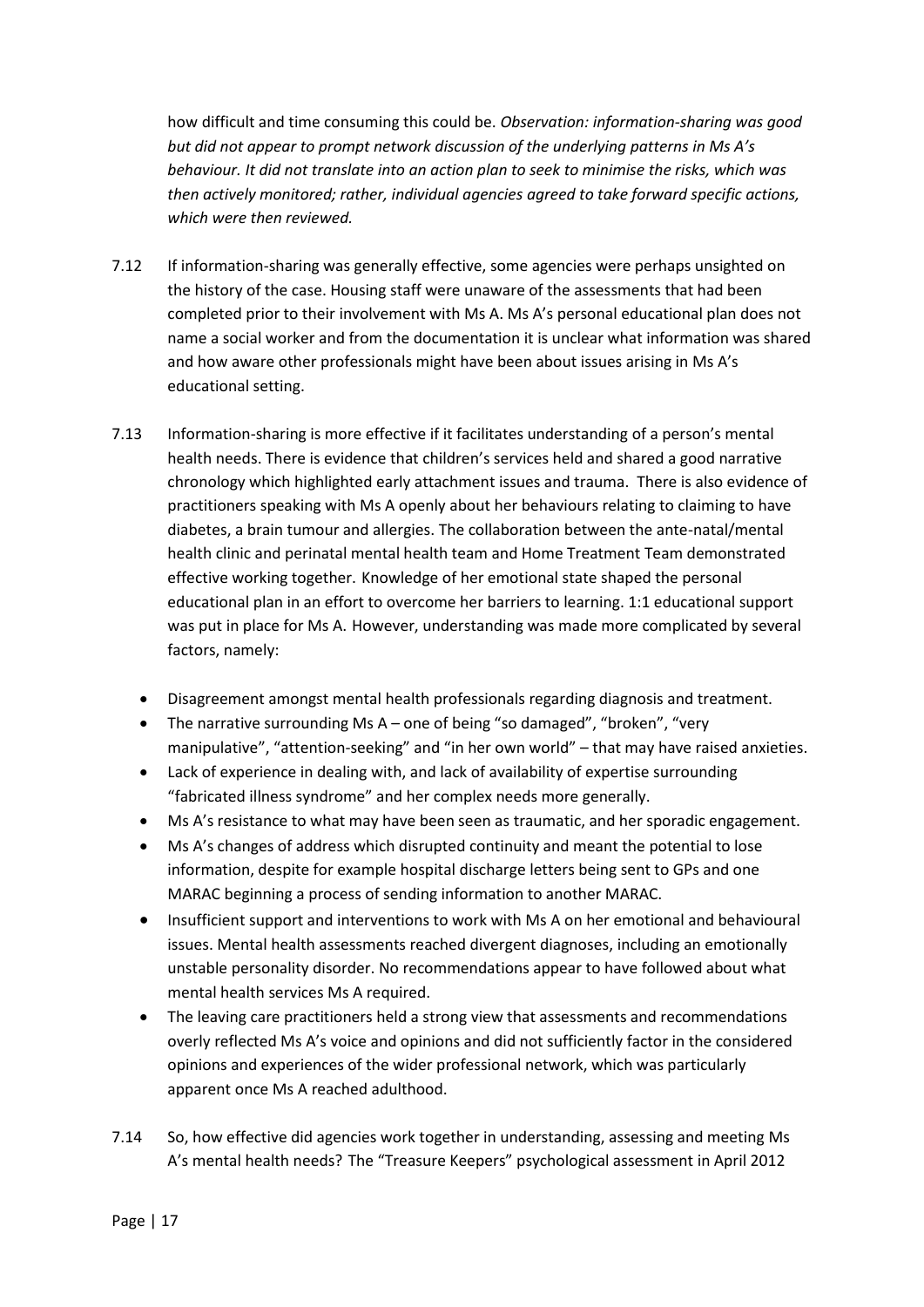appears to have been the most comprehensive effort to identify the risks involved and provide a plan to address these concerns. Ms A was discussed at six Community MARAC meetings from December 2014 to August 2015. In April/May 2015, the Community MARAC was advised that Ms A had moved to the Hampshire area. As such, processes began to transfer Ms A on a MARAC to MARAC basis. Information was shared and multi-agency meetings were held where Ms A's mental health issues were discussed. For example, details and arrangements for the funeral for her stillborn child were shared and the anniversary date of loss of her pregnancy was known so agencies could be sensitive to her emotional needs around those times. However, there does not appear to have been a risk management plan which was kept under constant review. Therefore there was no trigger for a change of tack from a multi- agency perspective as Ms A's case evolved. Thus, little momentum seems to have come from meetings, from information-sharing and from mental health/psychiatric completed or failed assessments, with the outcome that managing her behaviour became the focus, such as reporting on drug testing, rather than seeking to tackle its underlying causes. This might have been because risk was managed by individual agencies rather than overall risk being discussed and then becoming the focus of a unified action plan to address the risks and her care and support needs. Thus, most activity remained crisis driven and those involved struggled to plan any sustained interventions and activities with Ms A. *Observation: at the first learning event it was felt that Ms A's case was not unique, which highlights again the recommendations in this SAR regarding review of complex case procedures.*

- 7.15 Thus, the YPA's were of a strong view that the mental health input into Ms A's case management was singular and did not take a longer term perspective. They reported considerable frustration in their attempts to work with adult mental health services and believe that information sharing could have been substantially improved but seemed to stop when she did not engage. Perhaps too engagement was not helped by the majority of services being clinic and hospital based. Integrated work did not appear so apparent once Ms A became an adult. From an adult social care perspective, decisions did not take into consideration that there will always be people that don't fit into any eligibility criteria but remain vulnerable and require support. *Observation: this may be a systemic issue, which reinforces the recommendation above concerning thresholds for implementation of the Care Act 2014, with its emphasis on wellbeing, prevention and support. It reinforces too the recommendations for strengthening further the interface between children's social care and adult social care.*
- 7.16 Ms A sometimes engaged well with services and individual practitioners; at other times engagement proved challenging. When she was difficult to engage, given the complexity of her needs, what risk assessments were completed and how effective were they in setting actions to be followed through? What can agencies learn from those occasions when she did engage? Those who knew Ms A felt that she was looking for, but was possibly also ambivalent about human connection. Relationships and adequate attention were important to Ms A so the availability of time, continuity and trust were important. Responding to this required flexible working, outside the constraints of eligibility. *Question: is this possible in cases of such complexity? How is this decided?* Non-engagement can prove frustrating for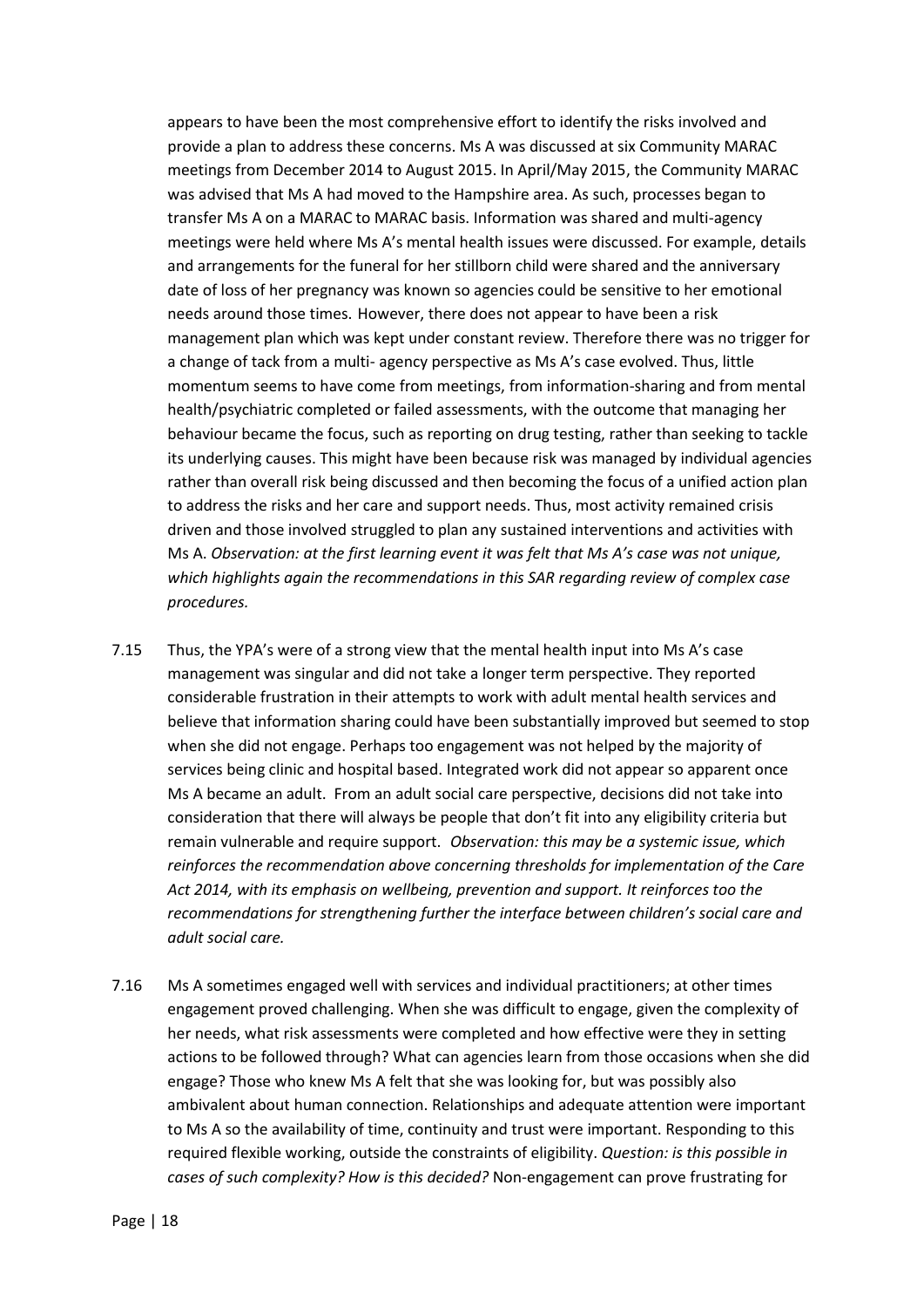practitioners. *Question: was her non-engagement, for example with specialist midwives, talked about sufficiently in multi-agency settings? Were different strategies tried to engage her when she disengaged?* Whilst challenging to engage, did Ms A have sufficient opportunity to discuss with those with whom she did, at times, engage her views about, for example, her progress in education or her contraceptive needs? One reflective conversation concluded that the assumption made was that as Ms A had capacity when choosing not to engage with services, or that non engagement was a result of her mental illness. It questioned whether in-depth thought or analysis had been given to the impact that her history had on engagement. *Question: what would happen now?*

- 7.17 Participants at the first learning event discussed the importance of Ms A, and other young people, being seen where they wanted to be seen; of persistence and the use of relationship. They emphasised the importance of one agency taking a lead, of seeing patterns rather than just single incidents, and of considering the triggers underlying how young people like Ms A present, for example at Accident and Emergency Departments. This reinforces the recommendations in this SAR regarding the approach to complex cases.
- 7.18 To conclude this theme, those who knew Ms A were asked to reflect on what she would want us to learn about how to engage with young people and young adults with mental health issues. Their reflections follow:
	- Ms A would want professionals to share their concerns to ensure that she had holistic support to help her achieve and to promote her well-being;
	- Although young people are classified as adults the issues that they have experienced for the past 18 years do not just disappear on their  $18<sup>th</sup>$  birthday. They may have several diagnoses around their mental health and generally there is no clear diagnosis until they get older. Do not always focus on the label but the symptoms and presentation; their life experiences may impact on this;
	- She would see the importance of establishing strong therapeutic relationships, not giving up, seeing beyond her behaviour to the person, and to take a more comprehensive, joined up and dynamic approach to the assessment and management of risk and vulnerability;
	- To recognise that she was looking for human connection not just an institutional response;
	- Ms A would have wanted a consistent inter-agency package of support led by a practitioner with the expertise, time and resource to engage and work with her, responding to her immediate needs whilst working to a clear plan. Relationships and adequate attention were extremely important to Ms A and she seemed to seek out care and "parenting" although she found this input difficult to work with consistently. Ms A was also inviting more control and directive input.
- 7.19 *Observation: it can be challenging to balance self-determination with a duty of care, and negotiated with more directive interventions. Reflective spaces are useful to enable individual practitioners and the multi-agency network to think through these challenges. If what Ms A might want us to learn are benchmarks for services, how close does Havering now appear in relation to work with young people with complex mental health needs?*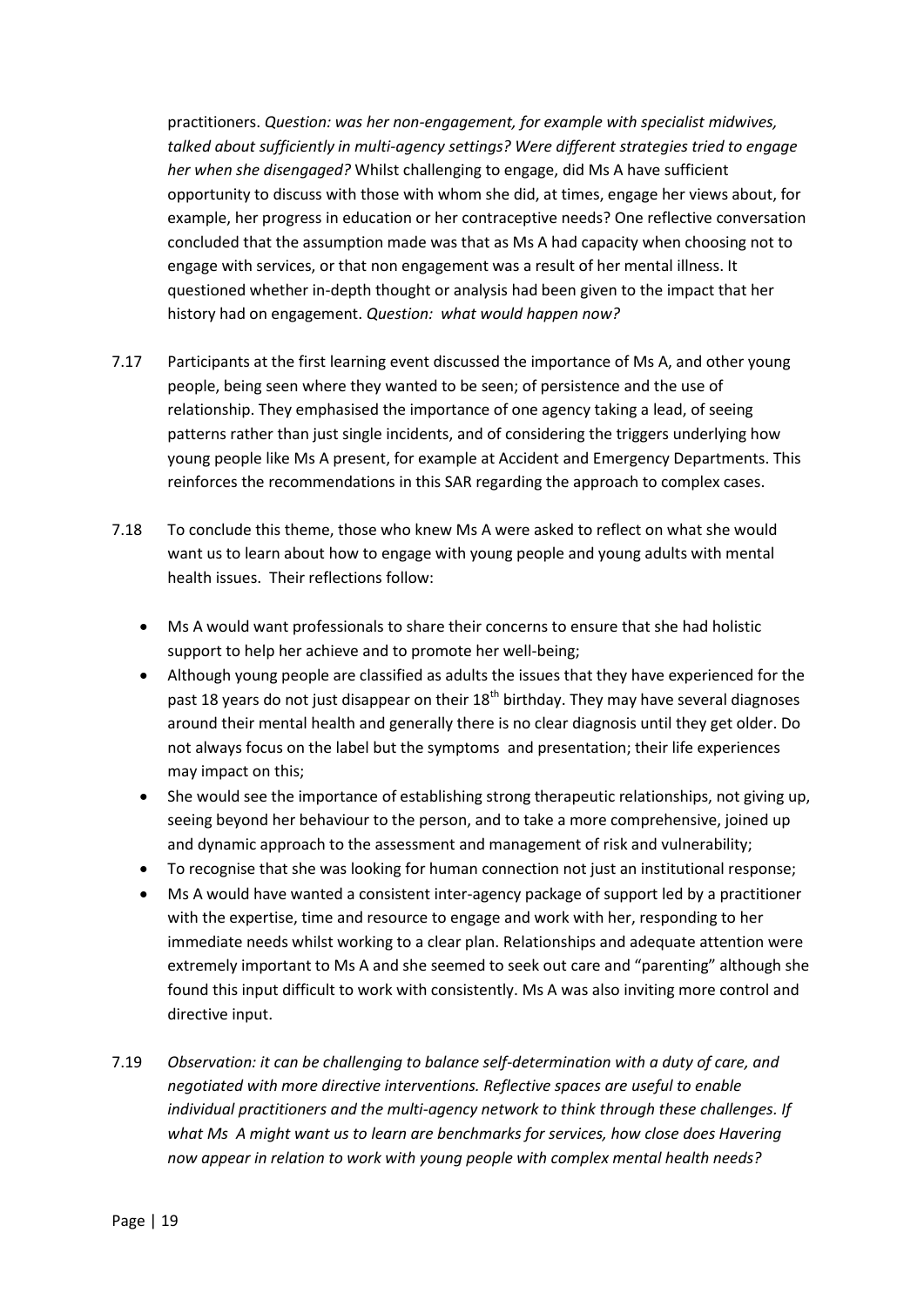- 7.20 Those involved with Ms A were also asked to reflect on what they believed to have worked well when understanding, assessing and meeting Ms A's mental health needs and what lessons they felt could be learned from this case. There is evidence of effective informationsharing and of working with Ms A in a sensitive and open-ended manner, which acknowledged her struggles with her physical and mental health. She had a good therapeutic alliance with substance misuse workers and with young people's advisers. This was a protective factor. The provision of the joint ante-natal and mental health clinic and the communication within the NHS Trust's Maternity Service and Community Home Treatment Team worked well.
- 7.21 Lessons to be learned include the importance of sharing updates with all relevant practitioners and agencies, and of ensuring that young people feel listened to about their needs. In complex, high risk cases, such as Ms A, there is a need to see beyond the boundaries of what services are 'contracted' to deliver, and to develop a universal approach to risk assessment whereby it could be recognised that someone should receive an intensive multi agency package. When the brevity of Ms A's contact with services, such as maternity, enabled recognition of her needs and vulnerabilities, but not the implementation of an action plan, this could have been fed into network meetings. When the plan for placement stability ended suddenly and work that focussed upon using a "re-parenting" approach to tackle Ms A's developmental gaps and create a 'secure base' could not be pursued further, it is unclear what mental health assessments and action planning followed.
- 7.22 YPA's did their very best to understand and address Ms A's mental health needs but required the consistent and timely input of mental health services, and a seamless multiagency care package to address Ms A's chaotic behaviours and difficult presentations. They frequently repeated the point that "it was hard to get a grip on what was going on" amidst the variety of mental health conclusions. Put another way, the lesson is a formal, more dynamic, joined-up and multi -agency approach to risk assessment, planning, active risk management and review. Whilst Ms A's vulnerability was recognised, there was perhaps too much focus on whether she fitted the criteria for a specific service; there needs to be a joint approach and pathway for cases that do not fit any particular team but where it is evident that person is vulnerable and has complex needs.
- 7.23 Recommendation: Training in relation to mental health, complex cases and legislation for all agencies involved with young people where risks are significant.

Recommendation: SAB and LSCB to review the availability of mental health professionals for immediate and regular consultation.

Recommendation: LSCB and SAB to ensure that an escalation procedure is available to senior management in order to facilitate future planning in complex cases with significant risks.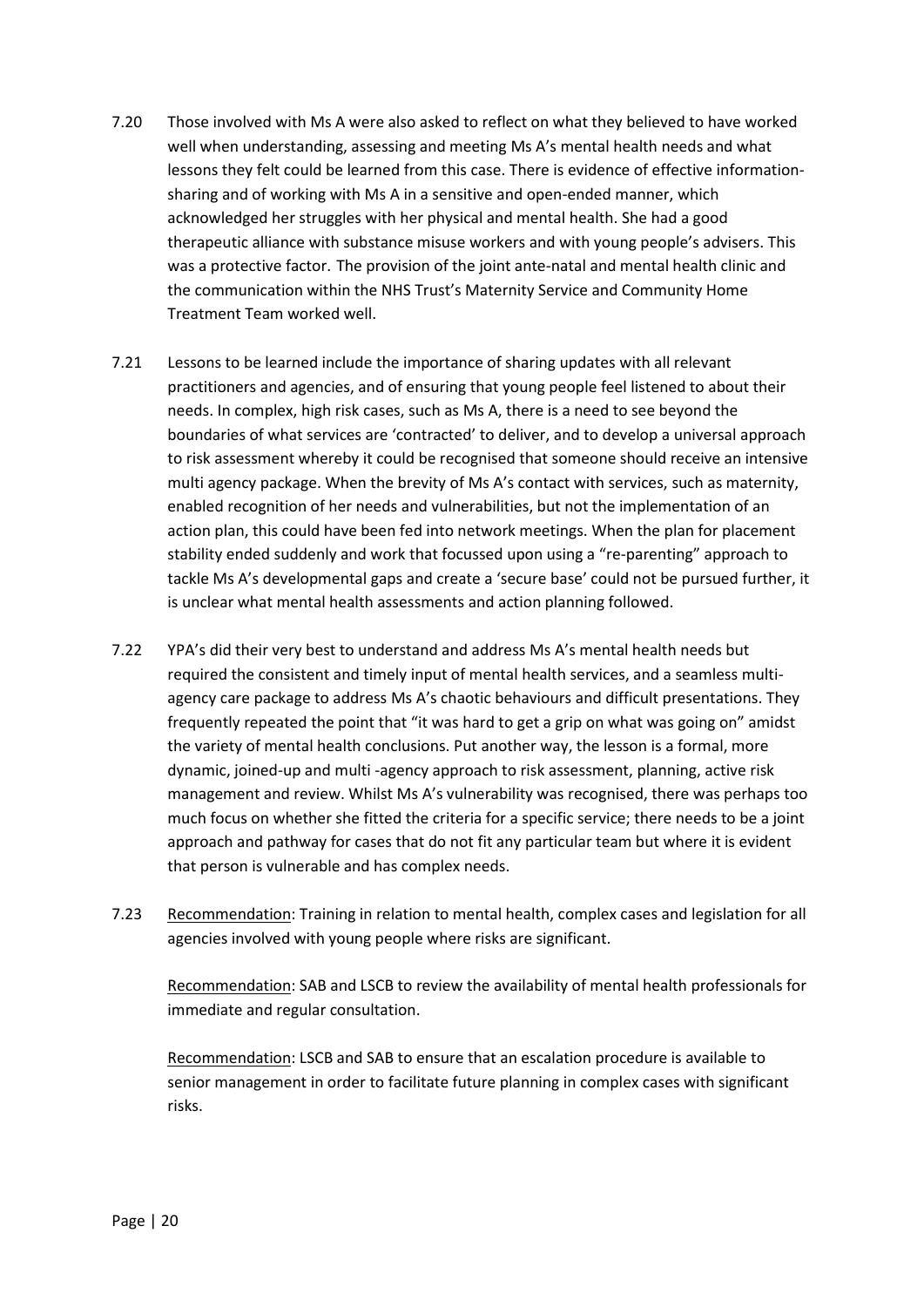Recommendation: A lead agency to be appointed through the Community MARAC in complex cases, supported by an action plan setting out the roles and responsibilities of all the agencies involved.

Recommendation: CAMHS and Adult Mental Health Services to review their eligibility criteria and their responses to people who do not engage, and to report their conclusions in light of this case to the LSCB and SAB.

- 7.23 **Key Theme 2** covered Ms A's mental capacity. From the age of sixteen, the Mental Capacity Act 2005 applies. Given the decisions that Ms A made and the risks that were apparent in relation to her mental well-being, involving housing, possible substance misuse and domestic violence, what consideration was given to her decision-making capacity?
- 7.24 Some practitioners appeared to have a broad understanding of mental capacity principles and practice, and the relationship between capacity, decision making and risk management but not detailed knowledge of the interface between diverse pieces of legislation. Others have reflected that they had very little knowledge. Perhaps because of this, some practitioners assumed throughout that Ms A had capacity, whilst others concluded that it did not appear to have been considered within the process of supervision, care/pathway planning and professional network meetings. Specialist midwives reflected that they have received mental capacity training since involvement with Ms A and they would now have assessed her capacity given her high risk behaviours. *Observation: these findings are not specific to this case but reflect a more general (systemic) phenomenon. This forms part of the rationale for the recommendation in section 7.1.1 concerning legal literacy for all frontline practitioners and managers.*
- 7.25 Chronologies noted that Ms A had capacity to consent to services. In reflective conversations those involved were asked how this was assessed and whether professionals fully understood capacity and consent. Some practitioners believed that Ms A had capacity whilst sometimes being resistant to hearing information about risks. Others thought that there was an assumption within the professional network that Ms A had capacity to provide consent and make complex decisions and choices with regards to her future. They concluded that there was no clear evidence of the professional network challenging this assumption and thought that greater efforts might have been made to drill down into specific risks and areas around capacity. Discussion at the first learning event also concluded that Ms A's mental capacity was too easily presumed. Across the practitioners and agencies involved was a belief that more network discussions would have been helpful, focusing in part on mental capacity, and that assessment tools could usefully include screening about an individual's decision-making and executive capacity. One agency concluded that children services staff and the wider professional network clearly require more training with regards to working with service users with complex mental health problems and understanding where capacity issues maybe an issue and how this can be addressed in partnership. It is also important that practitioners have access to legal advice, mental capacity specialist expertise and consultation. *Research (for example, Braye et al., 2014) highlights the importance of accessibility to legal advice and consultation. Training is also important but is more effective*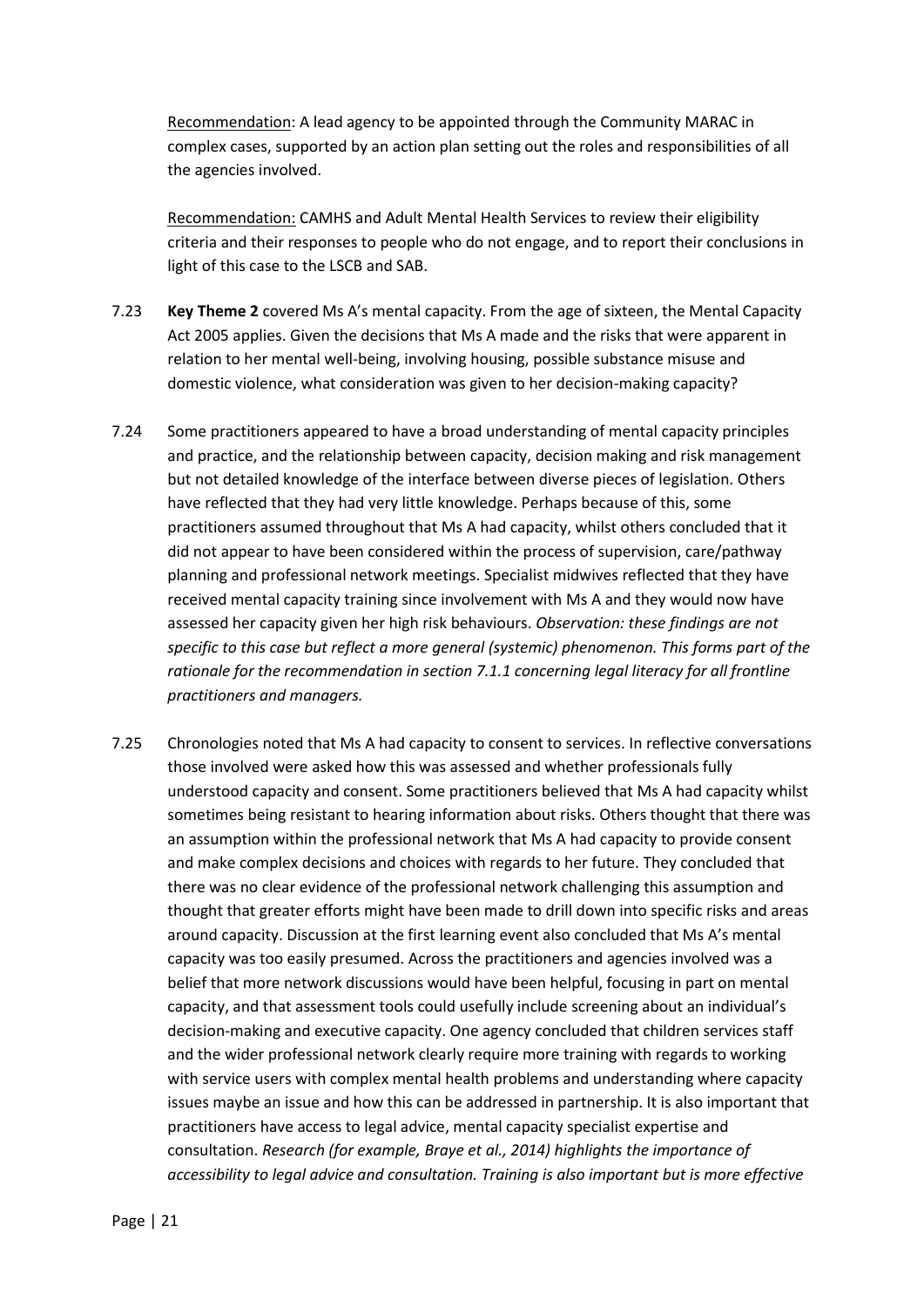*when supervision, and organisational procedures and cultures more widely, ensure that knowledge and skills acquired through training are embedded in practice and the management of practice (Braye et al., 2013). Observation: the recommendations from this review include review of mental capacity training. Both the LSCB and SAB could also review how knowledge and skills acquired during training are embedded in subsequent practice.*

- 7.26 There is evidence to suggest that Ms A's case history was shared amongst at least some of the agencies involved, such as children's social care and drug and alcohol services, GP and psychiatry, sometimes in detail and sometimes in summary form. Specialist midwives and police officers, for example, knew Ms A's history, including that involving fabricated illness. Ms A's personal education plan, however, does not appear to have contained any such information and referrals to mental health and substance misuse services could have contained more information about her history, especially her attachment issues. *Information-sharing is addressed in detail later*. What is less clear is the impact that such knowledge had upon decision making processes within individual agencies and the multiagency network. It could be argued that Ms A needed connection and unconditional positive regard, even if she was ambivalent, understandably given her history of relationships, in which event it is unclear how much of her background and particularly her experiences of trauma would have fed into decisions for agencies to either work or not work with her. *Observation: network meetings and individual agency supervision records should routinely record decision-making – who was involved and the rationale for decisions. Additionally, if information-sharing is a systemic issue, this reinforces earlier recommendations with respect to training and the management of complex cases.*
- 7.27 When information-sharing was considered in reflective conversations alongside mental capacity, the assumption emerges again that "it always felt like she had capacity." However, there was recognition that maybe this was not sufficiently challenged. Concerns in relation to risk taking and chaotic choices were regularly shared via referrals and during professional network meetings; however, mental capacity was not formally raised or pursued within the network in an open and transparent manner. Some participants in the first learning event expressed frustration about Ms A's unwise decisions and felt unclear about what legal options there might have been to safeguard her wellbeing. *Observation: if Ms A was disabled from making a choice by virtue of her life experiences, might protective measures available through the High Court's inherent jurisdiction been an option to consider?*
- 7.28 Recommendation: Community MARAC, formal case reviews and other network meetings involving high risk cases should have available legal advice and other forms of relevant specialist expertise. Decisions should clearly record the legal options that were considered.
- 7.29 Those involved were asked to reflect on what worked well and what lessons might be learned from how agencies worked together in this case with respect to young people and young adults' mental capacity and decision-making. Those who knew her well have concluded that Ms A understood the significant neglect and abuse that she had experienced during her childhood and the huge loss this resulted in. Earlier effective decision-making in relation to permanence may well have been an area which Ms A would want services to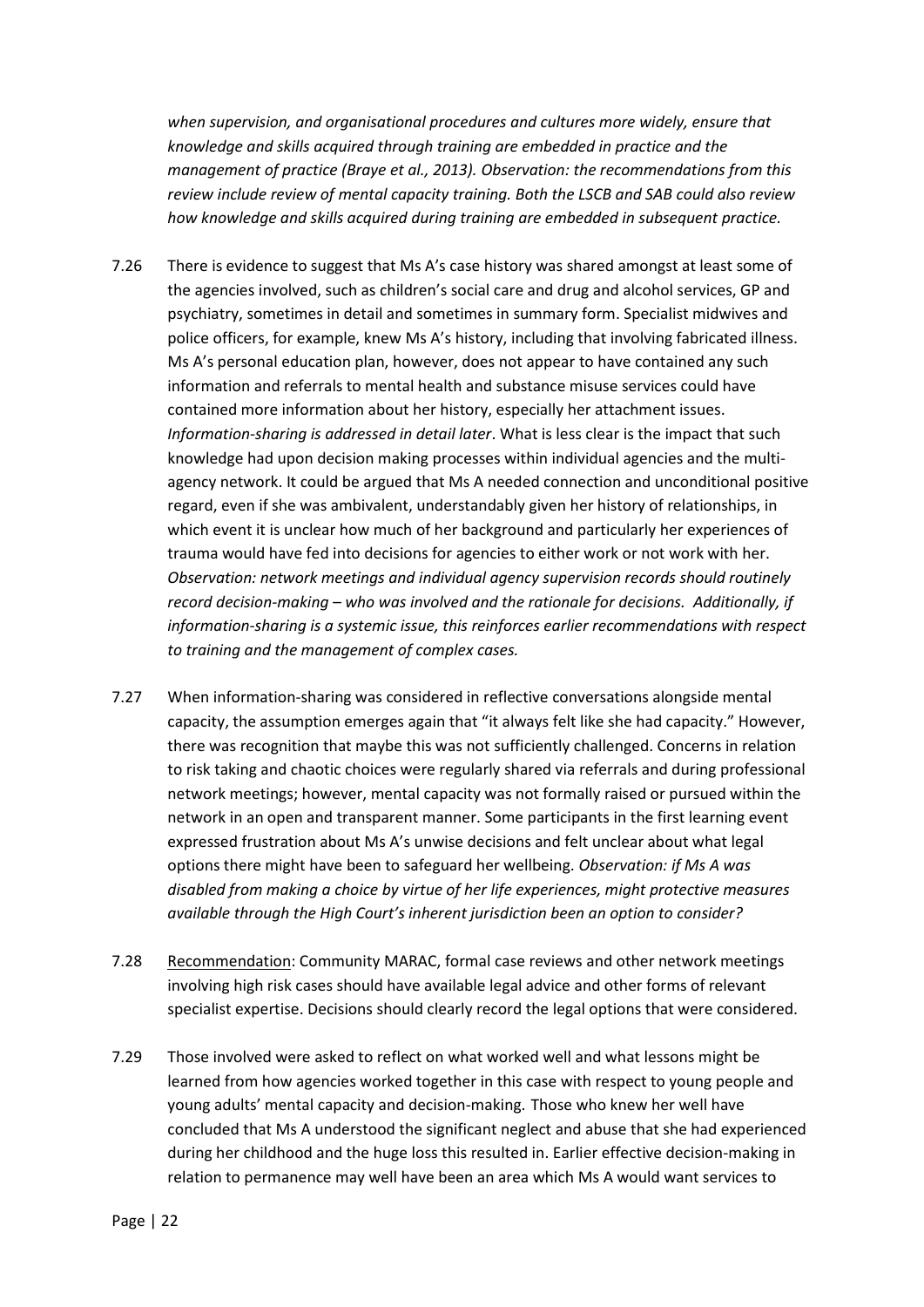learn from and if similar outcomes were experienced by other children she would want to see the availability of a consistent therapeutic offer which is seamless and runs well into adult life. *Observation: in reflecting on what practice is like now and what more needs to be done, participants in the first learning event considered joint commissioning, for example with respect to robust clinical work for young people and young adults, with the ambition of constructing systems around individual young people rather than requiring them to slot into pre-existing provision. As this forms part of the transformation of transition provision in Havering, a process already underway, a recommendation appears later in the review for the LSCB and SAB to monitor progress.*

- 7.30 Regular professionals meetings meant that all agencies were aware of some relevant information. However, more emphasis could have been given to her attachment issues and communication about this may have aided better engagement with (and assertive outreach from) mental health services. Professionals across all services clearly require more training with regards to working with service users with complex mental health presentations and better understanding of mental capacity.
- 7.31 Young adults experiencing similar problems would benefit from access to key provision which did not rely on rigid threshold criteria but was more flexible and examined need, risk management and longer term prediction of need and support. Such gaps should be considered when commissioning specialist and targeted services. The considered assessment of the entire professional network should be given due weight in such cases and appropriately influence the allocation of resources. *Observation: threshold criteria were discussed at the first learning event and appear a system-wide issue. Participants recognised that the current approach could result in "the system losing the person" and that especially for people like Ms A, with very complex needs where the risks are highly and not easily mitigated, services should aspire to fit around the person.* In complex cases, such as Ms A, it would have been beneficial to have had a clear, coordinated case manager and for this to be the person/agency who would best meet her presenting issues. *Observation: research on SCRs and SARs has found this recommended in various cases (Braye et al., 2015). Recommendations have been made in this SAR regarding the appointment of a lead agency, escalation procedures and the involvement of senior management in complex cases.*
- 7.32 Young people should be part of decision making where possible and appropriate, and this should be documented and taken into consideration. Those who knew Ms A believe that she would want to be part of the decisions that were made about her, for example concerning her education, and should have had the opportunity to share her views about the support she was receiving and whether it was working for her, even if such a person-centred approach did not always mean much to her. Documentation does not routinely outline whether this happened or not. She might emphasise the importance of consideration and knowledge around trauma and how people react to trauma, to inform understanding about behaviour and non-engagement. Ms A is likely to have wanted services to help her gain control of her day to day activities in order that effective work could be undertaken and that she be helped to feel safe.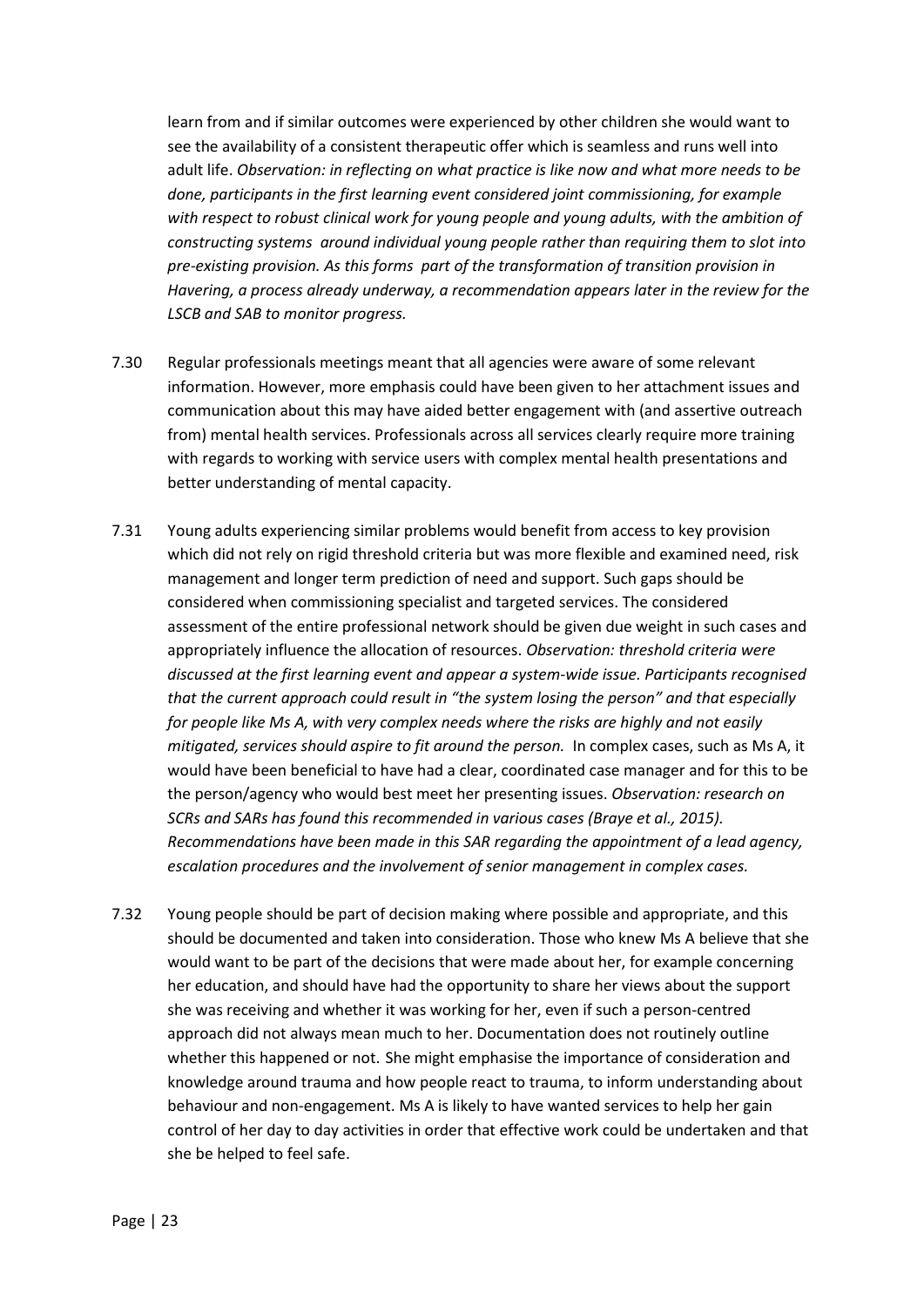- 7.32.1 A small group of young people who had experienced transition and leaving care were asked for their perspectives on the issues central to this review. They had very positive comments about YPAs and some social workers, housing support staff and residential workers, finding their persistence, advocacy and accessibility helpful. Those workers who put themselves out, offered support not judgement, who checked in and made unannounced visits, were seen positively. When reviewing their experiences, they said that they would have benefited from more help with their education and job hunting, and more information on benefits. They suggested that there should be a matching process for young people with YPAs and social workers. They emphasised the importance of comforting and respect.
- 7.32.2 When reflecting on their experience of placement decisions, they said that they had had little or no involvement in placement decisions; moves were often unexplained or unannounced, and disrupted their education. Planning for leaving care had been good in their experience but execution poor, particularly in terms of what accommodation was offered and where it was located. They stressed that not everyone was ready for independence at 18. On counselling, looking back they could see the importance and usefulness of it but they felt that more consideration needed to be given to the timing of it and also to support to help young people to engage in conversations about why they were in care. They also emphasised that they needed to get to know someone and build a relationship before they could speak about themselves and their experiences.
- 7.33 Recommendation: Training on working with young adults who are difficult to engage and who have complex needs, to include content on mental capacity and adult safeguarding.

Recommendation: Senior managers involved in service planning and (joint) commissioning could explore what more can be provided to ensure person-centred planning in complex cases.

Recommendation: Supervision should routinely consider how to support frontline staff to maintain a person-centred approach in complex cases, where young people's engagement is ambivalent.

- 7.34 **Key Theme 3** covered transition and leaving care. Legislation requires that children's services, adult social care, health and education liaise closely with respect to transition for young people leaving care. A pertinent line of inquiry, therefore, is the degree to which the assessment and intervention process was sufficiently co-ordinated to support Ms A's transition to adult.
- 7.35 The legislative requirements relating to transition and young people leaving care appear to have been broadly understood by most practitioners and managers involved in Ms A's case. However, there were shortcomings in how the legislative requirements were implemented. There were early meetings between children's social care and young people's services as a 'handover of case' to provide continuity and to highlight risks and behaviour patterns. However, the involvement of all relevant agencies in developing and pursuing the transition plan was mixed. For example, the pathway plan was not shared with housing services and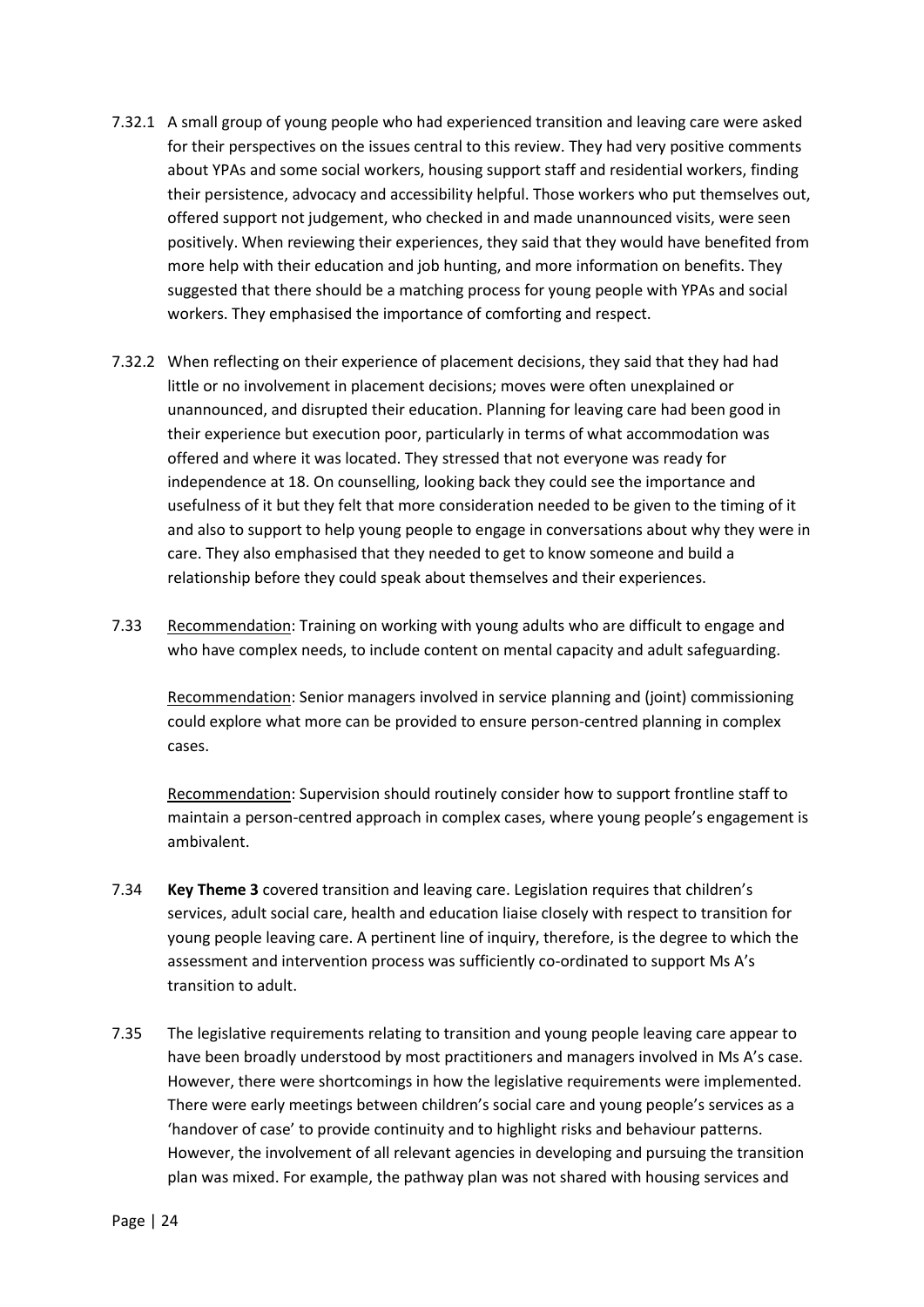the risk assessment provided did not reflect the breadth or depth of issues faced by Ms A. This meant that, at the point at which permanent housing was being offered, there was not a clear line of sight on her needs. When information about young people is known in advance the housing system is equipped to support young people who have chaotic lifestyles through direct work, positive requirements and signposting. A change in the way leaving care and housing services work together to manage the transition of a young person from care provision into independent housing would contribute to achieving better outcomes for care leavers. *Observation: this is not unique to Ms A's case but reflects a wider systemic issue that is being addressed as part of the transformation process now being undertaken with respect to young people leaving care in Havering. The review recommends elsewhere that the LSCB and SAB monitor progress, including the development of partnership working between children's social care, adult social care and housing, and the availability of different types of housing provision for young people whose needs are complex.*

- 7.36 Reflecting on the leaving care arrangements that were put in place with Ms A and how effective they were, communication between leaving care and housing services could have begun prior to Ms A moving into her property in order to consider its appropriateness. Essential things for health and wellbeing like being registered with a GP were not in place. Drug and alcohol workers might have been involved in assessments that specifically focused on transition. However, it was not a question that her needs and vulnerabilities were not recognised in assessment and support plans but rather agencies did not fully pull together, that threshold criteria were obstacles, and that communication between agencies may have dropped off once Ms A reached 18. When she did not engage, some agencies withdrew. *Observation: other Safeguarding Adult Reviews have reported and criticised the same phenomenon (Braye et al, 2015)*.
- 7.37 Recommendation: Complex cases involving young people with significant risks to their wellbeing should not be closed without a multi-agency professionals' meeting to consider how best to manage the risks involved.
- 7.38 Adult social care did not engage with Ms A, or complete a risk assessment, since it believed that it was more appropriate for mental health services to be involved. On reflection, adult social care concluded that it would have been appropriate for it to conduct a joint assessment with children's social care, who knew Ms A well, to inform decision-making. *Observation: for this reason the SAR has already recommended that thresholds for section 42 duty to enquire and section 9 duty to assess needs for care and support be reviewed. This might help to strengthen the co-operation between children's social care and adult social care.*
- 7.39 The transition and pathway planning process in Ms A's case may have benefitted from an earlier starting point at 14 as opposed to 16 years. Additional assessment and support was identified via the "Treasure Keepers" project which provided comprehensive recommendations in terms of transition planning for Ms A. The pathway plan was very clear that Ms A was not ready for independent living but a foster placement breakdown appears to have resulted in Ms A being moved to semi-independent provision somewhat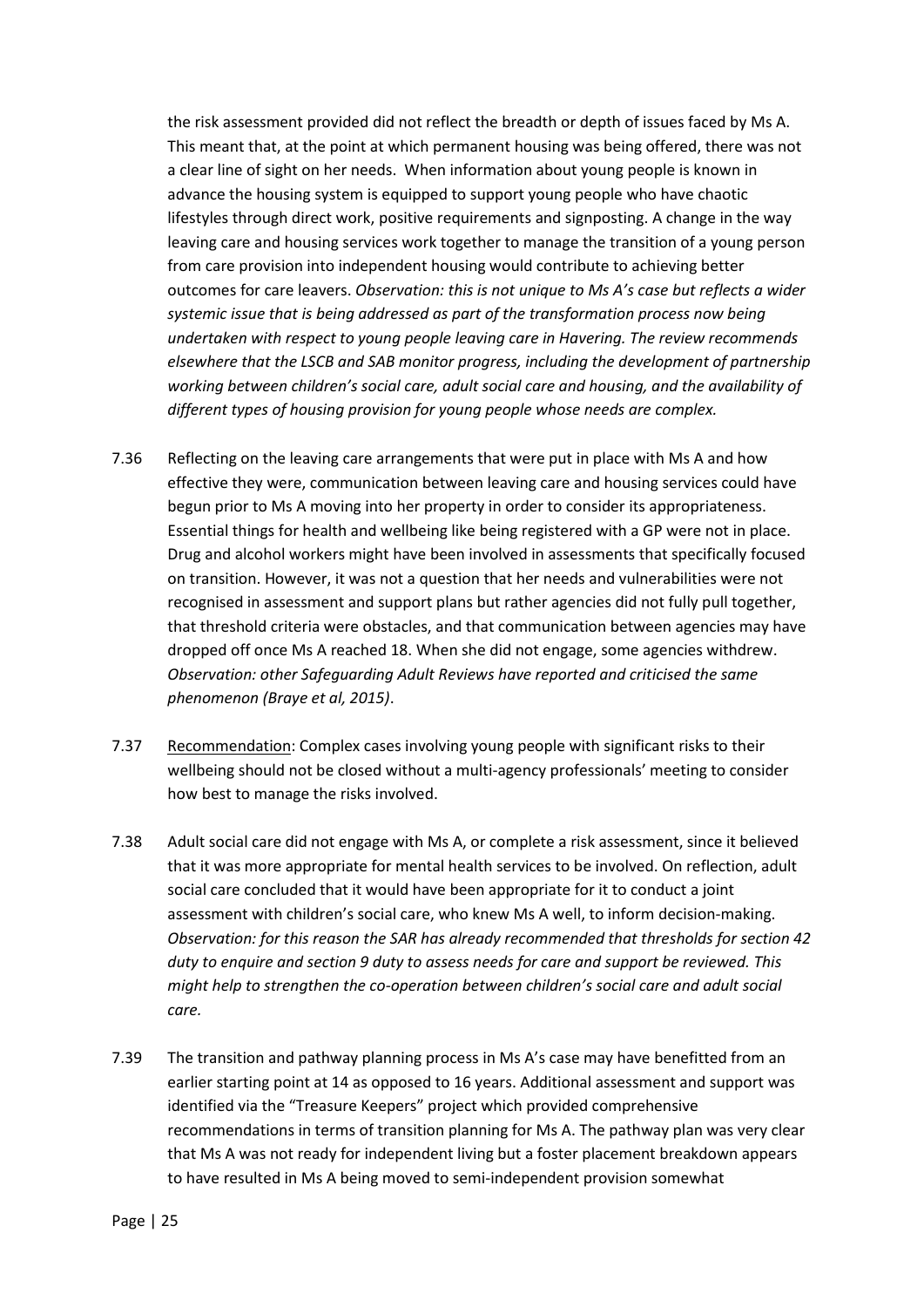prematurely and outside the recommendation from a psychological assessment that she remain in her foster placement at the time for an additional year after her 18th birthday.

- 7.40 However, the foster placement came to an abrupt end just prior to Ms A's  $18<sup>th</sup>$  birthday and from this point there is significant evidence that the professional network and leaving care key workers started to respond to a series of crisis situations. *Observation: the SAR has already commented that, when this disruption occurred, it is unclear what attempts were made to find alternative (therapeutic) placements. A recommendation on placement finding appears in section 4.8.1.* Transitional planning for Ms A may have been significantly improved also by earlier and closer working between Adult and Children's Services within Havering, but the focus of planning seemed to fall down upon attempts to meet the threshold criteria for adult services as Ms A clearly did not demonstrate the skills to live independently. *Observation: participants in the first learning event expressed the view that the approach to transition was improving, partly triggered by the Care Act 2014 and the Children and Families Act 2014.This should be kept under close review.*
- 7.41 The reflective conversations covered what worked well in supporting Ms A through transition and what can be learned from this? It focused also on the gaps and how can these be mitigated in the future. YPAs appear to have driven the multi-agency planning and associated meetings and delivery. They reported consistent input from drug and alcohol services and education providers but experienced difficulty in accessing appropriate adult services (including mental health services) as Ms A did not meet the prescribed thresholds or simply failed to engage with the aforementioned services. The first learning event also heard about apparent disconnects at the time between children's and adult social care, and between adolescent and adult mental health provision.
- 7.42 As a young person moves into transitional arrangements it is crucial that their needs assessment and care and support plan benefit from an increasingly integrated service delivery, with close partnership working also offering timely access to specialist services. Such 'specialist' input should be of a consistent nature and involve named professionals. To have had a professional lead overseeing the system-wide approach to Ms A's care, who had an understanding of borderline personality disorder or other relevant diagnoses such attachment disorder would have been helpful. *Observation: for this reason the SAR has already made recommendations concerning the availability of specialist expertise to those working with complex cases, the appointment of a lead agency in such cases and the oversight of a senior manager.*
- 7.43 Information-sharing amongst Community MARAC partners was good. In Ms A's case, reflections were also offered that an earlier establishment of multi- agency meetings would have been better, with mental health, housing and MARAC involved. Gaps in informationsharing could then have been rectified, such as relevant history and readiness for independent living in advance of being offered permanent independent housing. Such meetings could also have considered the quality and content of risk assessments. The "Treasure Keepers" psychological assessment in April 2012 appears to have been the most comprehensive effort to identify the risks involved and provide a plan to address these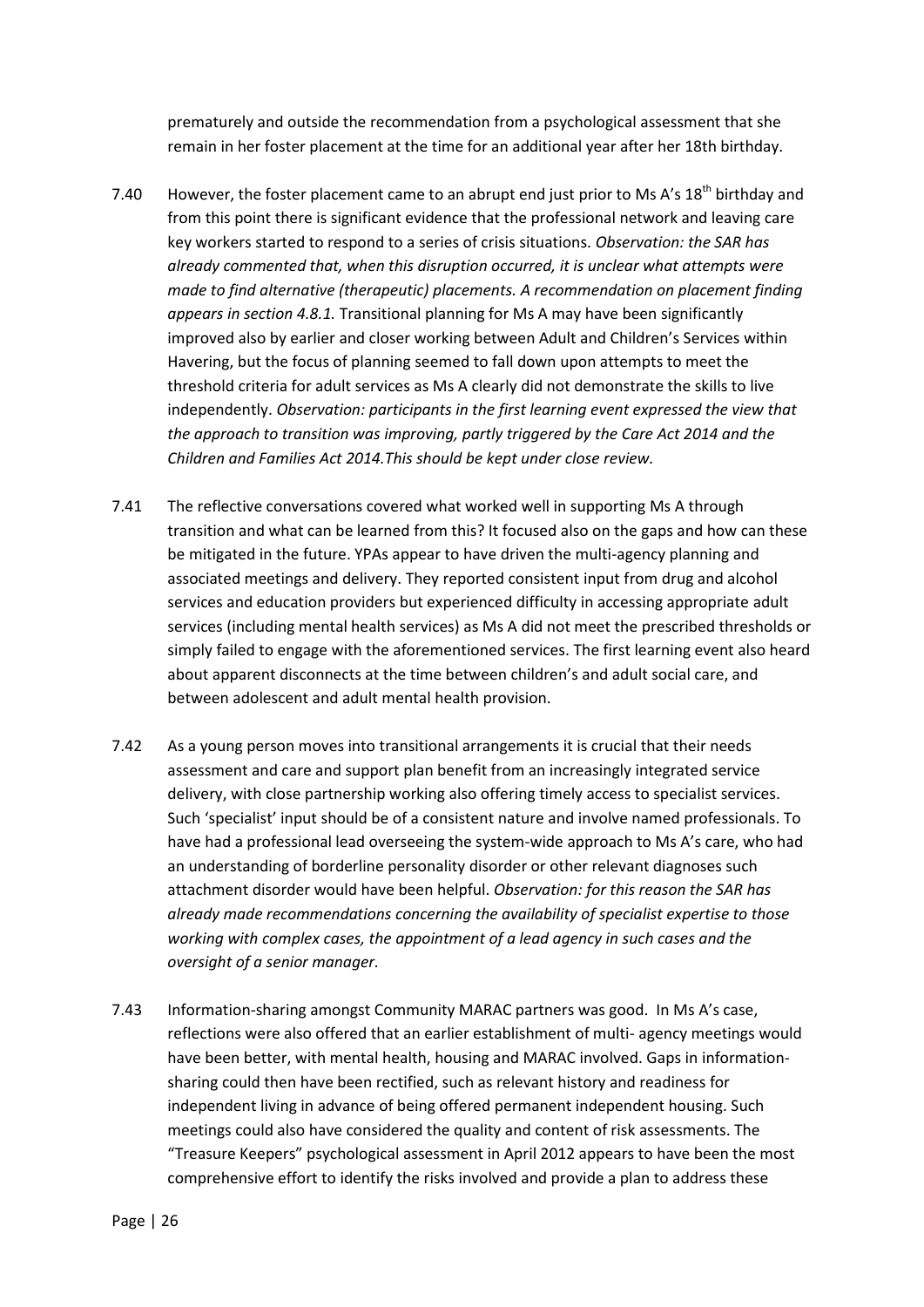concerns. In addition, there is evidence of work to identify and manage risks during the course of numerous professional meetings, which eventually ceased once Ms A became an adult. Risks are identified and covered with care and pathway plans to a limited degree. However, there is no evidence of a formal risk assessment being undertaken, including of suicidal ideation and risk. Instead, consideration of risk was sought via mental health assessment and the involvement of agencies such as the police and drug and alcohol services. Routine multi-agency meetings, both before and after Ms A was 18, could have considered a strategy going forward, especially when YPA's and other practitioners were becoming caught in crisis-driven activity, struggling to plan any sustained interventions and activities with Ms A. As it was, the conclusions of risk assessment within pathway plans and following incidents of concern invariably led to professionals seeking further mental health input and assessment.

- 7.44 In response to a question about whether a focus on process, eligibility and thresholds stopped practitioners implementing a person-centred approach when assessing Ms A's needs and vulnerabilities, those responsible for the Community MARAC felt that a range of options had been discussed, although it was also noted that Ms A had been assessed as not meeting the threshold for adult safeguarding. However, there was recognition that it can be difficult to work with people in an open ended way, especially with diminishing resources. Some practitioners felt that eligibility and threshold preoccupations had impacted considerably. Adult social care concluded that a person-centred approach was less evident than a preoccupation with eligibility, observing that in future assessment should be done not by paper but by meeting and engaging with vulnerable young people. *Observation: recommendations have already been made about the management of complex cases and co*operation between children's services and adult services to avoid any semblance of buck*passing in the future. This responds to the conclusion of the first learning event that, with Ms A, it was challenging to determine overall case ownership and leadership on case planning. The Care Act 2014 and the Children and Families Act 2014 should make a difference to planning for meeting the complex needs of young people like Ms A, providing that all agencies are engaged in assessment and that planning responds not to single incidents but to the pattern of an individual's presentation.*
- 7.45 Drug and alcohol service staff, for example, had referred people who are presenting in crisis to mental health services and were often informed that they did not meet the criteria, although it was also recognised that such referrals seemed to be a 'go-to' referral option for complex/high risk people. *Observation: the review has already observed that mental health expertise might have proved useful when Ms A was being discussed. Participants in the first learning event felt that agencies had been too narrow in focus in looking at the situation from an eligibility standpoint rather than considering joint working. There was also acknowledgement of current and planned change, for example a preparation for adulthood team, transition meetings, and closer working between adult mental health and CAMHS.* Drug and alcohol service staff and Ms A's young people's advisers had, however, continued to work with her, the former even when there were questions about her actual misuse of substances. This seemed to engender a positive relationship, such that they felt that if they had kept the case open for longer, this too might have had a positive impact on her life and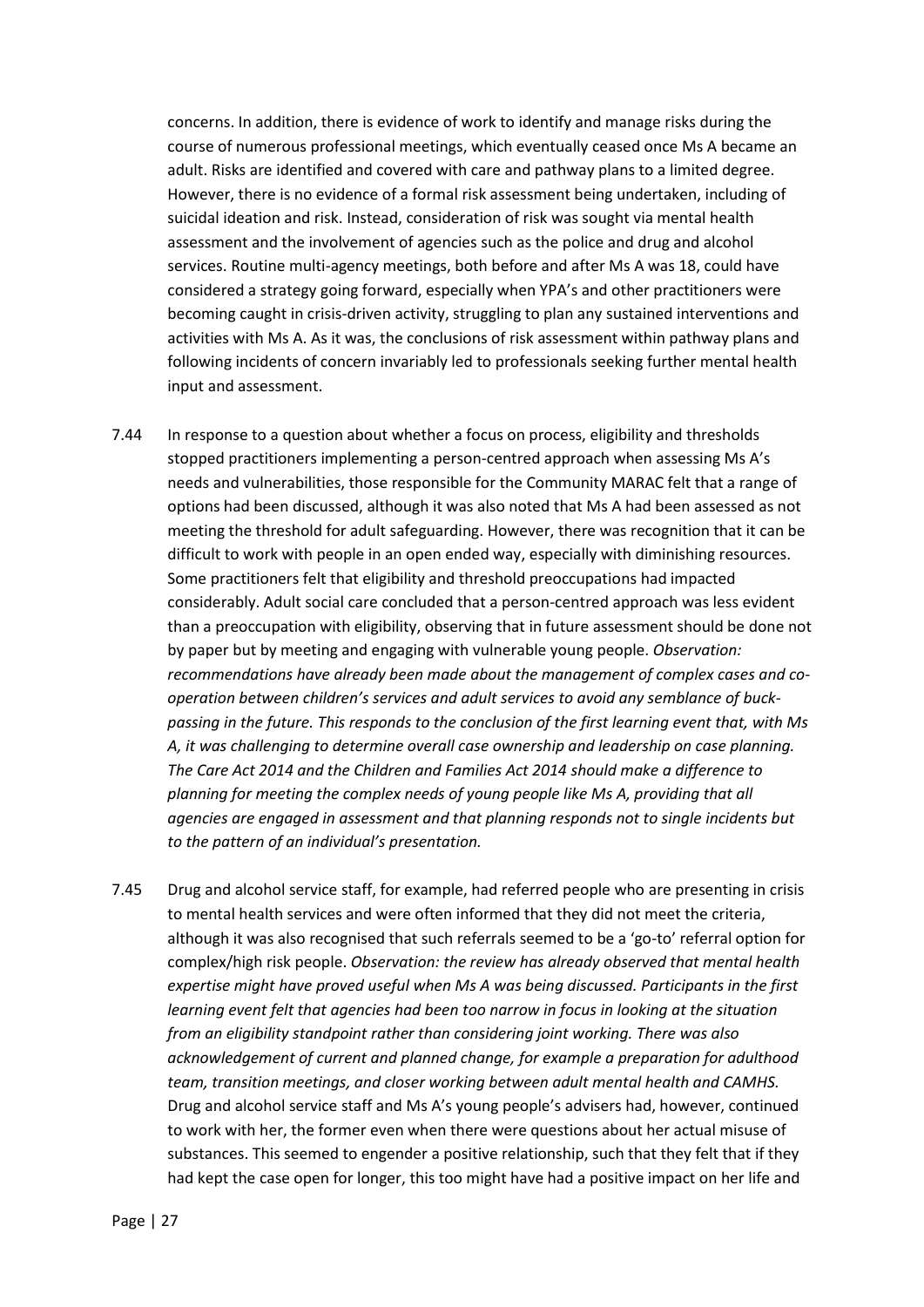stability. *Observation: participants in the first learning event identified the need for such organisational flexibility.* The focus upon process, eligibility and thresholds was to a high degree further intensified by anxiety experienced by professionals in relation to presenting risk factors which it was believed should be addressed by appropriately specialised services. This may to a degree have been compensated for by her young people advisers who had good working relationships with Ms A but the focus of their activity and engagement was driven by concerns relating to Ms A's vulnerable state and risk taking behaviours. This, in turn, led the key workers to become responders to crisis, whether in the form of urgent hospital admissions, homelessness, and criminal justice issues and self-harm. There was a view that every piece of transition/leaving care planning should be a multi-agency event that utilises comprehensive background information. It was also suggested that there should be a dedicated, multi -disciplinary service for young people/young adults of transitional age that addresses/understands attachment issues. *Observation: this forms part of the innovation work currently underway in Havering, the outcome of which should be monitored and where necessary consideration given to commissioning services for specific needs presented by individual young people.*

- 7.46 It appears that Ms A did not meet the threshold for adult social care services and adult mental health services at the point of transition. A question was asked about how flexible is the multi-agency partnership when considering agency thresholds? How effectively did and do children's services work with adult services, and adolescent mental health services work with adult mental health services? Those involved felt that either partnership working could have been improved or that what was lacking was sufficient flexibility for a young person with an extremely complex presentation. Provision for 'exceptional' cases and circumstances remains a gap in provision and threshold criteria can still impede progress for young people with complex presentations. When assessments were available and/or she met the criteria for treatment, input ended prematurely due to her lack of engagement. *Observation: the obstacles to services persisting with young people at risk were acknowledged at the first learning event. Once the innovation project in Havering is complete, a review using the circumstances of the Ms A case would be advisable to assess whether there remains a transition gap for young people with complex needs who do not fit neatly into the criteria for specific (specialist) services.*
- 7.47 It would appear that two key plans were considered for Ms A. The first centred upon maintaining Ms A, in what was her final foster placement for a longer period than usual to enable work focussed upon using a "re-parenting" approach to tackle Ms A's developmental gaps and create a 'secure base'. The latter, once Ms A entered semi-independent and independent living arrangements, focused upon crisis management and accessing specialist mental health and adult services. *Observation: when neither plan materialised, the multiagency network does not appear to have reconvened to discuss options. This review has already commented that a lead agency and key worker would have been helpful in escalating concerns and bringing agencies together at these key points.*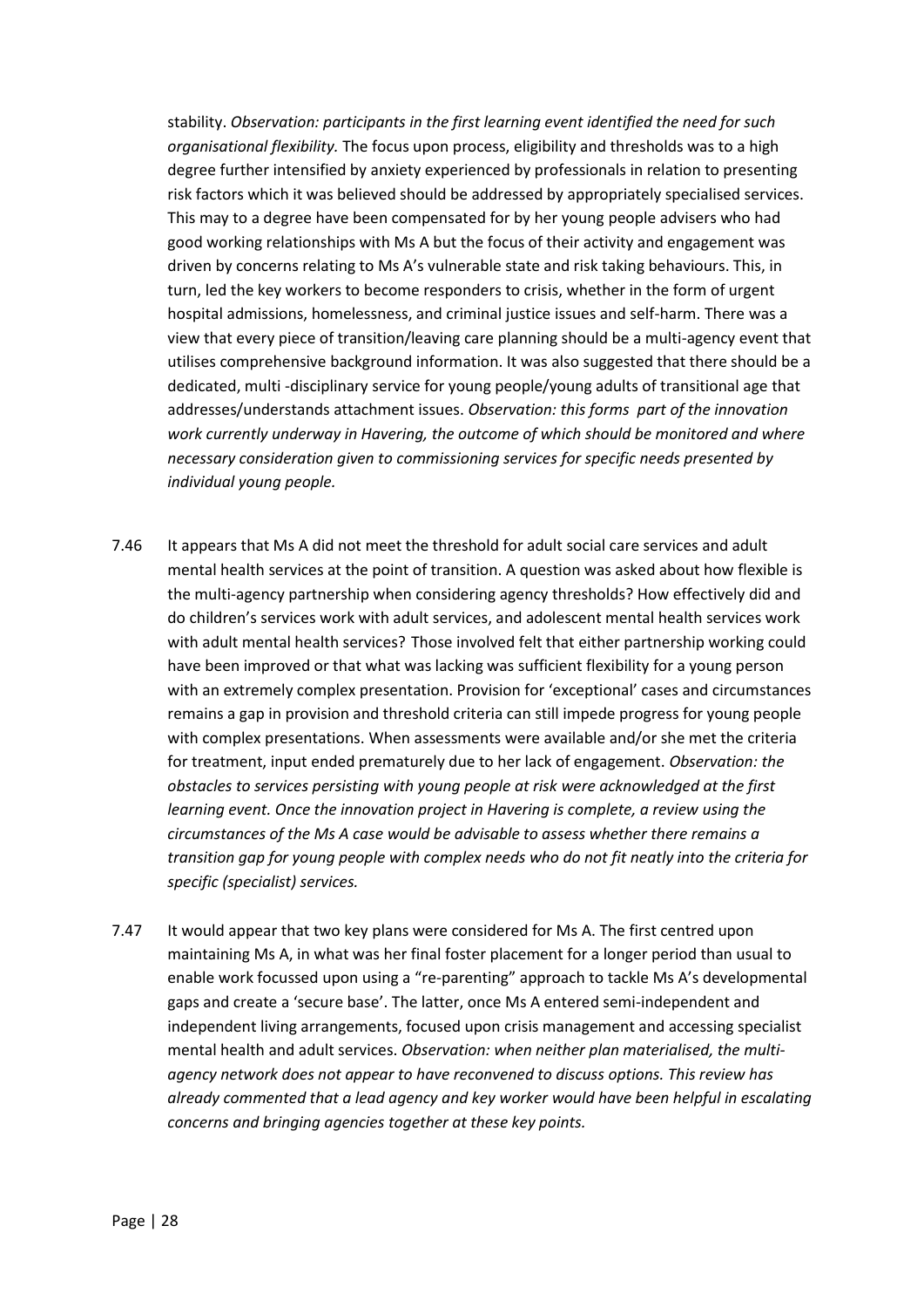- 7.48 A review of IRO records confirms that Ms A's needs and the risks involved in her case were known. Agencies shared information but what was known was not drawn together into action plans with outcomes. Moreover, her patterns of behaviour were perhaps not appreciated by those involved with her and therefore did not inform risk assessments and a review of decision-making about what interventions to attempt. The IROs responsible for Ms A's case have now left the local authority but they knew her well and were supportive of her. However, changes in social workers and IROs did not help continuity. From the records it would appear that drift and delay was not challenged, that there was no clear plan for post 18 support and that disagreements on mental health diagnosis were not explored. Greater professional curiosity would have helped risk assessment and planning, such as when she self-harmed or was reported as having fallen through a window. Taking time to develop a more profound understanding of her mental health needs, derived from consideration of trauma and her behavioural presentation, and insight into her lived experience, which included disrupted attachments and loss, might have informed assessment and decision-making. Arguably, perhaps greater challenge to the professionals and agencies involved from the IRO was desirable to ensure reflection on the approach being adopted. Equally, it is unclear whether Ms A understood the risks to which she had been and was exposed. Her voice is missing. The focus appears to have been on separate incidents or episodes. It is unclear how well she was understood.
- 7.49 In terms of what Ms A would want us to learn from outcomes in her case for young people approaching transition in the future, those involved stressed the importance of young people's involvement in decision-making, sharing all relevant information when making decisions around transition, and a joint, co-ordinated approach to interventions and services, such as when considering what housing options would be suitable. It was felt that Ms A would have wanted a consistent inter-agency package of transitional intervention led by a practitioner with the expertise, time and resource to engage and work with her. Relationships and adequate attention were extremely important to Ms A and she seemed to seek out care and "parenting" although she found this input difficult to work with consistently. Ms A required a seamless service which responded to her immediate needs whilst working to a clear plan owned by the whole professional network and Ms A herself. It was felt that she would emphasise an understanding that leaving care may have the impact of reigniting past traumas and bring heightened risk. Working on the assumption that someone is vulnerable at this point would be sensible, reconvening all professional agencies which have had a role in the past, however fleeting their involvement. *Observation: this picture resembles the strategic innovation developments in hand.* When commenting on what they felt needed to change in relation to supporting young people through transition and beyond, staff built on these perspectives, as follows:
	- The development of a care leavers champion within each agency. The Champion would critically analyse the quality of service their agency provides to care leavers, be responsible for monitoring outcomes for care leavers and ensure they are treated as a priority group within their respective service area. They would compare outcomes for care leavers against outcomes for other young people with the same issues and report to management any gaps in service provision.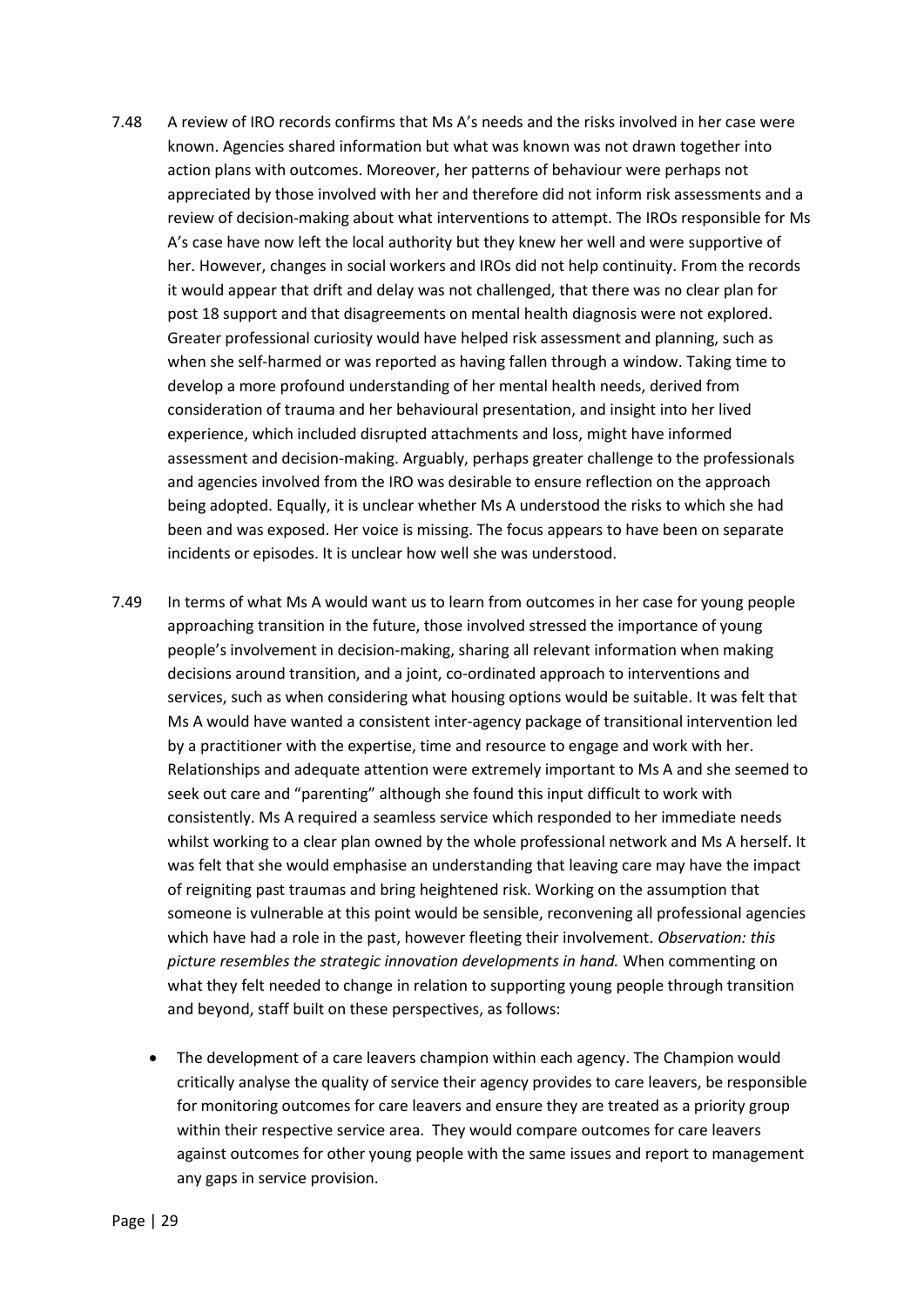- Approaching such work from the perspective that people will be vulnerable at this juncture and referring to previous assessments to inform planning.
- Involving the voluntary sector more in transition planning and taking a 'wrap around' approach.
- A wider range of care leaver services with a particular emphasis on "drop in" and flexible support type provision.
- More joined up working with assessment, planning, delivery and review of young people with such needs, including flexibility in the use of eligibility criteria, the appointment of a lead agency and close senior management oversight.
- Consideration of how to track the movements between local authorities of young people with itinerant lifestyles.
- Training on adult social care and safeguarding legislation and its application in practice with young adults.
- Increased training for working with young people with complex needs involving mental health and self-neglect, and a continuation of the focus upon early transitional work, with sufficient resources to enable key workers to build and maintain relationships with young people.
- Involving and listening to keyworkers, such as young people's advisers, in assessments in the same way that family members might act for young people.
- The availability of mental health staff for regular consultation on assessments, plans and interventions.
- Availability of a simplified procedure for escalating concerns.
- 7.50 Recommendation: the LSCB and SAB should review the development of transition services and should use this case to audit how the new arrangements that are being put in place will respond to young people with complex needs.
- 7.51 **Key Theme 4** covered young people who are hard to engage, who have chaotic attachments, whose needs are complex and where the experience of working in such a context can leave practitioners and managers feeling powerless and helpless in effecting beneficial change. Practice with Ms A often centred on crises of different types. In such circumstances it can be challenging to attempt to work proactively and to get beyond immediate presenting issues. Caseloads and thresholds may also prevent a more person-centred approach.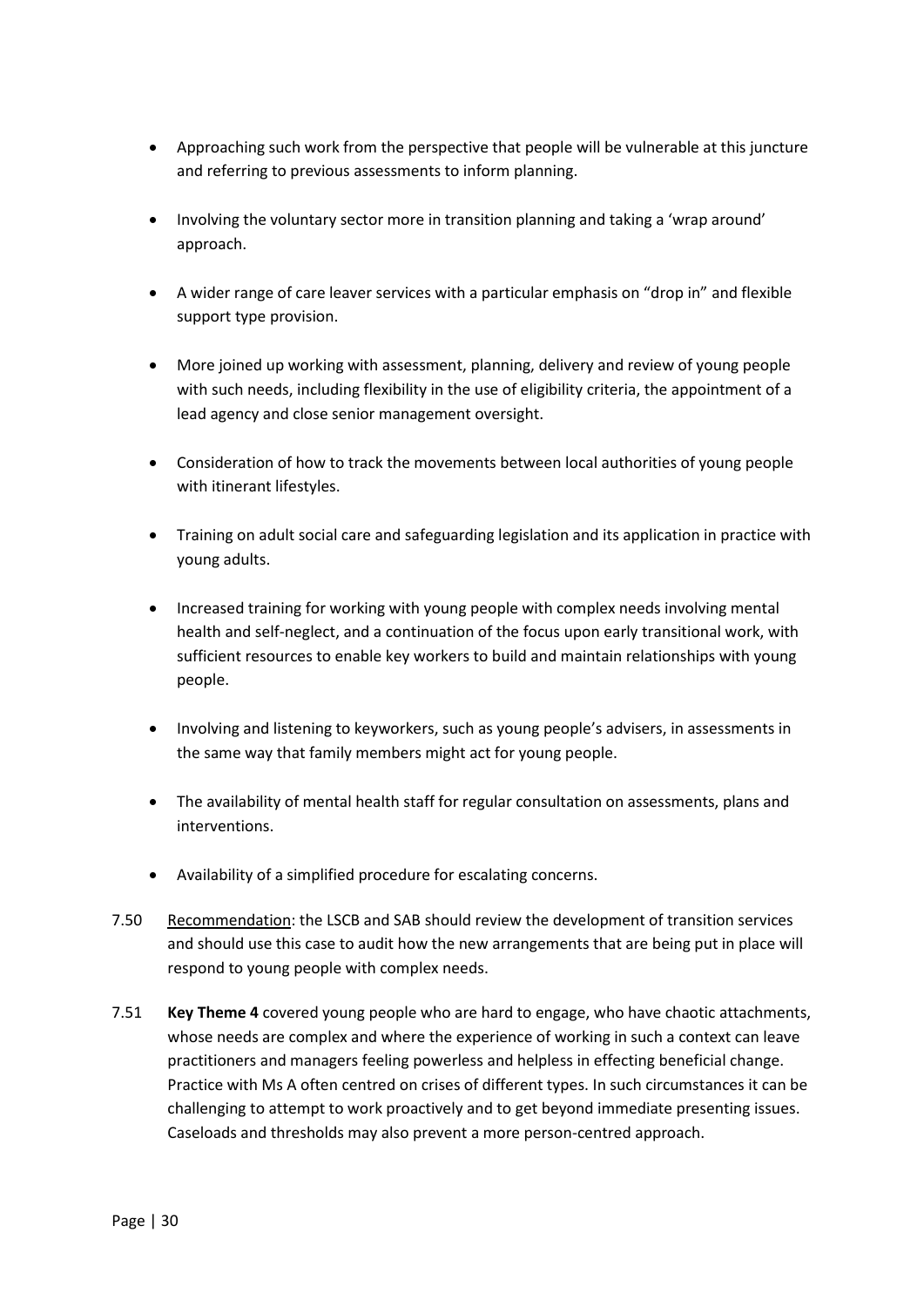- 7.52 The reflective conversations focused on how the multi-agency system in Havering supports young people who have chaotic lifestyles, ambivalent attitudes towards attachments and engagement, and mental health needs. It asked what system changes appear to be indicated, learning from work with Ms A. The first learning event considered the emotional impact of working with Ms A and her engagement with staff and services.
- 7.53 Some attempts to engage Ms A were relatively successful, for example from a housing perspective engagement with Ms A on tenancy matters. She engaged well with drug and alcohol workers, who worked on a programme of group work and 1:1 key working. She maintained regular contact on the whole. What worked well was seeing 'her' rather than the behaviour, and not being too concerned with eligibility. YPAs provided Ms A with far more support than would normally be offered; they were often out visiting her. Her rent arrears were cleared. The time commitment was incredibly high.
- 7.54 Participants at the first learning event thought that Ms A was seeking a "connection" provoking a response – feeling anxious, testing strength of relationship by maintaining contact and attending some appointments but also sabotaging relationships or acting outside boundaries. Perhaps she wanted a friend and engaged better with young people. There was some difficulty "getting through", with those who knew her feeling that she lacked insight into the circumstances and impact of her behaviours. It is not altogether clear why she engaged with some agencies better than others. The impact on staff was considerable, with those who knew her carrying anxiety all the time – frightened she would do something, uncertain about how they would work with her. She had a nice character but she could be difficult and challenging. The work was frustrating and emotionally draining and the impact is still felt. *Observation: it is for this reason that the review has recommended training to enable staff to develop their expertise in exploring challenging behaviour, having difficult conversations, and managing the emotional impact of the work. Supervision, including of the "whole team together around the person" is also important in enabling staff to explore and manage the complexity of a person's presentation.*
- 7.55 There was some sense that a focus on process, eligibility and thresholds stopped practitioners and agencies from taking a person-centred approach when assessing and seeking to meet Ms A's needs and to mitigate risks, for example in respect of mental health. There was a strong sense also that there was a service commissioning gap in respect of young people with complex needs around mental health and attachment and that a focus on eligibility and thresholds was further intensified by anxiety experienced by professionals in relation to presenting risk factors, which it was believed should be addressed by appropriately specialised services. *Observation: accordingly, as this review has recommended, once the innovation work being led by children's social care has been completed and implemented, this case might be used as a benchmark to evaluate provision available for young people with a constellation of needs and risks similar to those presented by Ms A.* It should be acknowledged, however, that work had been planned for using a "reparenting" approach to address Ms A's developmental gaps and create a 'secure base' but that this could not be pursued given the lack of stability in Ms A's life and the breakdown of fostering provision in late 2012.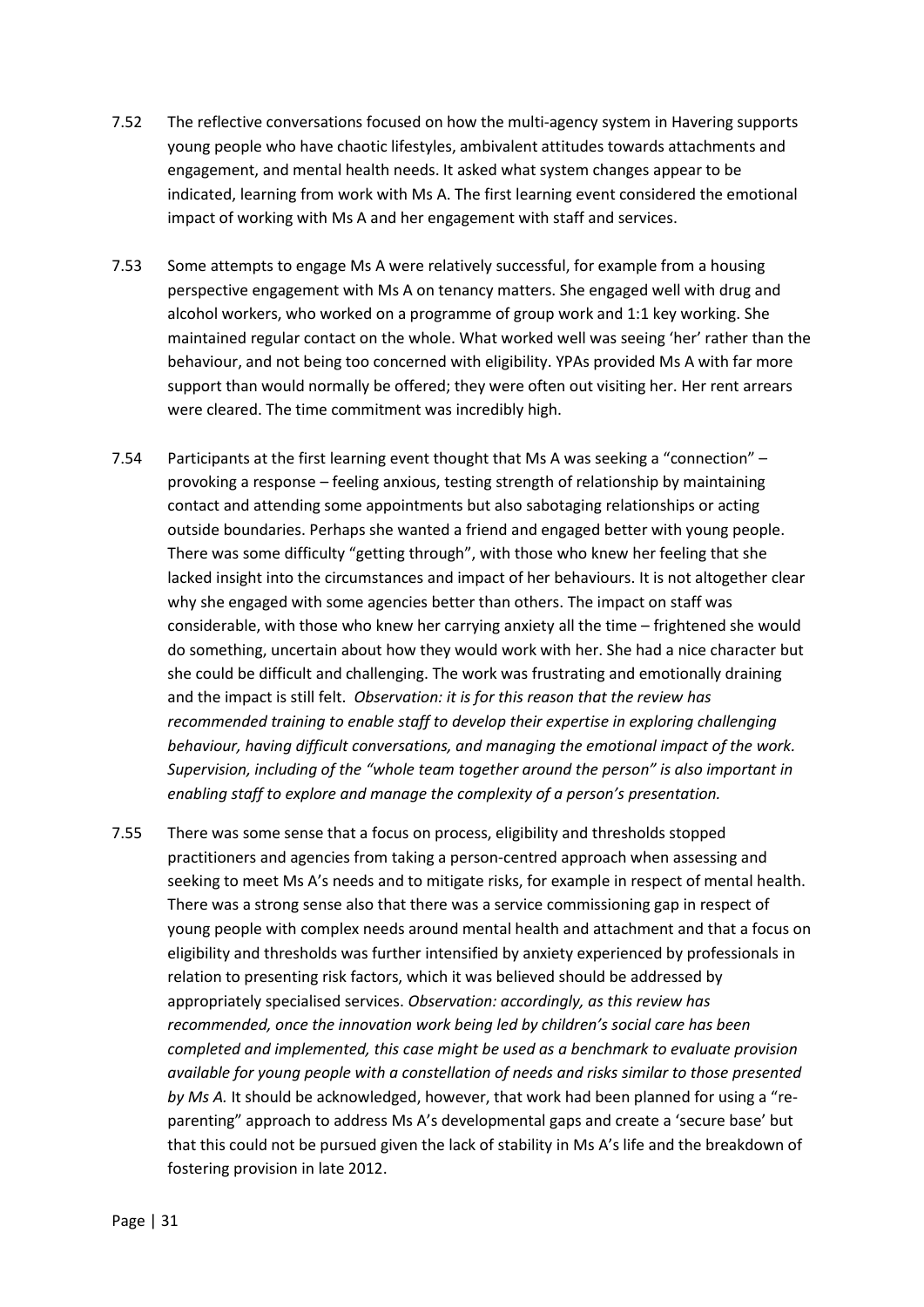- 7.56 Some practitioners established good working relationships with Ms A, following a personcentred approach. *Observation: participants at the first learning event emphasised the importance of flexibility across organisations when working with young people and young adults at risk, to underpin a more person-centred approach*. However, the focus of their activity and engagement was often driven by concerns relating to Ms A's vulnerable state and risk taking behaviours. This, in turn, led the key workers to become responders to crisis, whether in the form of urgent hospital admissions, homelessness, and criminal justice issues and self-harm. YPAs appear to have made contact with the wider professional network on a regular basis but often felt that many agencies offered information if Ms A had presented with high risk behaviours or in response to a specific request from Children's Services.
- 7.57 Reflective conversations also considered how (well) the multi-agency partnership worked together to think about realistic ways of engaging and meeting Ms A's needs, and to what degree complex case procedures and supervision were utilised and working well. There was clearly a commitment to working in partnership across the agencies. For example, the case was considered by the Community MARAC. There were regular multi-agency meetings. The complex case procedure was used. However, those involved reflected that more agencies could have been involved and they could have done more to dynamically assess and manage risk, and to ensure that the most appropriate agencies were working with and supporting Ms A. The discussions might have gone into more depth with regard to underlying reasons and patterns behind her presentation and behaviours, and have developed an overarching multi agency plan, especially when use of the complex case procedures did not result in a reduction in safeguarding concerns. Perhaps the multi-agency network became somewhat "stuck" with regard to addressing Ms A's needs and a highly process driven and eligibility approach was employed as a means of addressing frequent crisis situations. *Observation: it is especially important to identify and address patterns in action plans to address on-going risks*. *Participants at the first learning event and members of the SAR panel have also acknowledged that the person referring a case to Community MARAC should attend meetings. Consideration could also be given to how information is gathered so that what is available to Community MARAC is comprehensive.*
- 7.58 In complex cases, practice is enhanced when there is a senior manager in one of the agencies involved that oversees the effectiveness of multi-agency working, and where one practitioner acts as the lead case co-ordinator. The network in Ms A's case appears not to have decided who would be best person to build and maintain a relationship with Ms A. This was not explicitly discussed. There may have been a built-in assumption within the professional network that the leaving care team was the appropriate service to coordinate provision for Ms A and build and maintain the key professional relationships. A process and protocol for selecting the lead agency/lead professional in this regard would be helpful. *Observation: the review has already made a recommendation for review of the governance approach to complex cases.*
- 7.59 This also impacted upon the supervision process. Those who commented on supervision felt that it focused on the service-based response to Ms A's needs with some discussion about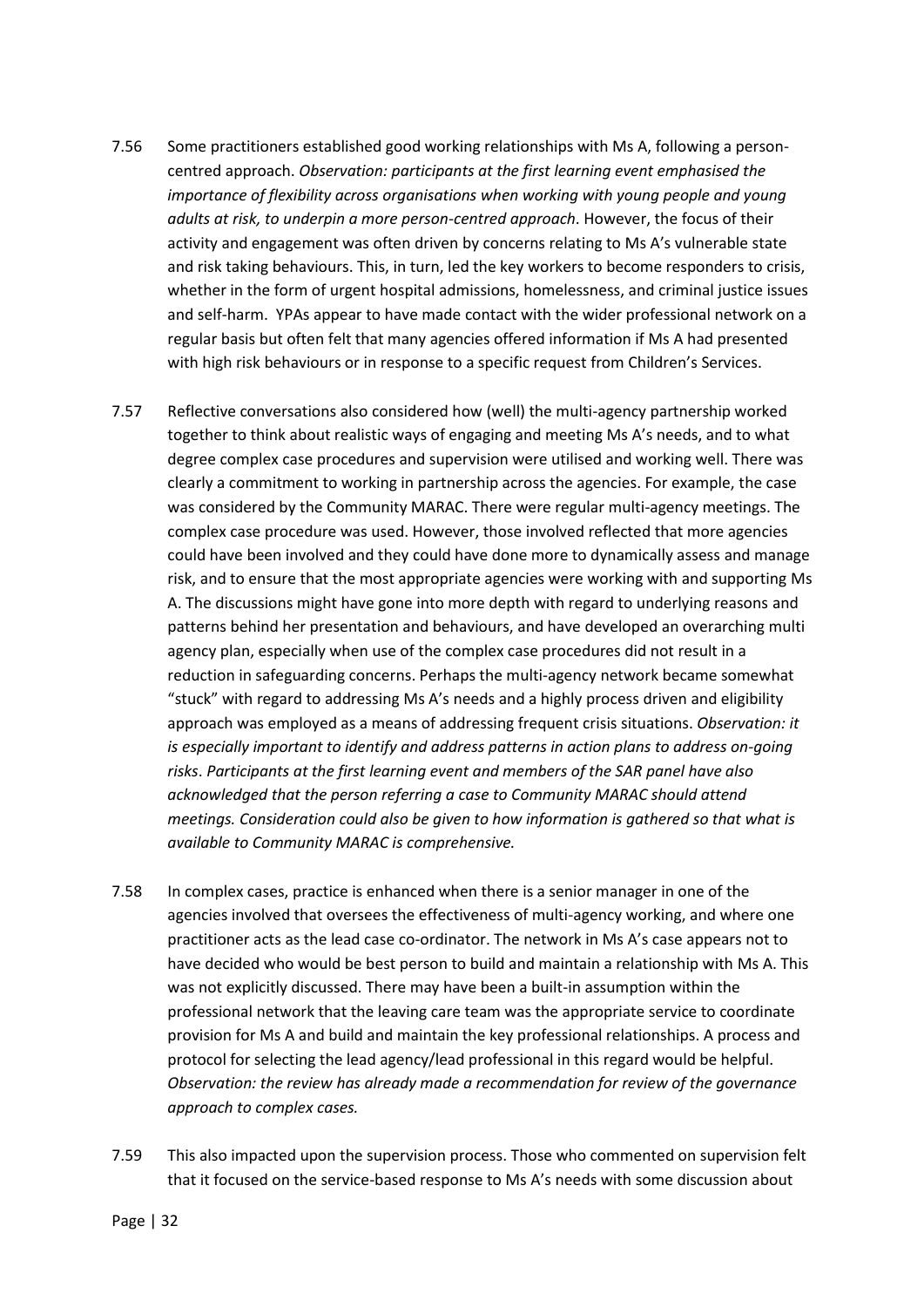the role of different services, such as social work and mental health. Supervision did not bring much insight or direction with regard to the issues of attachment. *Observation: in addition to training on supervision, the review has already commented on the importance of practitioners and managers being able to access specialist mental health and legal expertise.* With regard to expertise, some agencies concluded that it remains necessary to remove barriers to key specialist provision and provide more supported foster placements which can nurture and support young people well into adulthood. The leaving care team could be enhanced by recruitment of an AMHP or mental health social worker to manage young people with complex needs and risks leaving care since the management of such individuals may fall outside of the breadth of experience and knowledge of a YPA. The availability of such a resource might facilitate the challenging of mental health assessment outcomes and prescription decisions (Ms A was prescribed methadone at times), and could have provided psychological support to Ms A around loss and bereavement as opposed to making a referral to such a service which was then closed due to her 'non engagement'.

- 7.60 Recently, complex case procedures have been strengthened within the Leaving Care Service through a strengthening of agency contacts and panel processes which use a "signs of safety" approach. Work in this area is also being supported via the provision of training in systemic practice for all practitioners and improved access to clinical case consultation. *Question: how far within the multi-agency network does this change extend and how is its effectiveness being monitored? Motivational interviewing training may also be useful in supporting person-centred approaches and enabling young people to co-produce their care and build trustful relationships.*
- 7.61 Recommendation: staff should be offered training in motivational interviewing.
- 7.62 At various times, Ms A was disengaging or unengaged. When this was apparent it is pertinent to consider what risk, child protection, adult safeguarding, mental capacity and mental health assessments were completed. A key challenge at such times with young people and young adults is how (well) autonomy was balanced with a duty of care and what can be learned from how this tension was managed. In order not to abandon young people and young adults who appear to have capacity and therefore the right to private and family life, but who also have the right to life and to live free of inhuman and degrading treatment, it is important that practitioners feel confident in exploring behaviour, engagement and needs. Was training and support for practitioners sufficient in relation to the skills of assertive outreach, concerned curiosity questioning, and authoritative challenge? *Observation: the SAB could take the lead here in establishing a culture in relation to the balance between autonomy and a duty of care in relation to (young) adults at risk who have capacity. It should also be a focus within training on law, self-neglect and other presentations of significant risks.*
- 7.63 On reflection, insufficient consideration was given to safeguarding referrals. For example, the 'shrine' dedicated to her lost baby in her flat was possibly evidence of mental distress/ anguish. The discovery of a pushchair in her flat with an object wrapped up in a baby blanket and arranged so as to look like a baby sleeping showed that Ms A was mentally struggling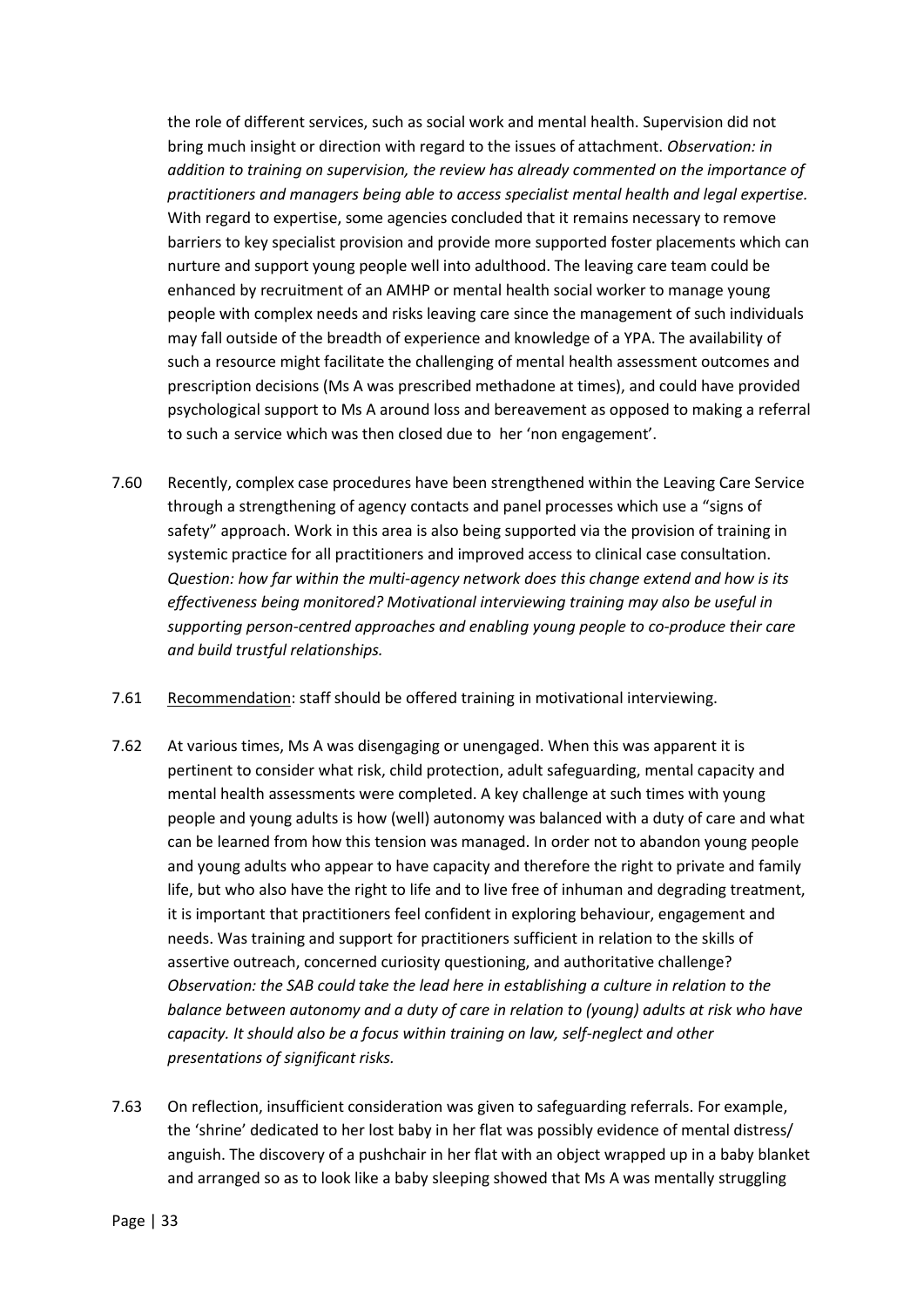with the loss of her baby. This could have resulted in a referral to mental health services as well as to adult social care.

- 7.64 The incident of self-insertion of a cannula was interpreted as attention seeking rather than self-harming; alongside incidents involving the wearing of medical foot brace and of a nurse uniform, and the alleged theft of medical supplies whilst on a hospital ward, indicates an issue that warranted thorough exploration but didn't appear to result in a safeguarding or mental health referral.
- 7.65 It does not appear that any significant formal safeguarding and/or risk assessments were undertaken in relation to Ms A once she became an adult. The professional network appeared to be "stuck" within an eligibility and threshold approach to accessing specialist services as she was an independent adult. Insufficient consideration was given to Ms A's behaviours and presentation over longer periods of time. Instead, snapshots of fixed points in time influenced assessment outcomes. There was no triangulation of significant events that happened or where Ms A was engaging with different agencies on the same day, something on which network meetings might have focused. In terms of drawing on expertise, it is noteworthy that legal services were not consulted with regard to concerns about Ms A. There appeared to be difficulty accessing consistent consultation with clinical services for advice and guidance. *Observation: this review has already recommended review of the thresholds under the Care Act 2014 for section 42 inquiries and section 9 assessments.*
- 7.66 There were however times when Ms A did engage, for example with drug and alcohol service staff and with young people's advisers. Internal agency meetings provided a space in which safeguarding concerns and risks could be reviewed. *Question: would this now transfer into a multi-agency forum?* Some staff accompanied Ms A to assessments, for example mental health, and encouraged her to self-refer to women's aid. On reflection, some staff felt that they could have explored the issue of domestic violence more assertively and might have made an earlier referral to MARAC.
- 7.67 Some practitioners who knew Ms A felt relatively confident in expressing concerned curiosity and exploring sensitive subjects and behaviour issues. However, practice in this area does not appear to have been consistent and YPA's reported the need for additional training and support. Participants at the first learning event concluded that there was insufficient focus with Ms A on self-neglect (the state of her property and her lack of selfcare), and on the impact on her of life events. Practitioners might not have felt sufficiently skilled in exploring suicidal ideation. For example, shortly before she died Ms A told housing staff she wanted to settle her rent account and that she would be 'leaving soon'. A housing officer who had knowledge of the concerned curiosity questioning approach may possibly have asked 'okay, what do you mean by leaving soon? ' Was an opportunity missed to pick up on her mental state?
- 7.68 Recommendation: additional training in the areas of assertive outreach, concerned curiosity questioning and authoritative challenge would be most useful for all frontline staff.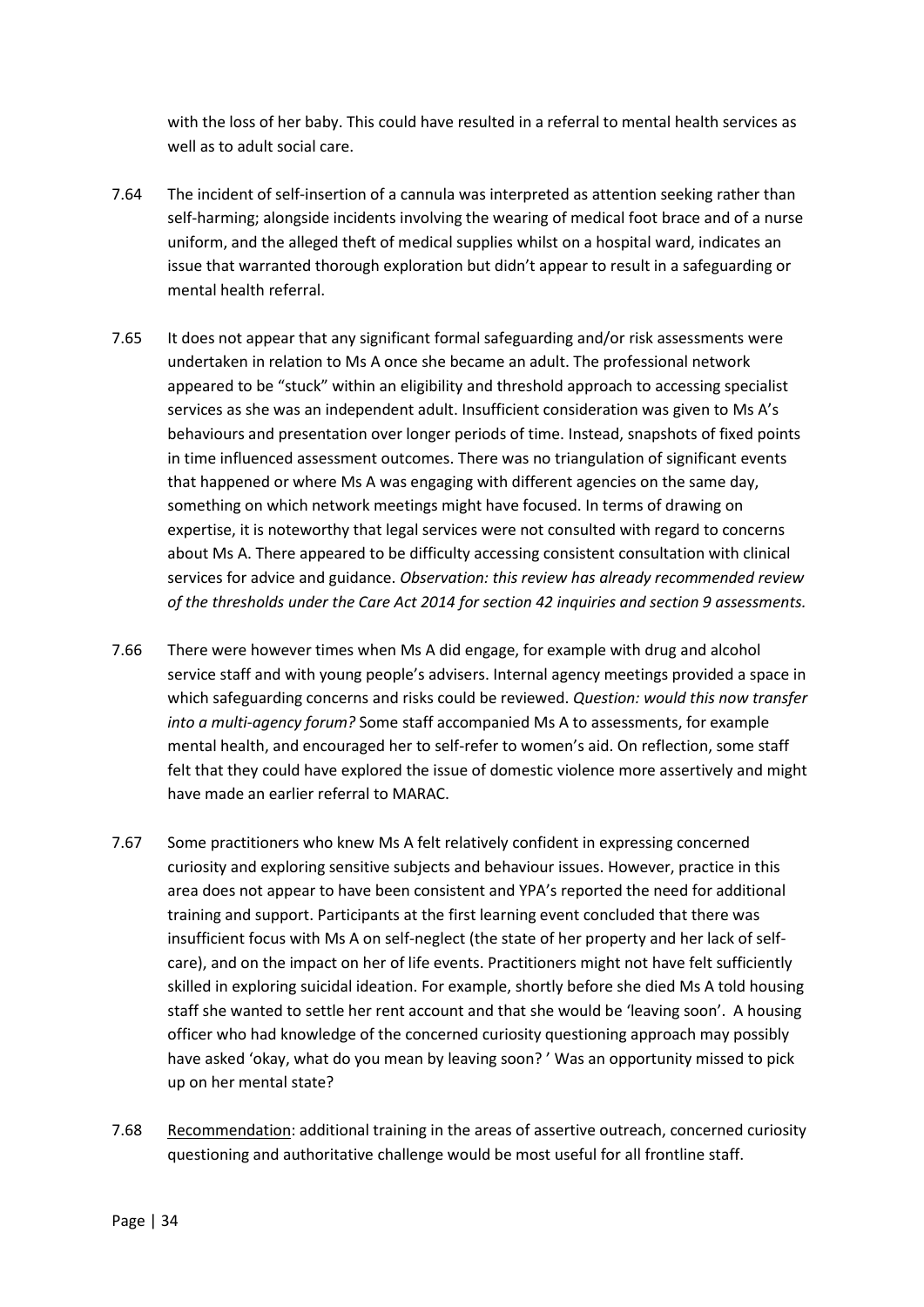- 7.69 Knowing what to be concerned about requires agencies and practitioners to have a clear line of sight on a person's history. Evidence suggests that Ms A's history was shared, in detail with some agencies, more summarised with others. Some information was not transferred at all, or in a timely manner, such as when Ms A moved between GP practices. Not all documentation held in individual agencies, however, records the complexity arising from her background, which lends substance to the conclusion reached in some reflective conversations that there could have been a more robust multi-agency approach and that the quality of shared information might have been enhanced with more detail and analysis of events. This, however, requires the space to think and reflect, which has been noted in other SCRs as often difficult to obtain (Carmi and Ibbetson, 2015), but is so important when the behaviours referred to in information-sharing are so bizarre as to be almost overwhelming. However, knowledge of case complexity in other agencies, such as Housing, led to intensive service provision, weekly supervision and supportive practice, whilst the detail behind her engagement with drug and alcohol workers was routinely shared. *Question: is space available for practitioners and managers to reflect on complex cases?* Concerns have also been expressed that routine sharing of information declined once Ms A reached adulthood, which coincided with her living more independently. *Observation: this concern may be evidence of a broader systems issue, which is why the review has recommended review of practitioners' and managers' understanding of when information may be shared relating to an adult at risk.*
- 7.70 Information-sharing is germane to how well Ms A's needs and vulnerabilities were recognised, included in assessment and support plans, and communicated between agencies. The support that Ms A received, for example when in school and when engaged with drug and alcohol services, was a result of recognition of her vulnerabilities. However, the appreciation of service gaps also emerges. In the view of the YPA's the transition period from 16 to 18 was not as well structured as it could have been and could have benefited from a wider range of care leaver services with a particular emphasis on "drop in" type provision. Equally challenging, perhaps, was balancing a person-centred approach with one that responded to her vulnerabilities and complexities by setting clear and firm boundaries. This requires very skilled practice and, throughout, her needs and vulnerabilities were such that she did not consistently engage with services. Also challenging appears to have been maintaining strong, co-ordinated inter-agency work once Ms A was 18, when the issue of thresholds may have emerged more strongly and communication between agencies became less systematic. *Observation: this is a systemic issue that is being addressed through the innovation work in Havering on transitions for young people leaving care.*
- 7.71 What lessons, then, for the future can agencies learn from how they worked together in this case, especially regarding complex case procedures, understanding and managing the causes of hard to reach behaviour, and coming together to hypothesise about what might be happening in a case and devising and following through action plans? In addition, what would Ms A want practitioners and managers to learn about how to work with young people and young adults who are hard to engage?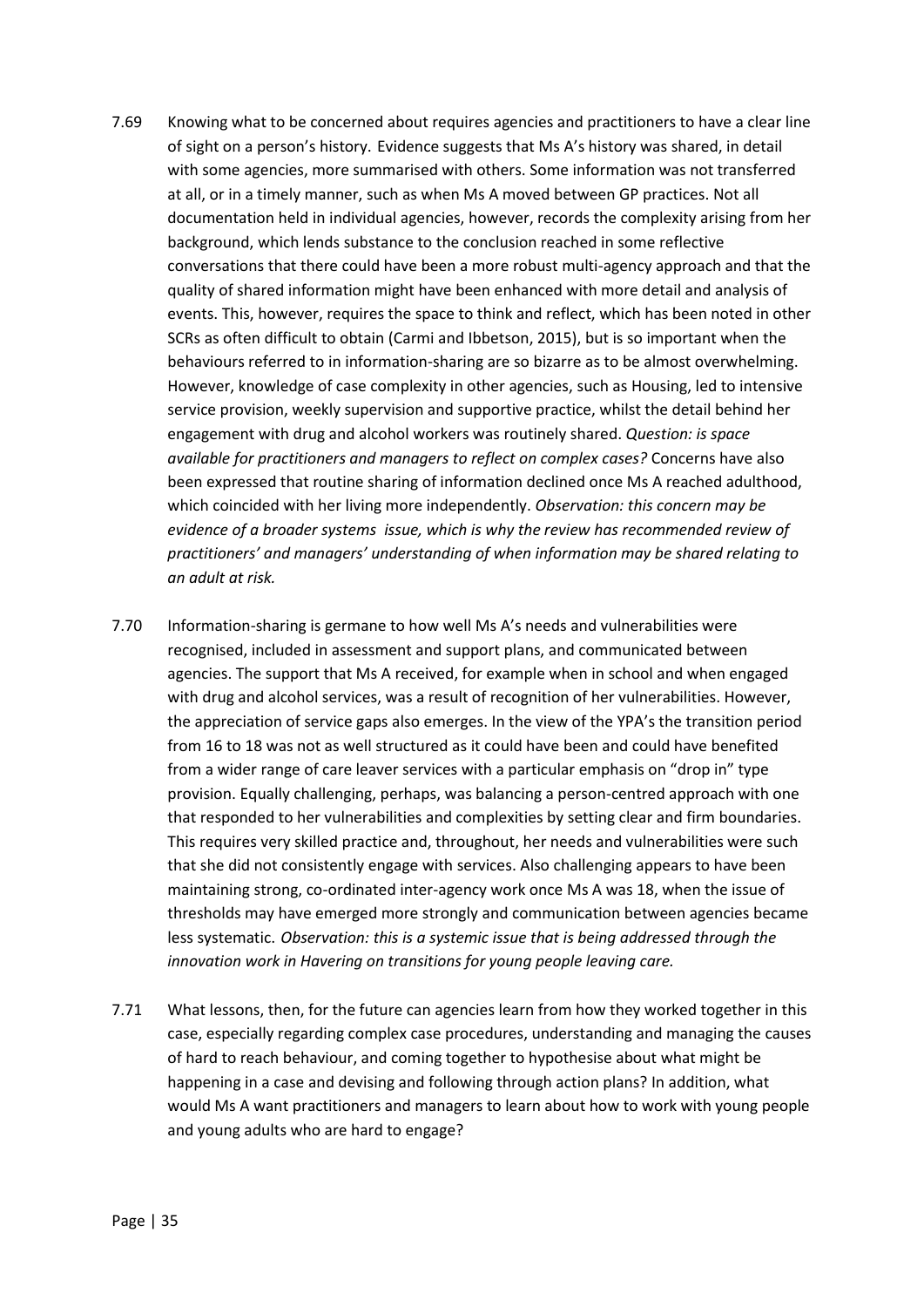- 7.72 One key message is that relevant information must be shared with appropriate agencies and that this might be facilitated in complex cases where there is a lead agency/professional responsible for case co-ordination. In very complex cases, where it is difficult to secure agency involvement and the level of risk is high, the involvement of senior managers may be helpful. *Observation: a recommendation to this effect appears earlier.* A second is that complex case criteria and procedures must be widely understood by partner agencies, with agency involvement not restricted by narrow eligibility and threshold concerns.
- 7.73 In this case, it may also have been helpful to have had more consultation and advice opportunities with mental health professionals who specialise in working with attachment disorders. Professional network meetings may have benefited from a more reflective approach supported by such clinical input. Given her known behaviour patterns, such meetings could also have devised and kept under continuous review action planning that sought to address Ms A's challenging behaviour and boundary pushing. *Observation: the review has already recommended the accessibility of specialist mental health and legal expertise to practitioners and managers. When Community MARAC, high risk panels, and other network meetings convene, work is more likely to be effective if underpinned by a coordinated risk management plan.*
- 7.74 Finally, professionals across the entire network might benefit from effective training on working with young adults with complex presentations and who may be hard to engage. This should include the provisions of practical techniques to engage and build productive relationships with children and young people.
- 7.75 Those who knew Ms A also offered useful suggestions for future practice which they believed she would point us towards. These were:
	- Professionals should be supported and trained on how to engage with young people that are disengaged with education and other services, and who have behavioural and emotional needs;
	- Practitioners should be persistent in their efforts to engage, should not close a case when someone does not respond to offered appointments, and might offer options about venues for meetings outside of clinic and office settings;
	- Be mindful of the importance of effective therapeutic alliances and that they should be prioritised above specific organisational processes;
	- Reframe "failure to engage" as "practitioners have not found the right way to engage";
	- Ask concerned caring questions and use your senses to indicate what young people may be neglecting;
	- Discuss a young person's support needs in advance of them leaving care, think about what type of housing might be right, and identify what things are not in place so that young people are not left alone to deal with managing their own homes;
	- Recognise that young people might require a seamless service which responds to their immediate needs whilst working to a clear plan owned by the whole professional network and the individual themselves;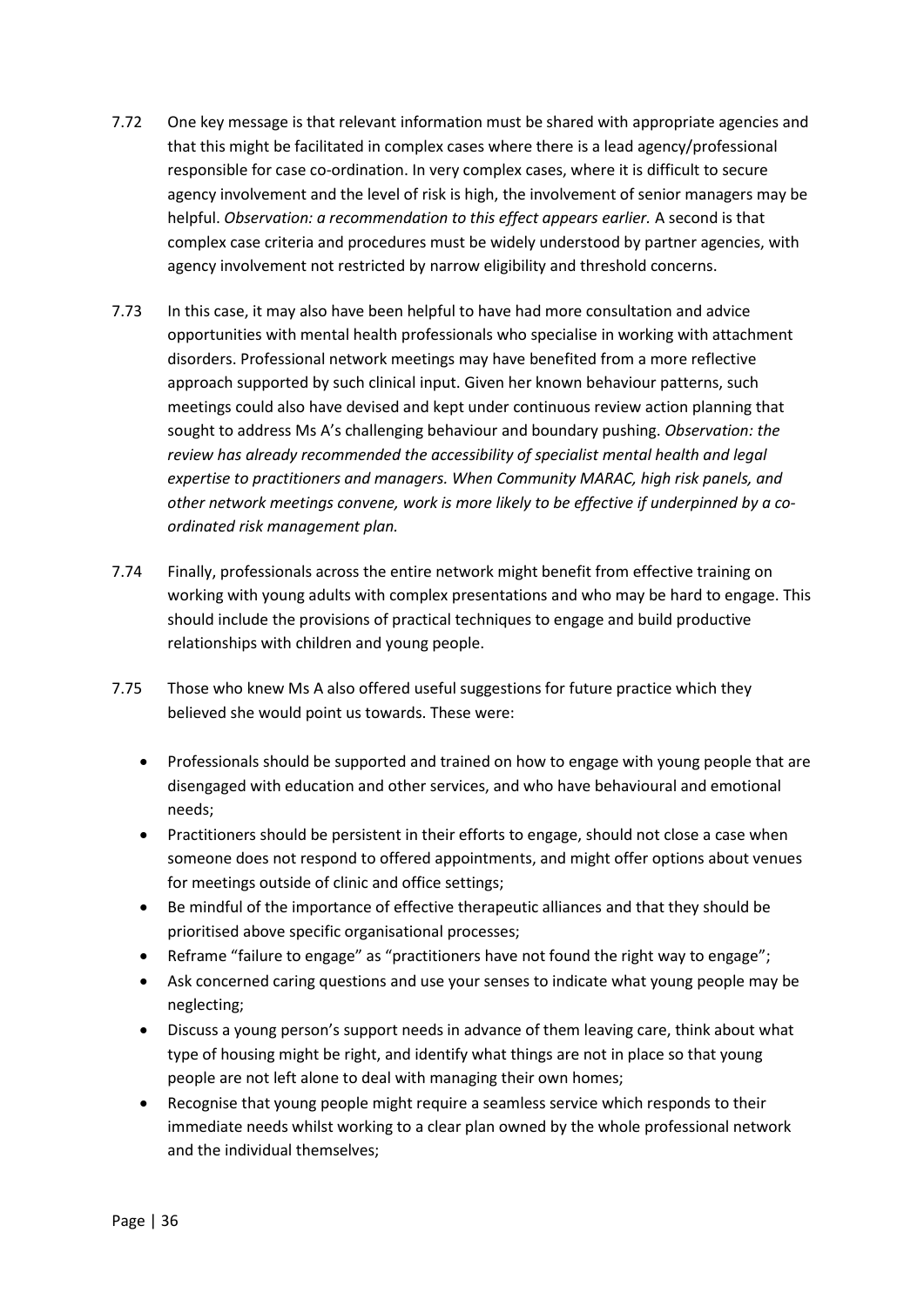- Regular crisis presentation may indicate that a young person is also inviting more control and directive input to be applied in relation to work with them.
- 7.76 Current strategic development work in Havering is focused on achieving this.

## **8.0 Additional observations from analysis of the chronology**

- 8.1 An integrated chronology covering the period that Ms A approached adulthood and continued until she died was compiled to inform the review. This chronology covers the terms of reference for the review and indicates what the agencies involved at the time knew. Reading the integrated chronology raises a number of questions for partner agencies, which the following sections here outline.
- 8.2 The Safeguarding Adults Team appears simply to have referred on information it received about Ms A. *Question:* s*ubsequent to the introduction of section 42, Care Act 2014, duty to enquire, with multiple referrals, what would now trigger this duty and why was it not triggered then?*
- 8.3 When the Metropolitan Police Service and the London Ambulance Service sent notifications to the Safeguarding Adults team, *what did they expect would happen next*? Feedback on referrals helps to inform the multi-agency system going forward with complex cases.
- 8.4 Ms A was often the subject of call-outs by the London Ambulance Service. There was a repeating pattern of falls, suspected drug overdoses, left-sided pain, assaults and possible injuries to her left hand/leg. There were at least ten admissions to hospital from November 2012 to December 2015. Ms A was also regularly involved with the Metropolitan Police Service, again with a similar repeating pattern. Similarly, Ms A was a repeat attender at Emergency Departments, with the same pattern of concerns/injuries. *It is arguable that insufficient focus was given to this repeating pattern and an action plan was not put in place to attempt to tackle it*. *The multi-agency network did not have a shared hypothesis about the meaning of this repeating pattern*.
- 8.5 The integrated chronology demonstrates that information was shared, so partnership working is evident. *However, did healthcare practitioners come to a view and develop an action plan based on her presentations? Was there an agreed view on whether or not she had diabetes, on what was and was not fabricated illness*?
- 8.6 There was the possibility across a number of months that Ms A might be prosecuted for procuring an abortion. She had support from the bereavement team, specialist midwife and chaplain services after the miscarriage. *How effective was the support that was offered to her after the miscarriage and what were the outcomes*?
- 8.7 Housing and CYPS staff attempt to engage adult mental health services. *What was the rationale that Ms A was not eligible for mental health interventions*? When a young person has mental health and care and support needs, demonstrates lack of self-care, and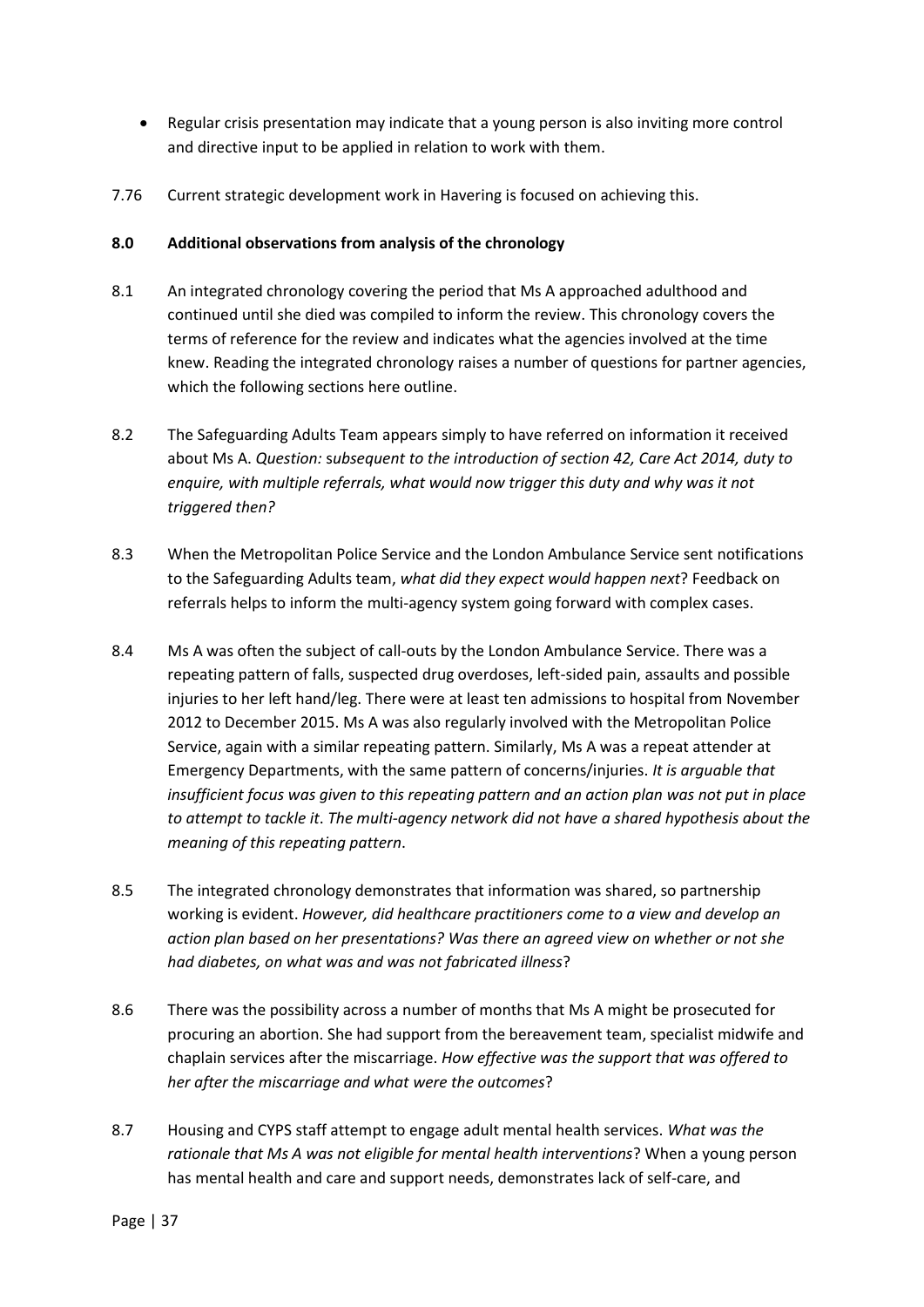expresses suicidal and self-harm ideas, *were sufficient and diverse attempts made to engage with Ms A*?

8.8 Community MARAC did not discuss Ms A's case after August 2015. Given the on-going risk, this decision is questionable in the absence of routine multi-agency discussions and effective work underpinned by an action plan designed to mitigate the risks.

## **9.0 Wider available learning**

- 9.1 There is no national repository of SARs which makes it difficult to learn from their findings and recommendations, although some regions are beginning to develop repositories for SARs conducted in their localities. Research into SARs where young people's self-neglect, suicidal ideation or transition has featured has identified some useful available learning. One (West Berkshire SAB, 2014) noted that young people who are assertive are less likely to be seen as vulnerable, even when there are known risk factors. Consequently, crises may be missed. Amongst this SAR's recommendations are three that are pertinent to this review. The SAR recommends that professionals should be inquisitive about a young person's experience of their living circumstances; that assessment should focus not just on the young person but on interdependencies and co-dependency needs of those relating to those with whom they are living or connected with; and that young people should be engaged in developing self-protection strategies when living in chaotic or unstable situations. *Observation: these recommendations are relevant when reviewing work undertaken or attempted with Ms A.*
- 9.2 Another (Sunderland SAB, 2014) centred on a young person whose history included sexual abuse and neglect. The review found a lack of knowledge and clarity about adult safeguarding processes, including a failure to consider historical information in depth and to use this to complete a comprehensive analysis of the on-going, unfolding situation amongst adult services. Indicators of concern were not prioritised and records did not show what information had been shared or the rationale for decisions. It was unclear who was responsible for specific actions and by when tasks were to have been completed. There was insufficient use of professional challenge and a lack of clarity about mental capacity assessments and best interests decision-making. The young person had not benefited from a transition process as the case was closed to children's services, and information was limited on their views, circumstances and needs. The review recommends consideration of a lifespan service, clear protocols for use when young people disclose suicidal ideation, and training regarding the Mental Capacity Act 2005. Pertinent for this SAR are the recommendations:
	- Review the commissioning of children's mental health and adult mental health services and the interface between them;
	- Embed transition in SAB procedures through a multi-agency procedure that follows young people at risk into adulthood;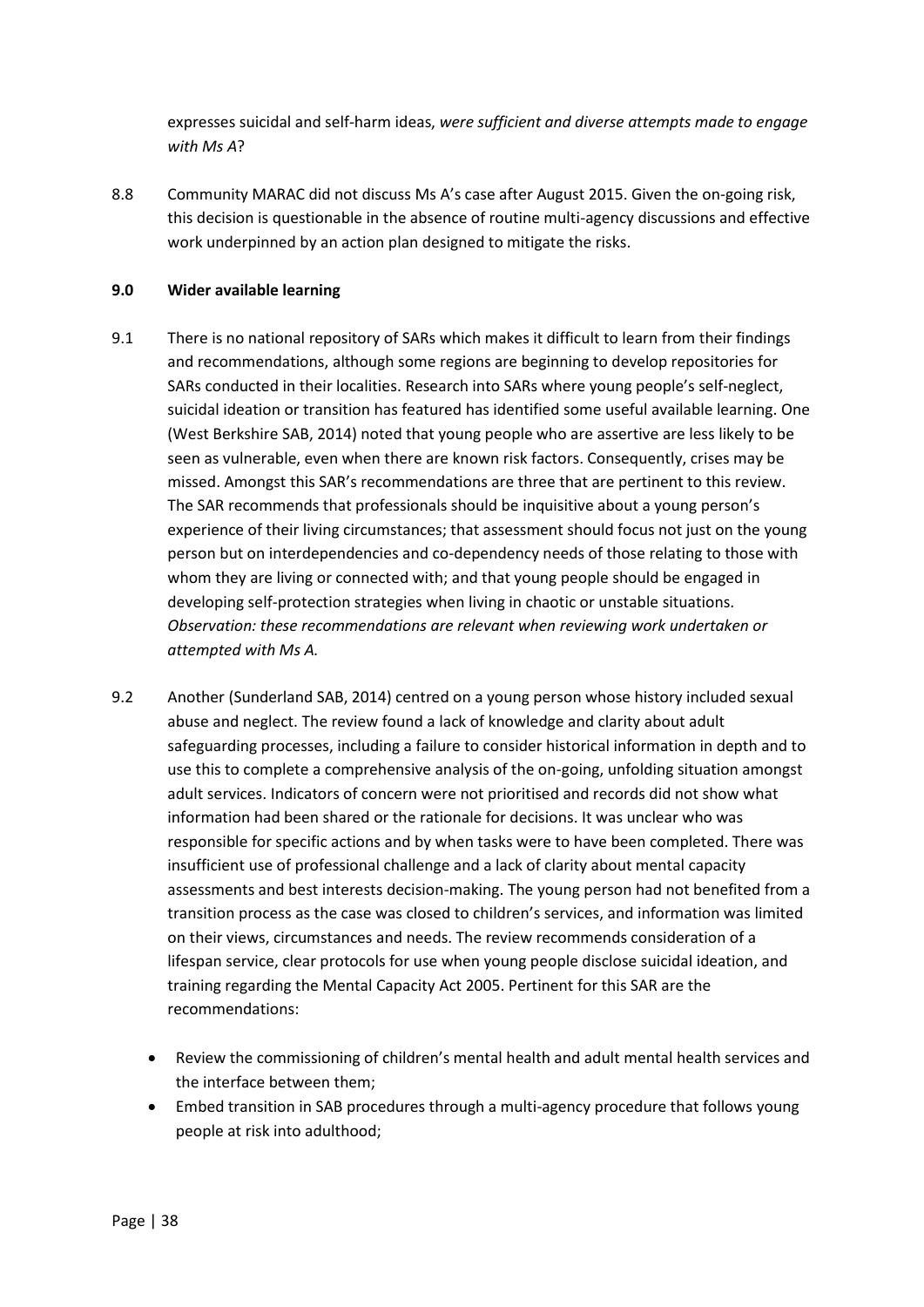Establish a transition management group to ensure discussion of vulnerable young people and the completion of holistic assessments and plans across education, health and social care needs.

*Observation: changes have been noted in this review regarding the organisation of mental health provision and the interface between children's mental health services and adult mental health services. Also noted has been the proposed development of a multi-agency approach to transition, involving adult social care. Recommendations in this review are designed to support strategically and operationally this direction of travel.*

- 9.3 Within the adult safeguarding literature, there is some guidance relating to people who are hard to engage. Brown (2011) observes that a person's history and experience of disappointment and abuse might result in their being fearful, negative and/or uncertain about engaging with services. They might lack internal coherence or stability, and act on the basis of memories. They might be restricted in the options they perceive for themselves, unable to escape patterns of behaviour. Consequently, emotion and past experience will be significant in their decision-making, and their engagement will be characterised by ambivalence – fragmented self-seeking (neediness) but pushing support away (fearfulness).
- 9.4 There are clear parallels within the children's safeguarding literature. For example, both Rose and Barnes (2008) and Brandon et al (2008) highlight the importance of attending to the emotional impact of working with people who are resistant or hostile to engagement. When practitioners are left unsupported there is a danger that refuge is taken in eligibility criteria and of missed opportunities to take safeguarding action. Sheehan (2016) and Brandon et al (2008) conclude that young people affected by the legacies of abuse and neglect will be vulnerable to self-harm, exploitation, anti-social behaviour and suicide. In particular Brandon et al (2008) note the following:
	- The risk of suicide when young people after a long history of high-level involvement, and with a childhood of rejection, loss and maltreatment, experience help slipping to lower levels of intervention once they turn 18;
	- The importance of having clear transition from children's services to adult services, with provision being responsive with tailored services that seek to address the root causes rather than just the symptoms of distress;
	- The importance of effective supervision to help staff to think critically, understand cases holistically, complete analytical assessments, and weigh up risk and protective factors.
- 9.5 SCRs commissioned by Local Safeguarding Children Board are more readily available. For the purposes of this review, individual SCRs, reviews of reviews, and thematic inquiries have been accessed. In one SCR (Cumbria LSCB, 2013) agencies failed to recognise the full extent of a young woman's difficulties and to take protective action. It concluded that practitioners had difficulty recognising and responding to the young person's vulnerabilities and distinguishing between risky self-harming behaviour and life-threatening suicidal ideation and planning. A fuller appreciation of her inner world and a greater appreciation of the impact of sexual abuse on her emotional well-being would have informed assessment.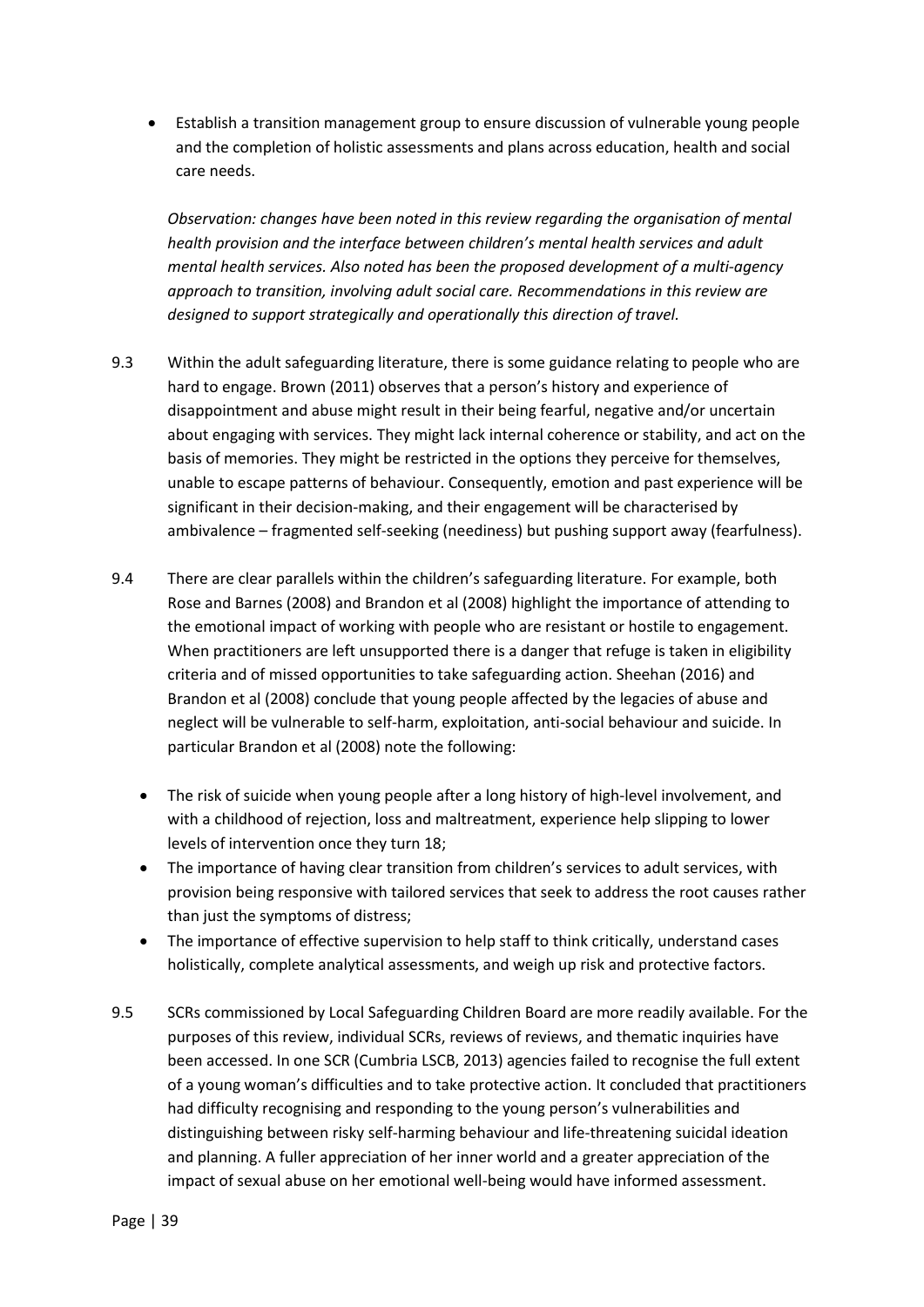However, practitioners appeared ill-equipped for this complex work and experienced difficulty also in balancing a duty of care with the right of young people to be selfdetermining.

- 9.6 In one thematic review of SCRs involving young people aged over 14, OFSTED (2011) found that agencies tended to focus on young people's challenging behaviour, seeing them as hard to reach and/or rebellious, rather than trying to understand the causes of the behaviour and to meet their need for sustained support. A co-ordinated approach to young people's needs was often lacking, including the challenge of the application of thresholds, although individual agencies worked hard. This review noted the complexity and range of risk factors facing young people, including alienation from family, education difficulties and accommodation instability, abuse by adults and misuse of drugs/alcohol, and emotional or mental health difficulties. Too often the response by agencies included lack of persistence, inadequate needs assessment and care planning, lack of assertive approach to formulating plans to safeguard, insufficient consideration of statutory powers to provide protection, and failure to assess the individual's capacity to make informed choices.
- 9.7 A second thematic review of SCRs (Vincent and Petch, 2012) contains similar useful material about cases involving young people. Key messages include the following:
	- Seek to understand the causes of hard to reach behaviour;
	- Parental lifestyles can play a part in young people's risk-taking behaviour;
	- Young people are treated as adults and not children due to confusion about their age and legal status;
	- Professionals lack confidence in challenging young people and their parents;
	- Consideration should be given to use of statutory powers (Children Act 1989 and Mental Capacity Act 2005 is relevant for young people aged between 16 and 18);
	- A good working knowledge of adolescent development and risk is needed, including mental health (we know, for example, that depression can cause increased social withdrawal and self-neglect in adolescence);
	- A coordinated and assertive approach towards young people is often lacking; a failure to work collaboratively;
	- A reflective, questioning practice culture is necessary;
	- Adolescent mental health services are often criticised for failing to meet young people's mental health needs;
	- Decision-making should include risk assessments.
- 9.8 There have also been thematic learning reviews (Somerset Safeguarding Children Board and Safeguarding Adults Board, 2014) and inquiries (IRISS, 2013) into suicide of young adults. Their findings provide a benchmark that prompts questions, here in italics, for local services to answer.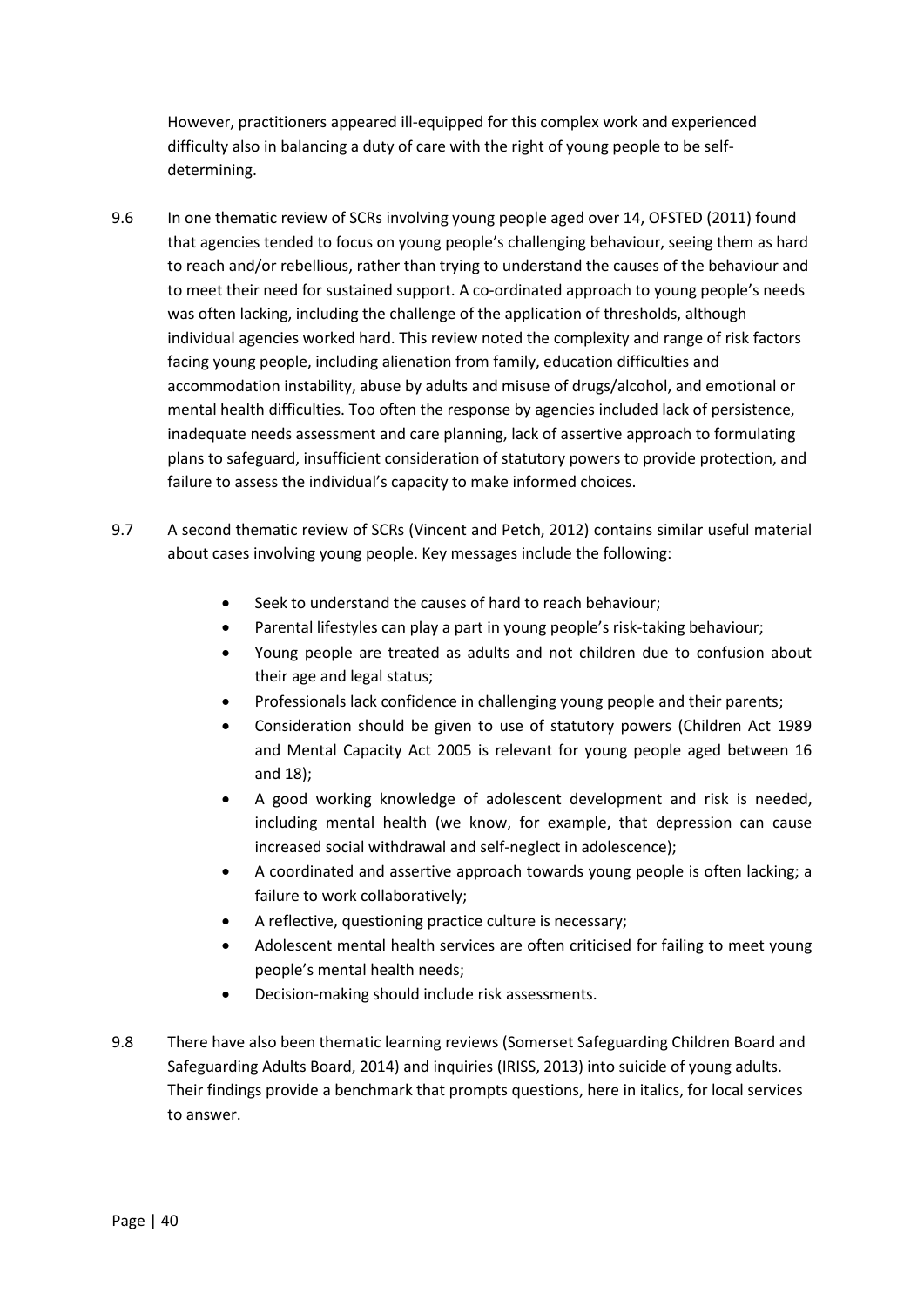| Young people's adverse background and                                                             | To what degree did practitioners acknowledge                                                       |
|---------------------------------------------------------------------------------------------------|----------------------------------------------------------------------------------------------------|
| continuing stress increases risk                                                                  | this with Ms A and try to work through it?                                                         |
| Pull of birth family, unresolved emotions, fear,                                                  | Before and during transition, were attempts                                                        |
| sadness, hope, anger, excitement                                                                  | made to explore with and help Ms A make sense                                                      |
|                                                                                                   | of her own history?                                                                                |
| Each person's motivation will be different                                                        | How well did local services know Ms A?                                                             |
| Services must respond to the underlying distress                                                  | How focused were practitioners on this distress?                                                   |
|                                                                                                   | How responsive were services?                                                                      |
| Behaviour, such as self-harm (and fabricated                                                      | How was Ms A's behaviour understood? How                                                           |
| illness) can be a search for relief from intense                                                  | were Ms A's different ways of presenting and                                                       |
| feelings and/or for control when they have not                                                    | engaging understood and was this recognition                                                       |
| previously been able to exercise control over                                                     | acknowledged with her?                                                                             |
| their lives and bodies                                                                            |                                                                                                    |
| Mental distress increases as young people                                                         | Was this appreciated? The move towards                                                             |
| approach leaving care                                                                             | independence can involve loss of connectedness.                                                    |
| With complex needs young people can be left                                                       | Were there safety nets? Who was attempting to                                                      |
| poorly supported in accommodation, with those                                                     | work on developing Ms A's resilience to succeed?                                                   |
| with the greatest number of life changes having                                                   | How good was transition planning and post-                                                         |
| the poorest outcomes                                                                              | transition work then? Now?                                                                         |
| Assessment is essential and should focus on any                                                   | How thorough and co-ordinated were                                                                 |
| protective factors and needs as well as current                                                   | assessments? How routinely were they                                                               |
| levels of risk                                                                                    | reviewed? How well did the team around Ms A                                                        |
|                                                                                                   | collaborate?                                                                                       |
| Young people have a constellation of needs that<br>require collaborative, flexible and responsive | When IRO involvement ceases, who holds the                                                         |
| services which recognise and meet their needs                                                     | agencies together and to account? Do thresholds<br>miss this constellation of needs by focusing on |
|                                                                                                   | eligibility rather than overall vulnerability?                                                     |
| Mental health services should help staff around                                                   | Was this available to practitioners and managers                                                   |
| the young person understand and manage their                                                      | working with Ms A? Did those involved know                                                         |
| behaviour                                                                                         | what support to provide?                                                                           |
| Be alert to suicidal thinking and planning;                                                       | To what degree was this held in mind?                                                              |
| vulnerability is not always taken seriously                                                       |                                                                                                    |
| Multi-agency policies, guidance and recording                                                     | Were these available and used?                                                                     |
| are essential                                                                                     |                                                                                                    |
| Work should balance support with protection                                                       | How was this balance thought through with Ms                                                       |
|                                                                                                   | A?                                                                                                 |
| Care-giving has been frightening and therefore                                                    | Was intervention superficial or persistent and                                                     |
| engagement may be avoidant or controlling,                                                        | resilient? Did it attempt to help Ms A build                                                       |
| despite their need for stable and consistent                                                      | healthy, safe relationships? Being with, building                                                  |
| relationships                                                                                     | supports, appraising risk, monitoring and                                                          |
|                                                                                                   | communicating with others are all important.                                                       |
| Supervision in such complex cases is essential;                                                   | What was the quality of the supervision                                                            |
| training is helpful too in building staff expertise                                               | available? Was there sufficient expertise                                                          |
| and resourcefulness                                                                               | available?                                                                                         |
| The impact of the work on staff needs                                                             | What emotional containment was available for                                                       |
| consideration                                                                                     | those working with Ms A?                                                                           |

9.9 Finally, analyses of social policy towards young people leaving care and the associated legal rules (NCAS, 2013; National Audit Office, 2015) have argued that corporate parenting should not end when a young person reaches 18 and that they should have the statutory right to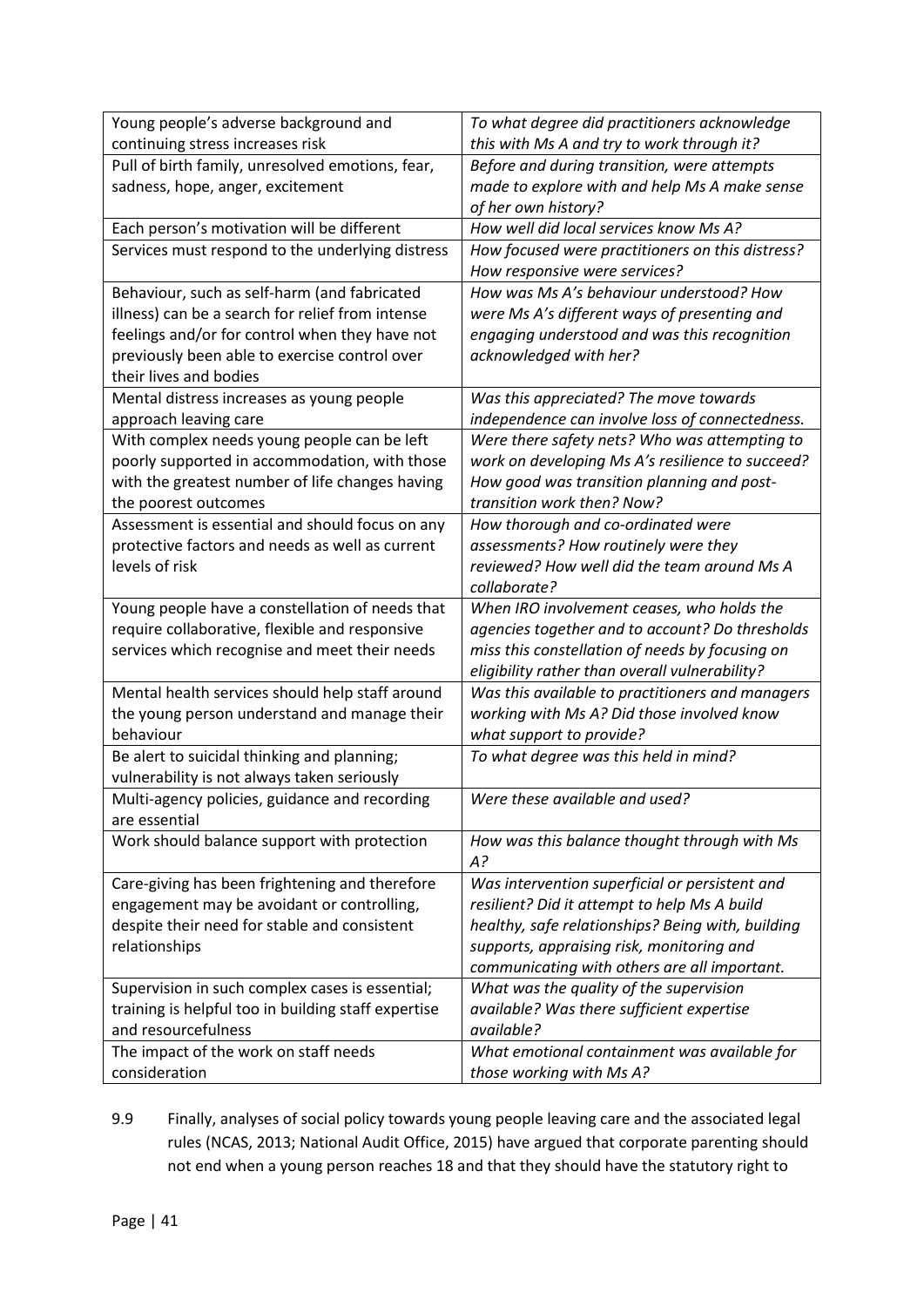support, to the assessment and meeting of their needs to 25. They note that young people can be catapulted into "instant adulthood" without support and necessary life skills, with poor preparation and inadequate planning, with the result that the period after leaving care can prove extremely problematic for many young people. Rather than support falling away, the reports emphasise the importance of secure attachments, paced transition and involvement in preparation, and the value of specialist schemes. They recommend that adult social care should prioritise their needs for support. The Children and Families Act 2014 enacted staying put provision for young people in foster care. The Children and Social Work Bill 2016, if enacted, is expected to address the issue of corporate parenting, support to the age of 25, improved access to mental health support and prevention of homelessness, and may extend the staying put/close arrangements beyond foster care to residential care. *Question: How involved was Ms A in transition planning? Did she feel that she left care too early? How comprehensive was the personal support that was offered? Was there an attempt to meet her more deep-seated needs? Are young people routinely asked about their feelings and perspectives as they work through transition?* 

- 9.10 Research on effective work with adults who self-neglect (Braye et al., 2014) uncovered two approaches with respect to practice with complex cases which the Havering SAB might wish to consider. The first, developed particularly in Sheffield, is an "adult at risk management system." This SAB endorsed policy enables an agency, concerned about the risks involved in a case and about multi-agency working, to request a case conference, the purpose of which is to share information and to construct an action plan. Subsequent network meetings monitor progress with respect to the action plan and continue until multi-agency working is secure and the risks have been mitigated.
- 9.11 The second approach is the availability of scheduled case discussions, where any practitioner or manager, concerned about a complex case, can present that case to senior staff with particular expertise, for example in law, fire risk, mental capacity and mental health.
- 9.12 This section has summarised wider learning that is available, from which various recommendations for policy and practice emerge for consideration, namely:
- 9.12.1 Developing staff skills and confidence to express concerned curiosity, to inquire into young people's lived experiences, to recognise and explore the impact of past experience on current engagement, and to assess the impact on on-going actual or hoped-for contact with family members.
- 9.12.2 Using knowledge of case history to inform risk assessment and to work with young people to develop self-protection strategies.
- 9.12.3 Supporting frontline staff to manage the emotional impact of the work through debriefing after critical incidents, peer support and supervision.
- 9.12.4 Developing a protocol for the management of suicidal ideation and risk.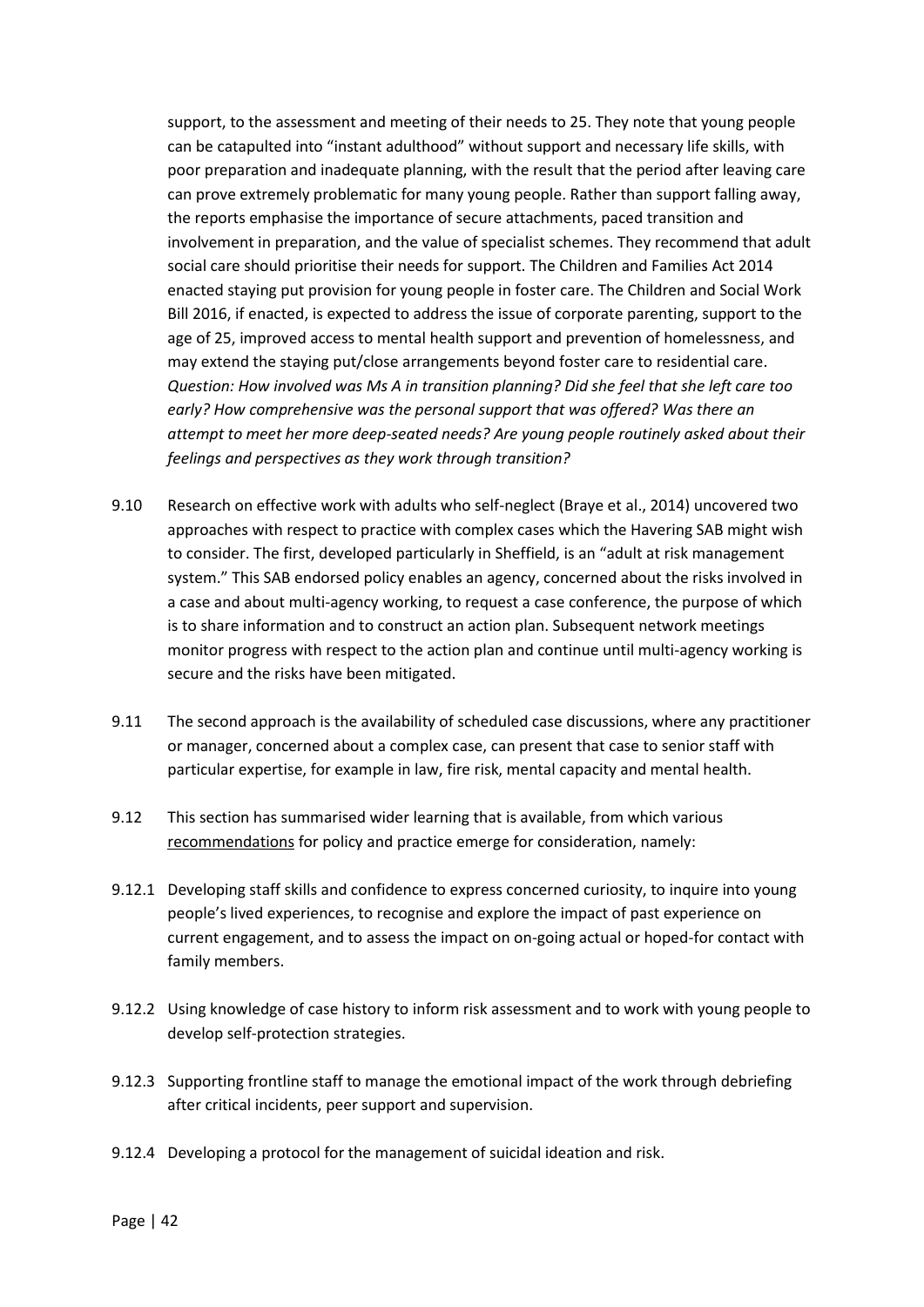- 9.12.5 Reviewing guidance, including available legal options, with respect to the tension between self-determination and a duty of care in relation to young people and young adults who appear to have capacity to make particular decisions.
- 9.12.6 Embedding transition in SAB procedures to ensure that a multi-agency approach, including communication and co-operation between children's social care and adult social care, and children's mental health services and adult mental health services, underpins work with young people at risk as they move into adulthood.

## **10.0 Looking forward in Havering**

- 10.1 The experiences and outcomes for care leavers in Havering have been broadly reflective of national trends. Havering's adolescents in care and care leavers have disproportionately poor mental health, exhibit offending behaviour, and have higher levels of not being in education, employment, or training. This group also experiences high rates of placement disruption, changes of social workers, and a multitude of professionals coming in and out of their lives. The lived experiences of these young people are often shaped by disrupted relationships, isolation, and a distrust of professionals. A particular concern is the perception of a "cliff edge" that care leavers face. The transition to adulthood sees many young people fall between the cracks due to ineligibility and barriers to accessing services.
- 10.2 The ambition of Children's Services is to work with the multi-agency partnership to produce a significant change in the outcomes for care leavers, by developing more purposeful practice and effective interventions across the wider system of care. A successful transition to adulthood begins as soon as a young person comes into care. Services are in the process of exploring a new form of delivering for looked-after children and care leavers aged 11-24 years. Training in systemic practice and motivational interviewing will also support a multidisciplinary team to deliver person-centred practice, enabling young people to co-produce their care and build consistent relationships at every step of their journey. This approach will inform every interaction a child or young adult in care experiences and will be extended to the role of foster carers. Carers will be involved before, after, as well as during care episodes, providing consistent and lasting relationships with young people. Through reshaping partnerships across the Council, statutory sector, and third sector, the pathway will form an innovative passported-network, removing barriers and allowing improved access to services. By moving away from the traditional approach of provision based on eligibility or threshold, the pathway will allow young people access to support at the time when this is most likely to add value. The intention is that this pathway will provide a more engaged and empowered group of looked-after children and care leavers, who are more equipped to cope with the transition to adulthood.

Recommendation: Both the Havering LSCB and Havering SAB will need to keep service development under close review.

Recommendation: the findings of this review are used as the basis for a review of learning and service development after one year to address what has changed in the provision of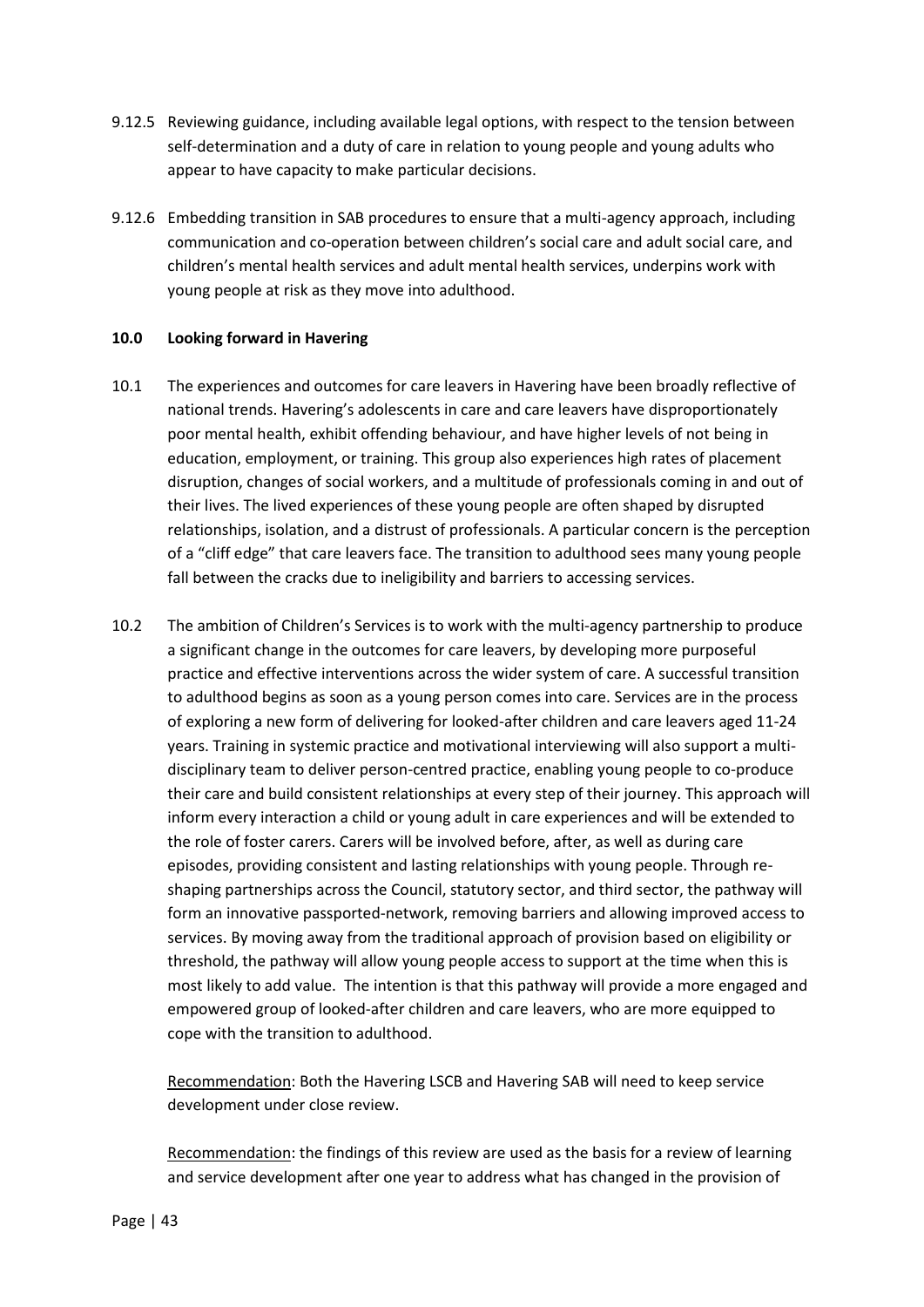services for young people with complex needs and what remains to be done. An audit of similar complex cases would enable dissemination of good practice.

- 10.3 Staff attending the second learning event recognised that changes were needed in organisational systems with respect to children, young people and young adults presenting with complex needs. This included developing or reviewing protocols that set clear expectations for joint working, for example between children's services and adult services. and for escalation and challenge within and between agencies. It embraced introducing greater flexibility into thresholds and eligibility criteria when working with complex cases, and considering whether there is a commissioning gap with respect to young people and young adults who have longstanding and complex vulnerabilities and care and support needs, to provide them with on-going, person-centred contact. They reiterated the importance of building resilience in foster care provision, in an attempt to reduce placement breakdowns, and of investing in transition services. Once again it was recognised that people's behaviour needs to be understood rather than agencies simply reacting to behaviour.
- 10.4 Staff attending the second learning event believed that the change process had begun, partly as a result of Ms A's case. Although recognising that young people had not always been listened to, efforts were being taken to make the system more person-centred, such as in the allocation of housing accommodation when leaving care, strengthening linkages between child and adolescent and adult mental health services, or attendance of frontline staff at Community MARAC meetings. Ms A's case and this review have acted to the impetus for change.

#### **11.0 Examples of good practice**

- 11.1 Examples of good practice were identified through the reflective conversations, learning events and SAR panel discussions.
- 11.2 All partners were aware of the difficulties in gaining meaningful engagement from Ms A. Some agencies and individual practitioners persevered and met with reasonable, though not always positive success. Engagement with Ms A by YPAs and staff from the drug and alcohol service in particular offered continuity, advocacy and support. Frontline workers showed compassion, concern and persistence in working with Ms A, "going the extra mile" and offering the service asked for even when this lay outside their eligibility criteria.
- 11.3 Welfare visits were undertaken by police officers and housing staff in an attempt to engage and protect Ms A.
- 11.4 CYPS offered services, such as supported lodgings, in an effort to engage and protect Ms A.
- 11.5 Community MARAC took an active interest in the case, with individual agencies taking forward and then reporting back on agreed action points.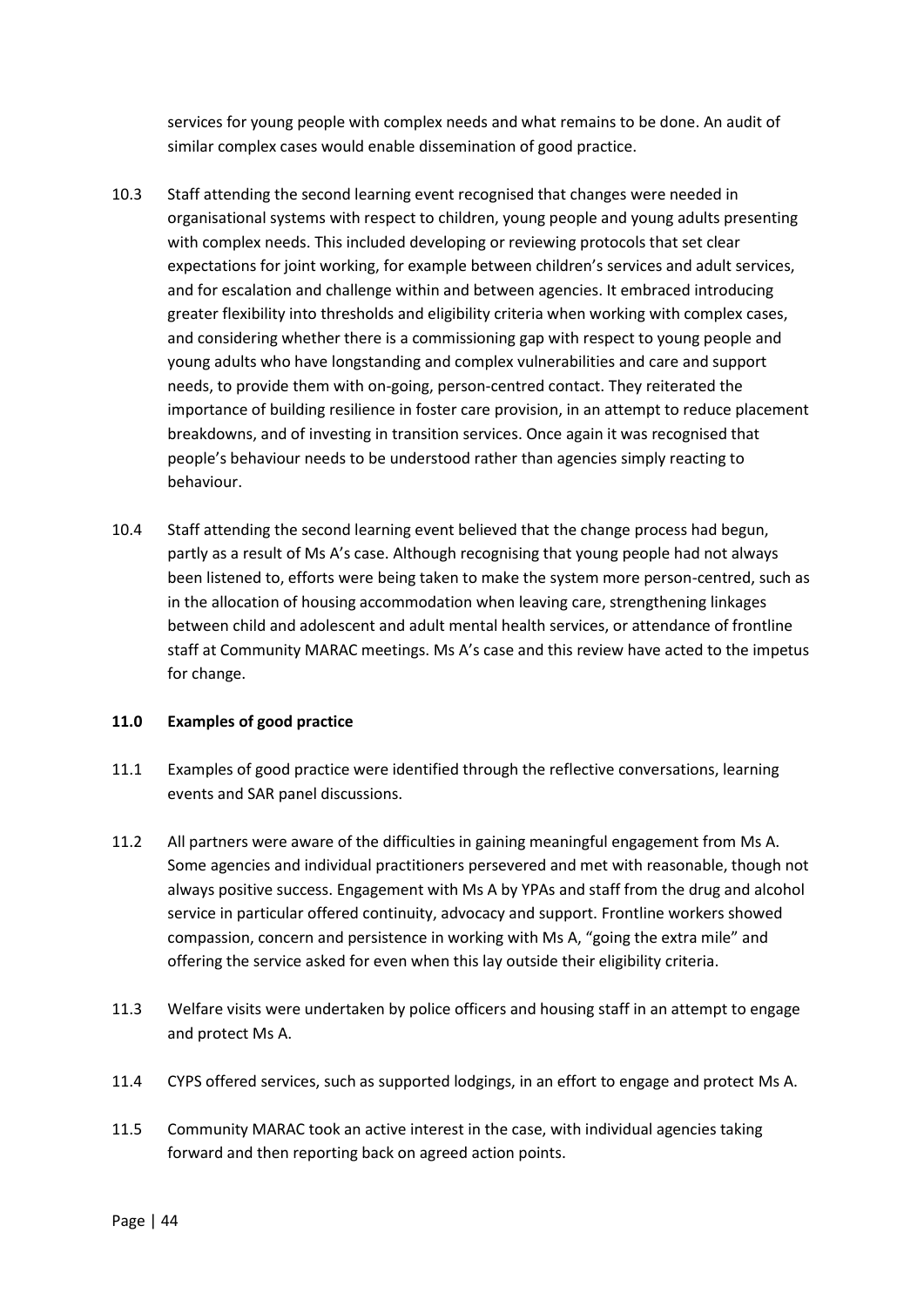11.6 There was some good sharing of information and joint working, for example between leaving care, housing and drug and alcohol service practitioners.

## **12.0 Conclusions**

- 12.1 All agencies have engaged positively in this review through the SAR panel, reflective conversations and learning events. The SAR process has been managed effectively.
- 12.2 Strategic development work on transition and broader provision for looked-after children and young people in Havering is well underway. There is a clear intention amongst senior managers across the agencies that learning from the review will inform that development work.
- 12.3 This was a challenging case and the emotional impact of the work and of the case outcome is understandably still being felt. The involvement by those staff who worked closely with Ms A was essential to the learning available from this review and without exception their engagement has been open, positive, constructive and reflective. However, their experience of this case also reminds everyone of the importance of managing anxiety, frustration, fear and helplessness in the face of rejection of the relationship and support they are offering. Professionals do not always have answers and they too must be "looked after."
- 12.4 The ambition is that services for young people and young adults at risk in Havering should be person-centred, with the multi-agency network sufficiently flexible, responsive and coordinated to safeguard and promote their wellbeing. It will be important to review operationally how the strategic development work is implemented and experienced by those involved so that, where necessary, further refinements can be made.

#### **13.0 Recommendations**

13.1 The reflective conversation template enabled practitioners and managers to offer recommendations based on their experience of working with Ms A. Themes have been extracted from these recommendations, as follows. The review advises that the members of the Havering Safeguarding Adults Board and Local Safeguarding Children Board consider how best to take these recommendations forward.

# 13.1.1 *Training*

- In working with hard to reach young people, disengaged pupils, and young people with attachment issues and with behavioural and emotional needs.
- In mental capacity with respect to young people aged between 16 and 18.
- Carer training to improve placement options for young people.
- In systemic practice and motivational interviewing to support multi-agency, multidisciplinary team working to deliver person-centred practice, enabling young people to co-produce their care and build consistent relationships.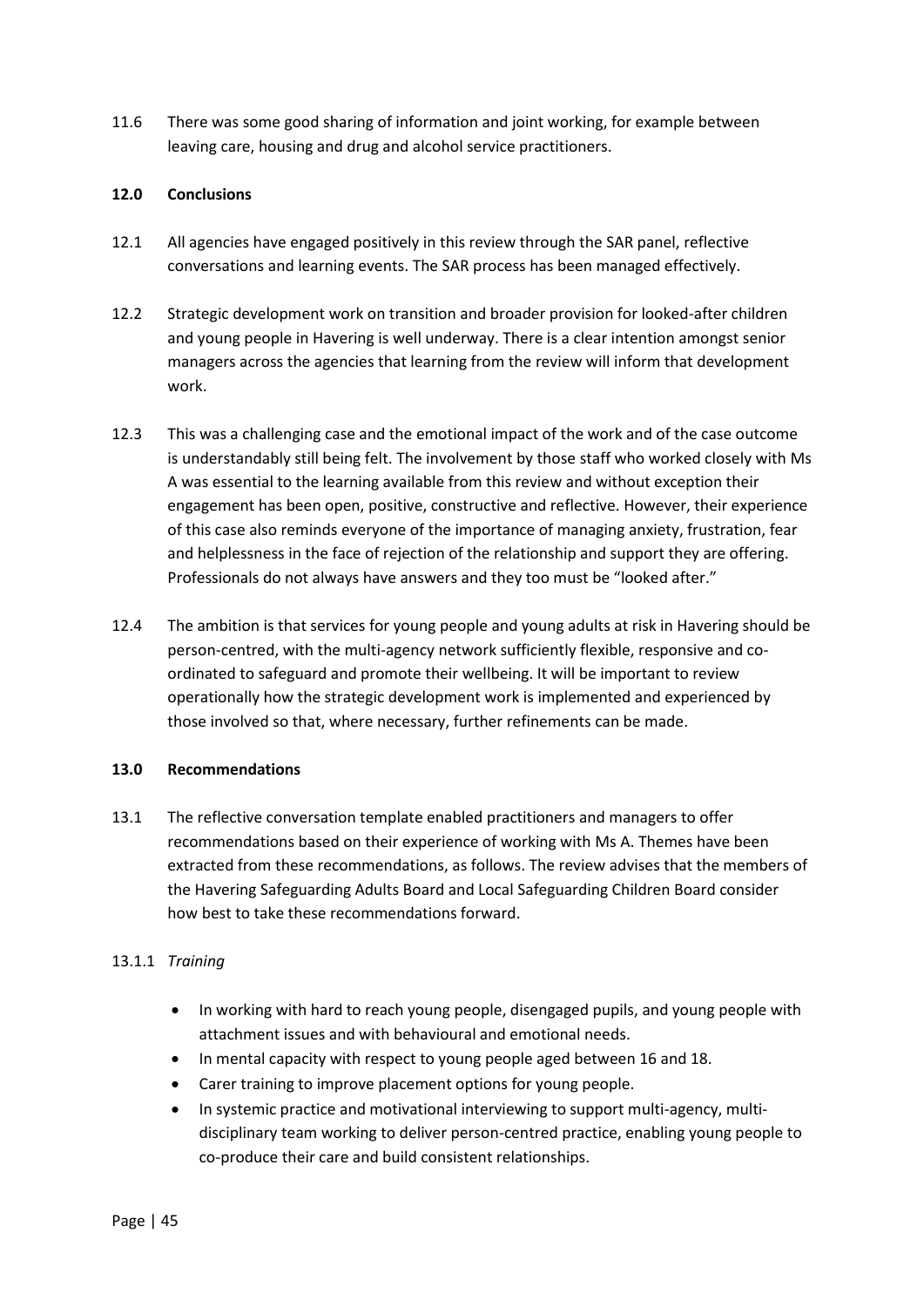## 13.1.2 *Support*

- Strengthened carer support to maximise placement stability.
- Formal structures for multi-agency risk sharing in complex cases.
- Availability of consultation and sharing of expertise in relation to young people with complex needs and specific "disorders".
- Recognition from managers that complex cases are challenging and time consuming.

#### 13.1.3 *Involvement*

 Young people's views on their educational experience should always be taken into consideration.

#### 13.1.4 *Records*

 PEP documentation should outline a young person's needs both in and out of the classroom to ensure appropriate support and interventions are in place. Documentation should be thorough and quality assured to ensure relevant information is recorded and shared between education and children's social care via the young person's social worker.

#### 13.1.5 *Transition*

- Each agency should have a care leaver's champion.
- Housing services should consider the type of property offered to care leavers to ensure it represents a good opportunity for care leavers to settle into independent living (this requires comprehensive information-sharing, for example about suicidal risk).
- Each young person leaving care, especially those with complex needs, should have a profession-led overarching care and support plan.
- Mandatory multi-agency planning meeting regarding every transition, with mental health input, a multi-agency plan with integral risk management and frequent review time frames.
- Expand staying put options.
- Service redesign and reshaping to promote purposeful practice and effective interventions, with carers providing consistent and lasting relationships with young people and access to required services on the basis of need.

#### 13.1.6 *Thresholds*

- Consider how agencies respond to young people with complex needs where they do not appear to meet thresholds.
- An approach which enables agencies and services to work jointly and flexibly with young people who do not necessarily meet traditional thresholds and eligibility criteria, and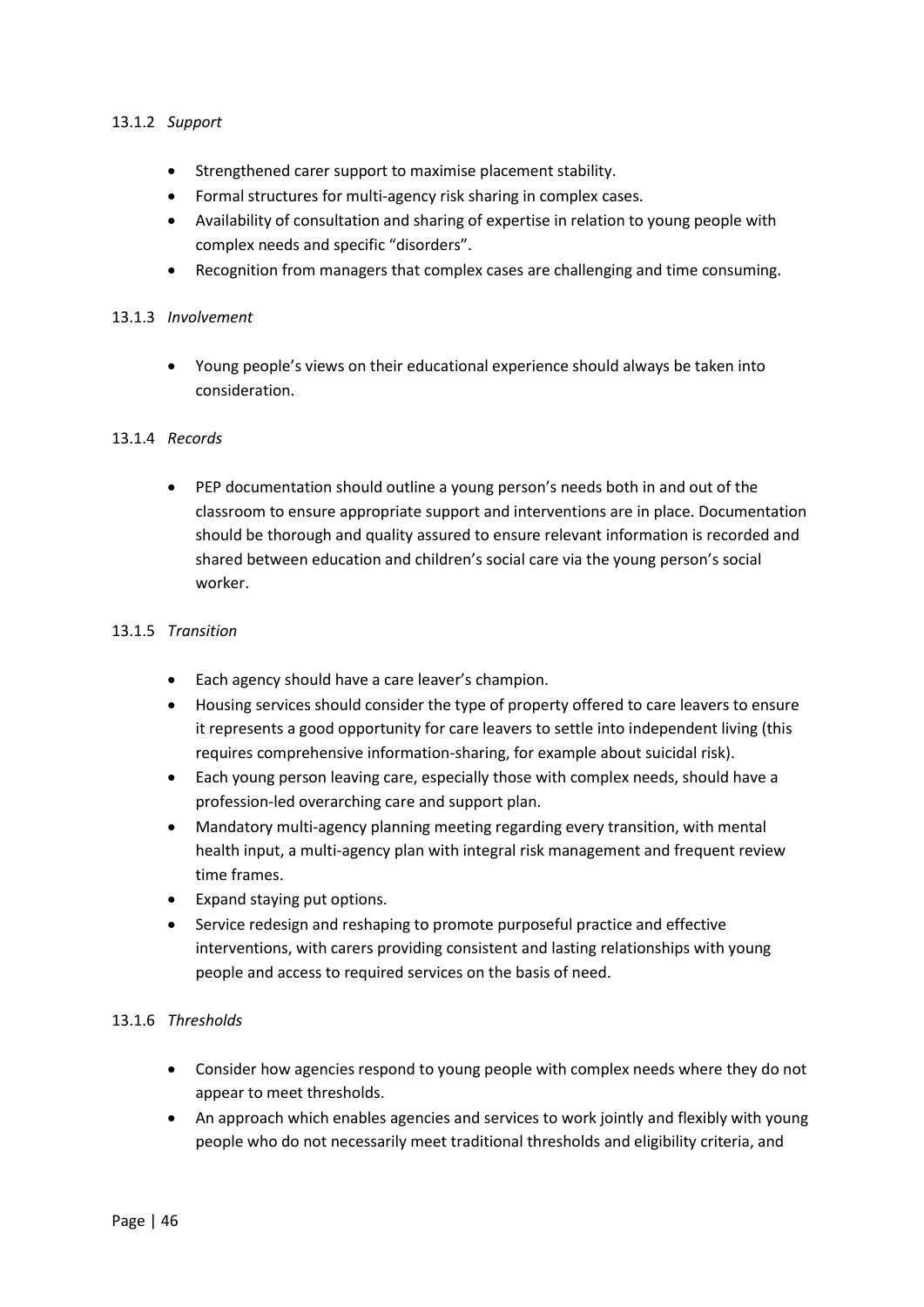who present as challenging for staff and multi-agency systems but also remain vulnerable and at risk in the community.

 A clearer process for repeat Merlin's, referrals that come into the Safeguarding Team so that there is clarity about the point at which an assessment (either section 42 or section 9, Care Act 2014) is triggered.

# *13.1.7 Non-engagement*

- Agencies to review case closure procedures (to ensure someone stays in touch and a young person does not become someone "nobody owns").
- Consider ways in which agencies respond when young people do not respond to letters or attend scheduled appointments. Consider home visits and not insist on appointments in professional venues such as clinics.
- Provide procedures, training and advice through panels on how to approach vulnerability and risk in the context of non-engagement, safeguarding adults and mental capacity.

# 13.1.8 *Mental health*

- CAMHS assessment should follow people leaving care.
- A co-ordinated multi-agency response for working with personality disorder and people with complex needs.

# 13.1.9 *Mental capacity*

 Embedding of capacity-related questions in all screening and assessment tools for young people.

# 13.1.10 *Complex cases*

- All agencies to maintain and review an effective and shared complex case procedure, including how to escalate concerns (overseen by the Havering LSCB and SAB jointly).
- A joint approach and pathway for complex cases involving young people at risk that does not focus on eligibility.
- Robust inter-agency communication when there are safeguarding concerns.

# 13.1.11 *Assessment*

Regularly updated risk assessment to reflect the nature and severity of the situation.

# 13.1.12 *Information-sharing and communication*

Robust interagency communication regarding safeguarding concerns.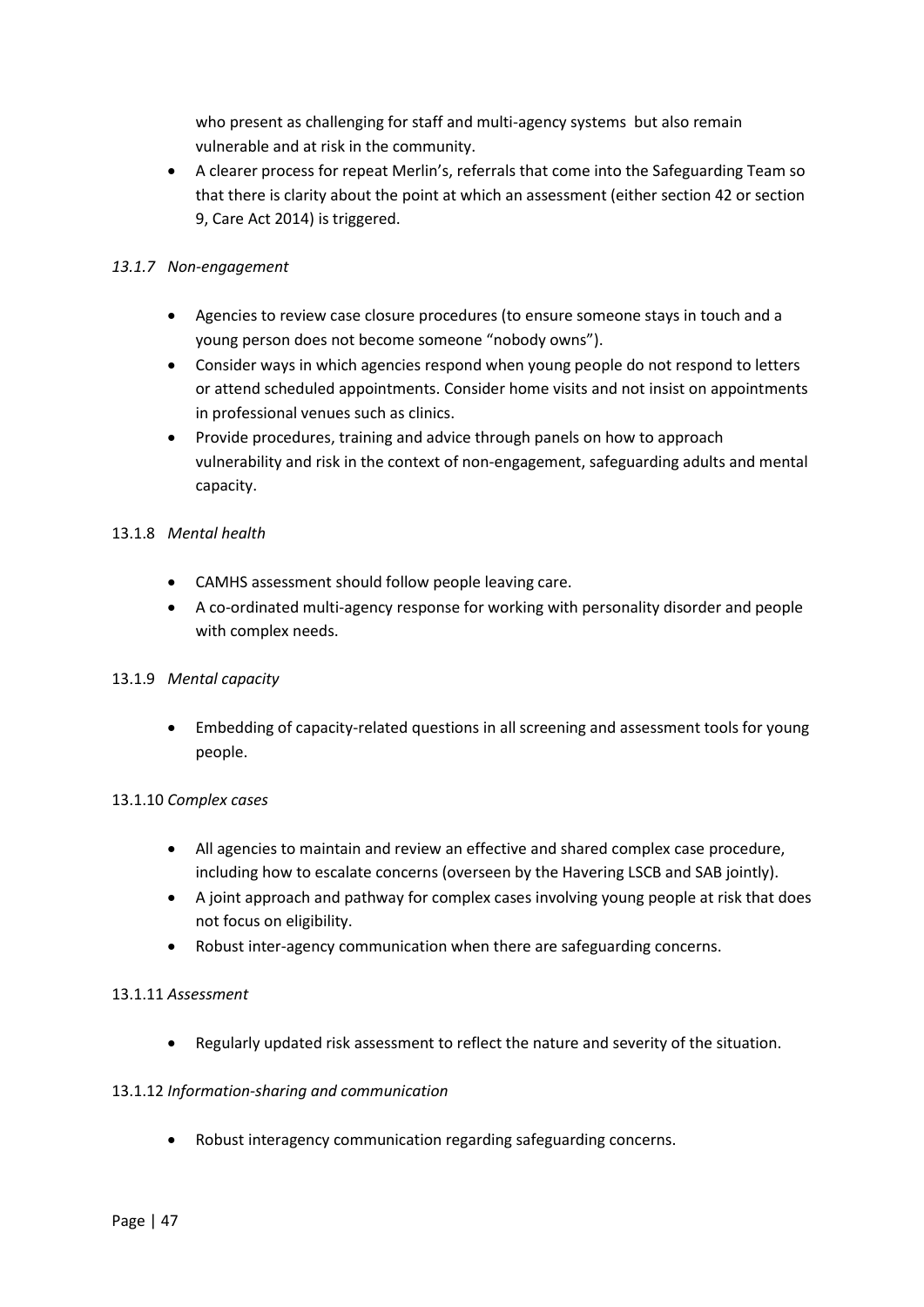- Information-sharing should be pulled together into action plans, the implementation of which is then closely monitored.
- 13.2 Recommendations in the body of the review are listed again here. The review advises that the SAB and the LSCB should consider which partner agencies should lead on taking each recommendation forward, constructing an action plan that can then be regularly monitored to capture progress on implementation.
- 13.2.1 As part of the transformation of children's services in Havering, a review is considered of how children and young people with complex needs, and their carers, are supported in order to prevent where possible placement disruptions.
- 13.2.2 Alongside steps to further integrate adolescent and adult mental health provision, audits are considered to identify good practice in co-ordinating mental health support for young people at risk.
- 13.2.3 Since it is important that practitioners and managers are confident in their legal knowledge, training provision should be reviewed in relation to the law relating to young people and young adults, specifically mental health, mental capacity, leaving care and transition, and information-sharing.
- 13.2.4 Arrangements for managing complex cases concerning young people and young adults could be reviewed to ensure that active consideration is routinely given to situations where services are struggling to meet an individual's needs.
- 13.2.5 Information-sharing in complex cases involving young people and young adults could be the focus of an audit.
- 13.2.6 The transfer of medical records between GPs should be reviewed.
- 13.2.7 With the implementation of the Care Act 2014, a review could be considered of the management of thresholds for a section 42 enquiry and a section 9 care and support assessment.
- 13.2.8 Training in relation to mental health, complex cases and legislation for all agencies involved with young people where risks are significant.
- 13.2.9 Mental health professionals should be available to frontline staff and their supervisors for immediate and regular consultation in complex cases involving children, young people and young adults.
- 13.2.10 A review to ensure that an escalation procedure is available to senior management in order to facilitate future planning in complex cases with significant risks.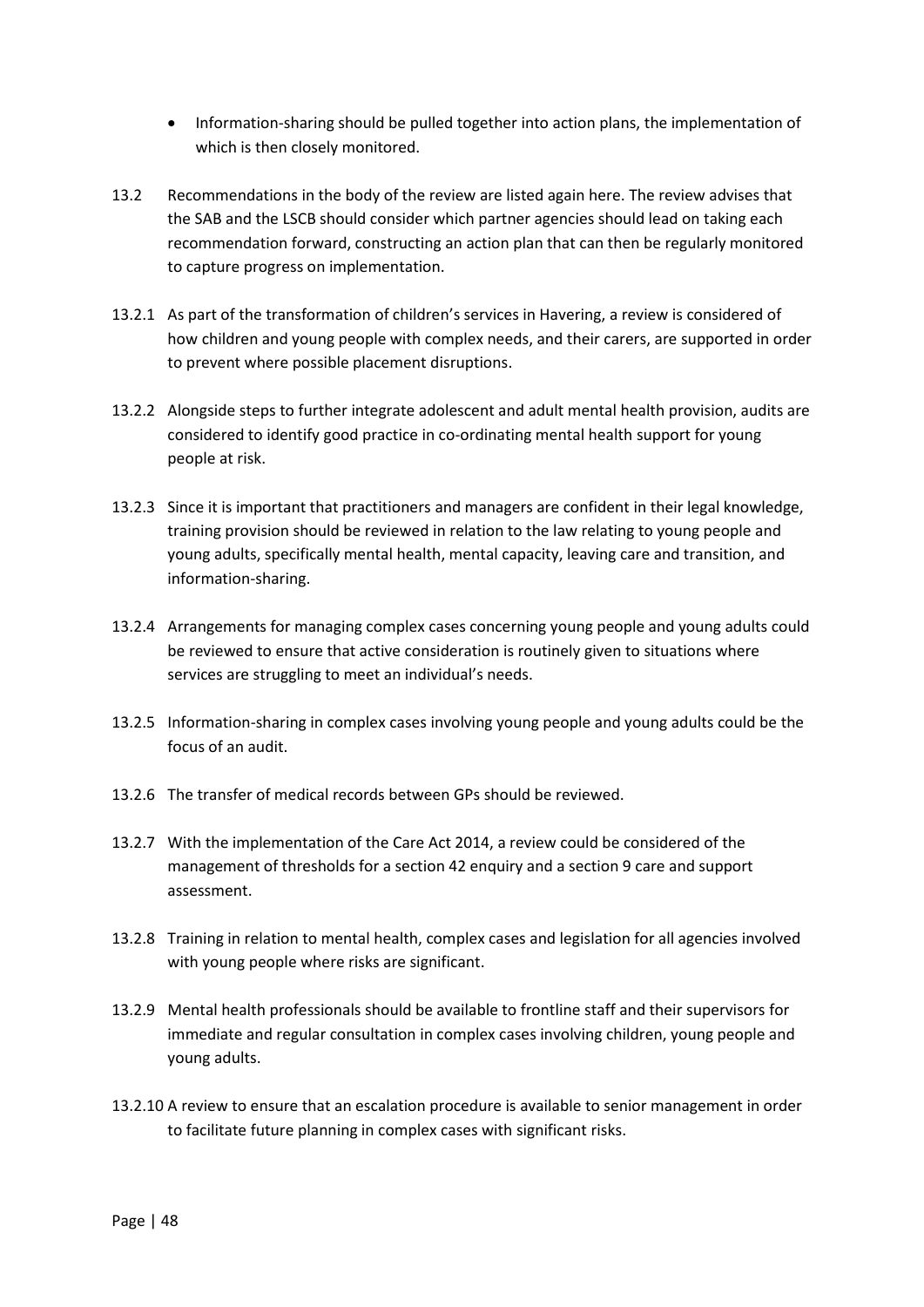- 13.2.11 A lead agency to be appointed through the Community MARAC in complex cases, supported by an action plan setting out the roles and responsibilities of all the agencies involved.
- 13.2.12 CAMHS and Adult Mental Health Services to review their eligibility criteria and their responses to people who do not engage, and to report their conclusions in light of this case to the LSCB and SAB.
- 13.2.13 Community MARAC, formal case reviews and other network meetings involving high risk cases should have available legal advice and other forms of relevant specialist expertise. Decisions should clearly record the legal options that were considered.
- 13.2.14 Training on working with young adults who are difficult to engage and who have complex needs, to include content on mental capacity and adult safeguarding.
- 13.2.15 Complex cases involving young people with significant risks to their wellbeing should not be closed without a multi-agency professionals' meeting to consider how best to manage the risks involved.
- 13.2.16 The development of a protocol for transition planning with respect to young people with complex needs.
- 13.2.17 Staff should be offered training in motivational interviewing.
- 13.2.18 Additional training in the areas of assertive outreach, concerned curiosity questioning and authoritative challenge would be most useful for all frontline staff.
- 13.2.19 Senior managers involved in service planning and (joint) commissioning could explore what more can be provided to ensure person-centred planning in complex cases.
- 13.2.20 Supervision should routinely consider how to support frontline staff to maintain a personcentred approach in complex cases, where young people's engagement is ambivalent.
- 13.2.21 The LSCB and SAB should review the development of transition services and should use this case to audit how the new arrangements that are being put in place will respond to young people with complex needs.
- 13.2.22 Developing staff skills and confidence to express concerned curiosity, to inquire into young people's lived experiences, to recognise and explore the impact of past experience on current engagement, and to assess the impact on on-going actual or hoped-for contact with family members.
- 13.2.23 Using knowledge of case history to inform risk assessment and to work with young people to develop self-protection strategies.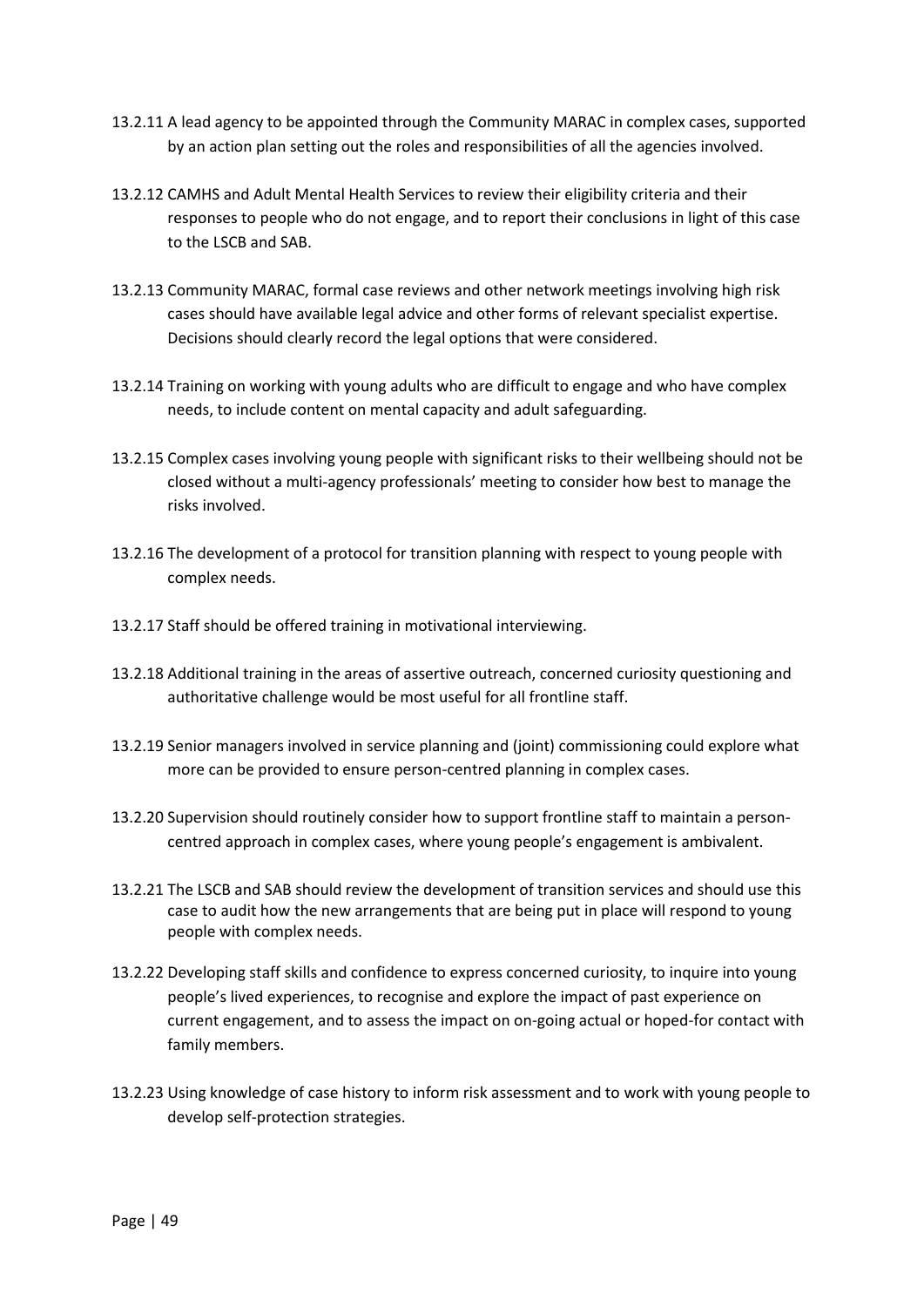- 13.2 24 Supporting frontline staff to manage the emotional impact of the work through debriefing after critical incidents, peer support and supervision.
- 13.2.25 Developing a protocol for the management of suicidal ideation and risk.
- 13.2 26 Reviewing guidance, including available legal options, with respect to the tension between self-determination and a duty of care in relation to young people and young adults who appear to have capacity to make particular decisions.
- 13.2.27 Embedding transition in SAB procedures to ensure that a multi-agency approach, including communication and co-operation between children's social care and adult social care, and children's mental health services and adult mental health services, underpins work with young people at risk as they move into adulthood.
- 13.2.28 The findings of this review are used as the basis for a learning and service development after one year to address what has changed in the provision of services for young people with complex needs and what remains to be done. An audit of similar complex cases would enable dissemination of good practice.

## **14.0 References**

Brandon, M., Belderson, P., Warren, C., Gardner, R., Howe, D., Dodsworth, J. and Black, J. (2008) 'The preoccupation with thresholds in cases of child death or serious injury through abuse and neglect.' *Child Abuse Review*, 17, 313-330.

Braye, S., Orr, D. and Preston-Shoot, M. (2013) *A Scoping Study of Workforce Development for Self-Neglect*. Leeds: Skills for Care.

Braye, S., Orr, D. and Preston-Shoot, M. (2014) *Self-Neglect Policy and Practice: Building an Evidence Base for Adult Social Care*. London: Social Care Institute for Excellence.

Braye, S., Orr, D. and Preston-Shoot, M. (2015) 'Learning lessons about self-neglect.' *Journal of Adult Protection*, 17 (1), 3-18.

Brown, H. (2011) 'The role of emotion in decision-making.' *Journal of Adult Protection*, 13 (4), 194- 202.

Carmi, E. and Ibbetson, K. (2015) *Overview Report and Executive Summary. Services provided to Child R October 2011-November 2013*. London: Harrow Local Safeguarding Children Board.

Clawson, R. and Kitson, D. (2013) 'Significant incident learning process (SILP) – the experience of facilitating and evaluating the process in adult safeguarding.' *Journal of Adult Protection*, 15 (5), 237- 245.

Cumbria Local safeguarding Children Board (2013) *Child J. Final Report*.

Page | 50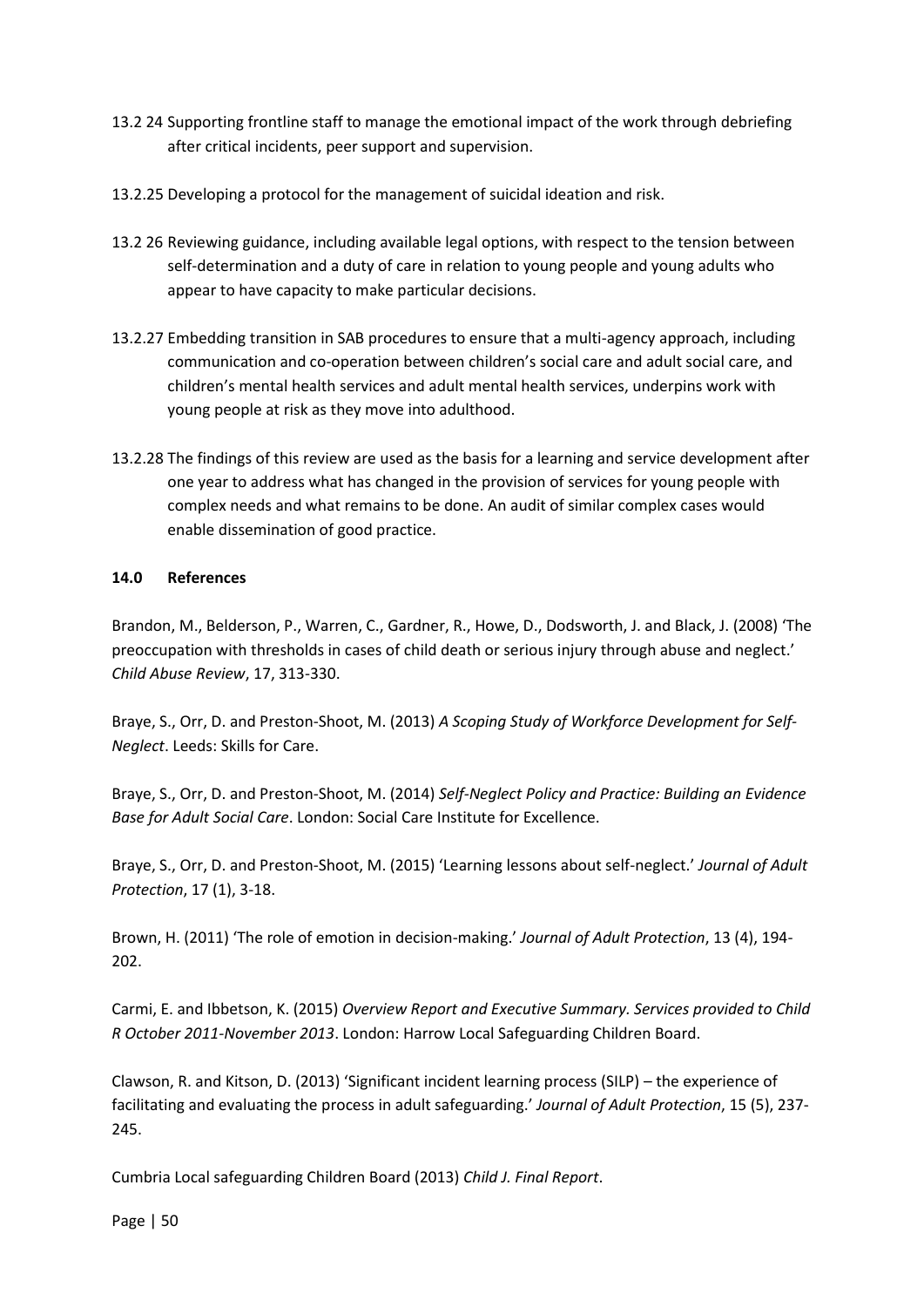Department of Health (2016) *Care and Support Statutory Guidance issued under the Care Act 2014*. London: The Stationery Office.

Howe, D. (2011) *Attachment across the Lifecourse: A Brief Introduction*. Basingstoke: Palgrave Macmillan.

IRISS (2013) *Understanding Suicide and Self-Harm amongst Children in Care and Care leavers*. Dundee: Institute for Research and Innovation in Social Services.

National Audit Office (2015) *Care Leavers' Transition to Adulthood*. London: NAO.

NCAS (2013) *Still our Children. Case for reforming the Leaving Care System in England*. London: NCAS.

OFSTED (2011) *Ages of Concern: Learning Lessons from Serious Case Reviews*. Manchester: OFSTED.

Rose, W. and Barnes, J. (2008) *Improving Safeguarding Practice. Study of Serious Case reviews 2001- 2003*. London: Department for Children, Schools and Families.

Sheehan, R. (2016) 'Responding to child deaths: the work of Australia's Victoria child death review committee.' *European Journal of Social Work*, 19 (2), 236-246.

Shemmings, D. and Shemmings, Y. (2011) *Understanding Disorganized Attachment. Theory and Practice for Working with Children and Adults*. London: Jessica Kingsley.

Somerset Safeguarding Children Board and Safeguarding Adults Board (2014) *Somerset learning Review into Deaths of Vulnerable Young Adults*.

Sunderland Safeguarding Adults Board (2014) *Serious Case Review in respect of J. Lessons Learnt Report*.

Vincent, S. and Petch, A. (2012) *Audit and Analysis of Significant Case Reviews*. Edinburgh: Scottish Government.

West Berkshire Safeguarding Adults Board (2014) *Serious Case Review, Ms F.*